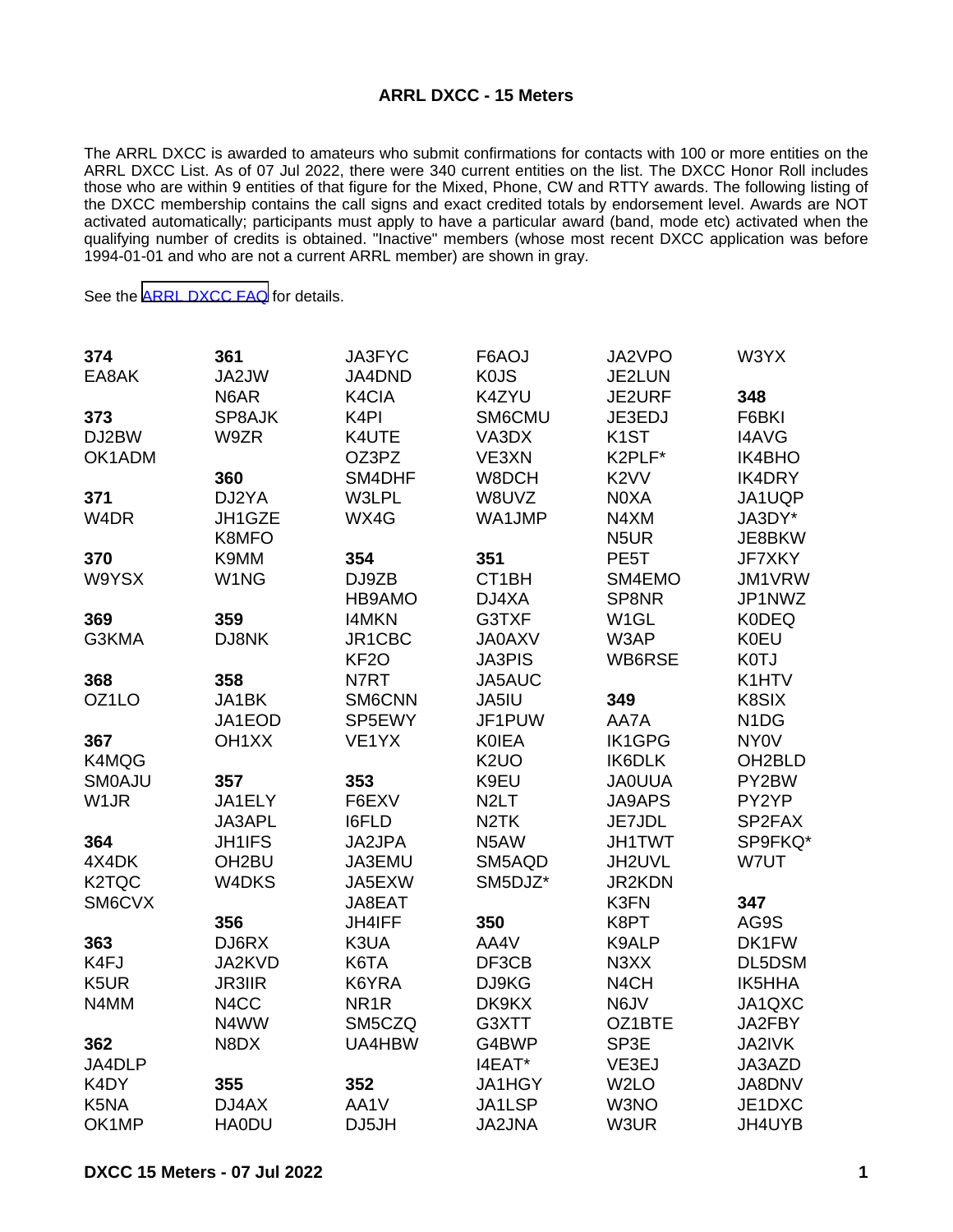| K4QL              | <b>JA7IC</b>       | JR3GWZ                        | 341                            | <b>WODJC</b>      | W9OL                          |
|-------------------|--------------------|-------------------------------|--------------------------------|-------------------|-------------------------------|
| K4XO              | JE1SYN             | K4HGX                         | AA1QD                          | W1ECT             | WB4TDH                        |
| KW9A              | <b>JF3KON</b>      | K9IR                          | F6DAY                          | W2AY              |                               |
| OZ4O              | K <sub>2</sub> RW  | KD5M                          | G3LZQ                          | W4TJE             | 338                           |
| PA3FQA            | K5KC               | LA7AFA                        | G3RAU                          | W6XA              | AA5AU                         |
| PY2XB             | K9ZO               | OE6IMD                        | <b>HB9BIN</b>                  | WD5COV            | DF2RG                         |
| PY4OY             | KS <sub>1</sub> J  | SM3NRY                        | HL3IUA                         | YO7LCB            | DK5AD                         |
| R7LV              | N4JJ*              | SM6CCO                        | IK8HJC                         |                   | DL6KR                         |
| SM3EVR            | SP7GAQ             | SV <sub>1</sub> JG            | JA6CBG                         | 339               | EA5RM                         |
| SM5CEU            | <b>W0BV</b>        | UT5UGR                        | JA8EJO                         | 9A2NA             | G4OBK                         |
| SP5CJQ            | W <sub>1</sub> DIG | VE6WQ                         | <b>JH0INP</b>                  | AB4IQ             | <b>JE8TGI</b>                 |
| W7MO              | W6SR               | <b>WOMHK</b>                  | K <sub>2</sub> SH <sub>Z</sub> | CT1APE            | JF1WPB                        |
| W7OM              |                    | W1KSZ                         | K3KO*                          | CT4NH             | JH3VNC                        |
|                   |                    |                               |                                |                   |                               |
| W9OP              | 344                | W8CZN                         | K4XP                           | DJ9RR             | JH4FEB                        |
|                   | AD <sub>1</sub> C  | W9IXX                         | KQ8M                           | EU7A              | JH4JNG                        |
| 346               | DF4PL              | WA4FFW                        | N7US                           | EY8MM             | JL1UXH                        |
| CT1EEB            | DJ9ON              | WK3N                          | N8DJX                          | F3AT              | K1EFI                         |
| DK5WL             | <b>DL7MAE</b>      | YO3APJ                        | NO <sub>8</sub> D              | G3NDC             | K5BG                          |
| DL4MCF            | <b>I5KKW</b>       |                               | OE8HIK                         | G4GIR             | KE9L                          |
| EA5BM             | <b>IK4GME</b>      | 342                           | OE8RT                          | <b>I4EWH</b>      | KG4W                          |
| <b>I4LCK</b>      | IV3JVJ             | AD5Q                          | <b>SL0ZG</b>                   | <b>JA0EOK</b>     | KV7K                          |
| <b>JA0GJJ</b>     | JA6BZI             | DF3GY                         | W1RM                           | JA1VLK            | N4DB                          |
| JA1FVE            | JH2FXK             | <b>G0DQS</b>                  | W5XC                           | JA2DPC            | N <sub>5</sub> X <sub>Z</sub> |
| JA2FGL            | JI4POR             | HB9BGV                        | W7AO                           | JA2WYN            | NI6T                          |
| JA2FJP            | JR1DUP             | JA1IOA                        | WJ4T*                          | JA3GN             | OE2LCM                        |
| JA4LKB            | JR7VHZ             | <b>JA2TBS</b>                 |                                | <b>JA7MSQ</b>     | OE3GCU                        |
| JA5AQC            | <b>JR9LKE</b>      | JH1QAX                        | 340                            | <b>JA9CWJ</b>     | R <sub>3</sub> OK             |
| <b>JA7JWF</b>     | K5ZK               | JI1DHY                        | AA4HP                          | <b>JA9FAI</b>     | SM6DHU                        |
| JF1KKV            | K9NU               | JR1BLX                        | EA2IA                          | <b>JA9TWN</b>     | SP6M                          |
| JG3QZN            | LA7JO              | JR6FC                         | EA8AKN                         | JE2OVG            | UA3AP                         |
| JJ2LPV            | LZ2DF              | <b>JS3CTQ</b>                 | F <sub>3</sub> SG              | JI8DGO            | UT9FJ                         |
| JJ3PRT            | N8BM               | K <sub>1</sub> BD             | <b>GOJHC</b>                   | JM2RUV            | UY5ZZ                         |
| JK1UVP            | N9US               | K <sub>1</sub> D <sub>G</sub> | JA1KQX                         | JR1JGA            | W9RPM                         |
| <b>K0KX</b>       | NN <sub>4</sub> T  | K4UEE                         | <b>JA7BEW</b>                  | <b>JR2UBS</b>     | WA6F                          |
| K6AM              | OE3EVA             | K5RK                          | <b>JA9FPI</b>                  | <b>K0CA</b>       | WB2GOK                        |
| LU2NI             | <b>SP7ITB</b>      | <b>KU0A</b>                   | <b>JJ1SKG</b>                  | K <sub>2</sub> FF |                               |
| N0AT              | W4UM               | N4KG*                         | JL1XMN                         | K <sub>2</sub> UU | 337                           |
| N4AH              | W5BPT              | N <sub>5</sub> ZM             | JQ3DUE                         | K3WW              | DL2OE                         |
| N4NX              | W5FKX              | N8JV                          | K <sub>2</sub> TK              | K4IQJ             | EA9IE                         |
| NI <sub>0</sub> G | ZS6EZ              | <b>ON7TK</b>                  | K4SE                           | K4MWB             | <b>GM3POI</b>                 |
| NS6C              |                    | SM5KNV                        | K5DU                           | <b>K7NN</b>       | I2MQP*                        |
| W9MU              | 343                | SM6CTQ                        | K6FG                           | K7ZA              | <b>IK4DRR</b>                 |
| W9RN              | DJ <sub>5FI</sub>  | SP1JRF                        | KA1ERL                         | N <sub>2</sub> BJ | <b>JA7XBG</b>                 |
| WI8A              | EA5BY              | SP3EPK                        | N <sub>4</sub> D <sub>W</sub>  | N4PQX             | JA8NFV                        |
|                   | GM3YTS             | <b>WOVX</b>                   | N <sub>4</sub> GN              | NJ6P              | JE1GWO                        |
| 345               | HA5WA              | W <sub>2</sub> YC             | NU8Z                           | ON4IZ             | JE2LPC                        |
| AA6YQ             | <b>IOWDX</b>       | W3GH*                         | OK3GU                          | PY5EG             | <b>JH1SJN</b>                 |
|                   | JA1GRM             |                               |                                |                   |                               |
| DJ9HX             |                    | W4PK                          | ON <sub>4</sub> C <sub>D</sub> | SM4DDE            | JH2AYB                        |
| HB9RG             | JA2JRG             | WB9Z                          | R4GM                           | SP6CIK            | JR4LNG                        |
| <b>IOMWI</b>      | JA2VMU             | WT8C                          | RU3FM                          | <b>SP7VC</b>      | K <sub>1</sub> OA             |
| JA2AH             | JA2XYO             | YO9HP                         | SM5ARL                         | SP9DWT            | K3PA                          |
| JA5MHD            | <b>JA7FWR</b>      |                               | UA3AGW                         | UA3AB             | K <sub>4</sub> CN             |
| JA6BZA            | JH2SON             |                               | UA6A                           | W1YIF             | K6YUI                         |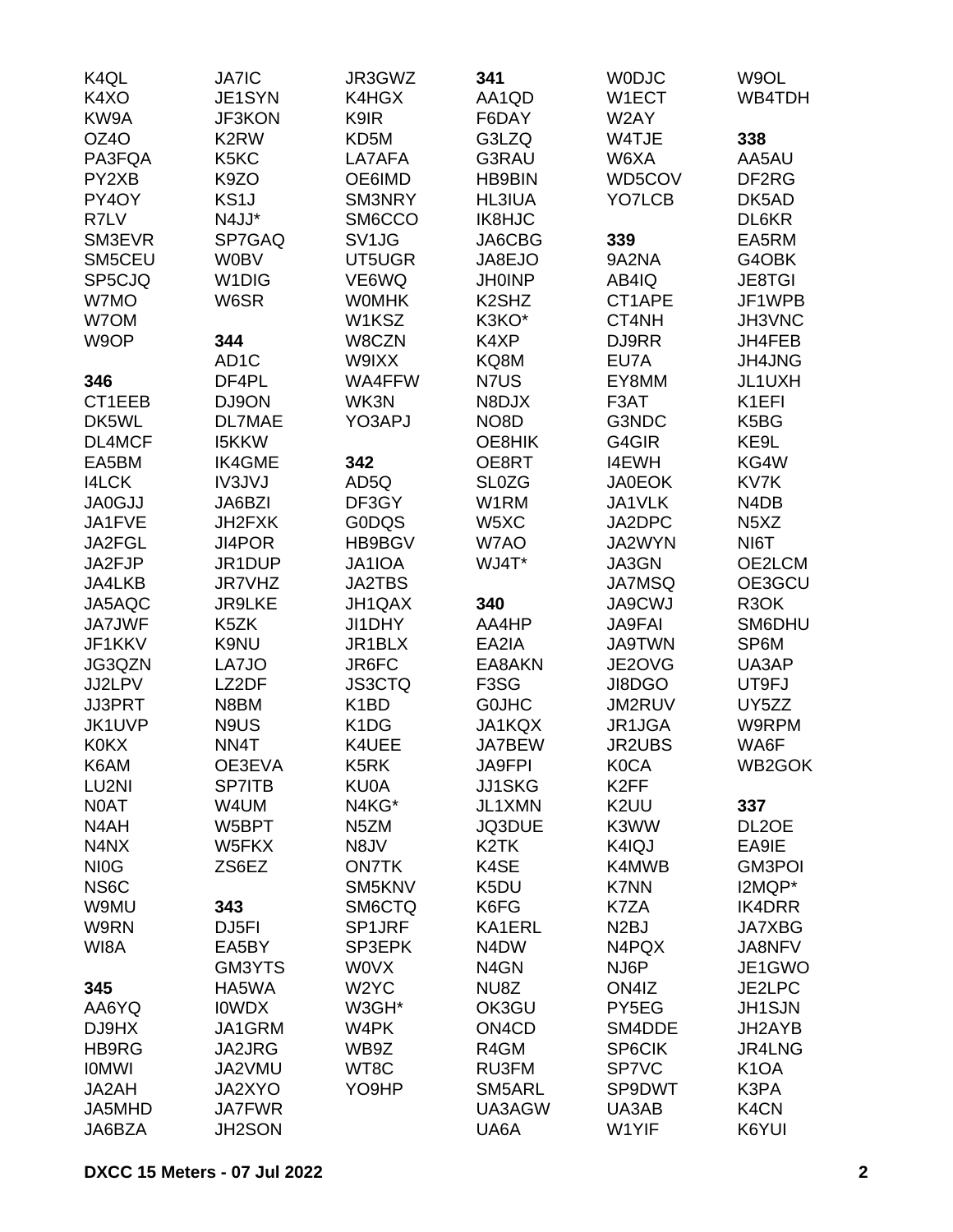| K8BL                          | W <sub>2</sub> NO | LA8PT                         | NW7E               | JA6VQA              | AI9L              |
|-------------------------------|-------------------|-------------------------------|--------------------|---------------------|-------------------|
| KP <sub>2</sub> A             | W5ZN              | N8KOL                         | <b>ON4AOI</b>      | JA8EOT              | CT1BWW            |
| N <sub>1</sub> N <sub>K</sub> | W8GC              | N9RS                          | OZ1AXG             | <b>JA9IFF</b>       | G5LP              |
| N <sub>5</sub> OK             | W8OI              | ON4IQ                         | R3VA               | JE6TSP              | HA9PP             |
| NK1K                          | W9ILY             | R6AF                          | RA3CQ              | JE7JZT              | <b>IK4AUY</b>     |
| OE1ZL                         | WA8WV             | R7DX                          | VE <sub>1</sub> DX | JH3CUL              | <b>IK5RUN</b>     |
| R <sub>5</sub> AJ             | ZL3JT             | SM3VAC                        | W3LL               | <b>JR0EQQ</b>       | <b>JA7QVI</b>     |
| RZ3AM                         |                   | VE7IG*                        | WA1S               | <b>K0JUH</b>        | <b>JH1APK</b>     |
| <b>SMOCCM</b>                 | 335               | <b>WOSR</b>                   |                    | K6ND                | JH3GRO            |
| SP <sub>1</sub> S             | AD6W              | W2IRT                         | 331                | K8YTO               | <b>JH4BTI</b>     |
| SP <sub>5</sub> DIR           | JA4MRL            | W3SB                          | DL5WW              | KD3CQ               | JH4CBM            |
| UX1UA                         | JA5WIZ            | W5TCX                         | EA8BYR             | KS3F                | JK1OPL            |
| VE3EXY                        | <b>JA7KY</b>      | W7FP                          | F9XL               | LU3CQ               | JL2JVX            |
| VE3FF                         | JG1WSC            | WA2VYA                        | HB9CEX             | N <sub>1</sub> RK   | <b>JO7WXN</b>     |
| <b>W0YG</b>                   | JJ1DWT            |                               | <b>I5HOR</b>       | <b>RMOF</b>         | K4MS              |
| W2GW                          | JM1HJG            | 333                           | <b>IKOPEA</b>      | RW3RN               | K7EG              |
| W4DC                          | JR2LJO            | DL9TJ                         | <b>JA0LFV</b>      | SV <sub>1</sub> DPI | K7ZV              |
| W <sub>5</sub> OZI            | <b>JS2LHI</b>     | EA3GP                         | JA1KPH             | SV1FJA              | K9RX              |
| W6YI                          | K <sub>1</sub> LD | EW <sub>2</sub> A             | JA6HQT             | <b>UA9FAR</b>       | KN <sub>50</sub>  |
| W8AV                          | K <sub>2</sub> XF | HL3DE                         | JA8LRG             | <b>WOHBH</b>        | KT <sub>1</sub> J |
| W9PZT                         | K5AQ              | IZ5EKV                        | JN3SAC             | W5CIA               | LA2PA             |
| WA5VGI                        | K8WK              | JA1XPQ                        | K4HB               | W5LT                | LU8EKC            |
| YO <sub>5</sub> BRZ           | K9RR              | JA2ZL                         | K5EK               | W7LR                | N1IBM             |
| YV1DIG                        | KQ3F              | JH8RZJ                        | KC6X               | WD9DZV              | OE1WEU            |
|                               | N4QS              | <b>K0TT</b>                   | KZ4V               | WE9R                | R7NW              |
| 336                           | N8RR              | KA8ZPE                        | PA5TT              |                     | SM5CAK            |
| AA1ON                         | N8TR              | KA9CFD                        | SP6HEQ             | 329                 | VE2TZT            |
|                               |                   |                               |                    |                     |                   |
| AB6QM                         | NN4SS             | KM <sub>1</sub> D             | UA6MF              | 9H1SP               | VE3VHB            |
| EI7BA                         | OE1AZS            | N4AA*                         | W1SKU              | AA5AT               | W2SM              |
| F <sub>2</sub> JD             | OZ1CTK            | R9FM                          | W1YM               | AF <sub>2</sub> C   | W <sub>2XI</sub>  |
| <b>GM0GAV</b>                 | SM2GCQ            | W6TC                          | W5WT               | DL4CF               | W4BP              |
| <b>I5NPH</b>                  | <b>UR0MC</b>      | W6TMD                         | W6XK               | HB9DDO              | WK7E              |
| <b>IK4PLW</b>                 | W1LW              | WA4BIM                        | W7CT               | HB9DDZ              |                   |
| <b>IT9DAA</b>                 | WL7E              | WC4B                          | WB8ZRL             | <b>IK0HFO</b>       | 327               |
| <b>JA0NZR</b>                 | ZS4TX             |                               | WB9CIF             | JA1CZI              | DM5EE             |
| <b>JJ3HGJ</b>                 |                   | 332                           | WF <sub>2</sub> S  | JA3RQ               | <b>JA0GCI</b>     |
| JR1BAS                        | 334               | AB <sub>5</sub> C             |                    | <b>JG3SKK</b>       | JA2CXF            |
| K <sub>1</sub> AR             | FK8CP             | DL5CW                         | 330                | JI2KXK              | JH1IAQ            |
| K5MC                          | G3OAG             | EA5AT                         | 4X4JU              | <b>JK1GOK</b>       | <b>JH3SIF</b>     |
| K9NW                          | G4PWA             | <b>JA0DIN</b>                 | AA6AA              | K8QM                | JL1MWI            |
| KC6AWX*                       | I2EOW             | JA1ANR                        | AA8OY              | <b>KC9ARR</b>       | K0GY              |
| KG7H                          | JA4FKX            | JA1SJV                        | AE5E               | KM3J                | K <sub>1</sub> LI |
| N <sub>2</sub> TN             | JA4ITW            | JH1KLE                        | CT1IUA             | N8BJQ               | K6KLY             |
| N3NT                          | JA9GPG            | JH1NYM                        | DK2JX              | PY2NQ               | <b>K8AJK</b>      |
| N5ORT                         | JH1HHC            | JN1BMX                        | EA7TV              | SM3NXS              | K9US              |
| N <sub>5</sub> TY             | <b>JH1JNR</b>     | JR1WCT                        | G4CCZ              | SV <sub>1</sub> IW  | K9YY              |
| N9AU                          | JH1XFR            | JR3OEH                        | HK3W               | <b>WOAWL</b>        | KN6KI             |
| PY5HOT                        | K <sub>1</sub> YR | K <sub>1</sub> HT             | <b>IK2QPR</b>      | W3BW                | N <sub>1</sub> GC |
| RA7A                          | K <sub>9</sub> CT | K <sub>2</sub> L <sub>S</sub> | IK5PWQ             | YB5QZ               | N4TL              |
| SK7AX                         | KC7V              | K7GEX                         | <b>JA0CRI</b>      |                     | RV3LO             |
| SM6BZV                        | <b>KF0QR</b>      | K7WP                          | JA1FQI             | 328                 | VE3BW             |
| SV <sub>1RK</sub>             | <b>KK0M</b>       | K8AV                          | JA2FSM             | 9A4W                | W <sub>2Q</sub> O |
| W2LK                          | LA2QM             | KX4R                          | JA6BEE             | AC4G                | WA1YTW            |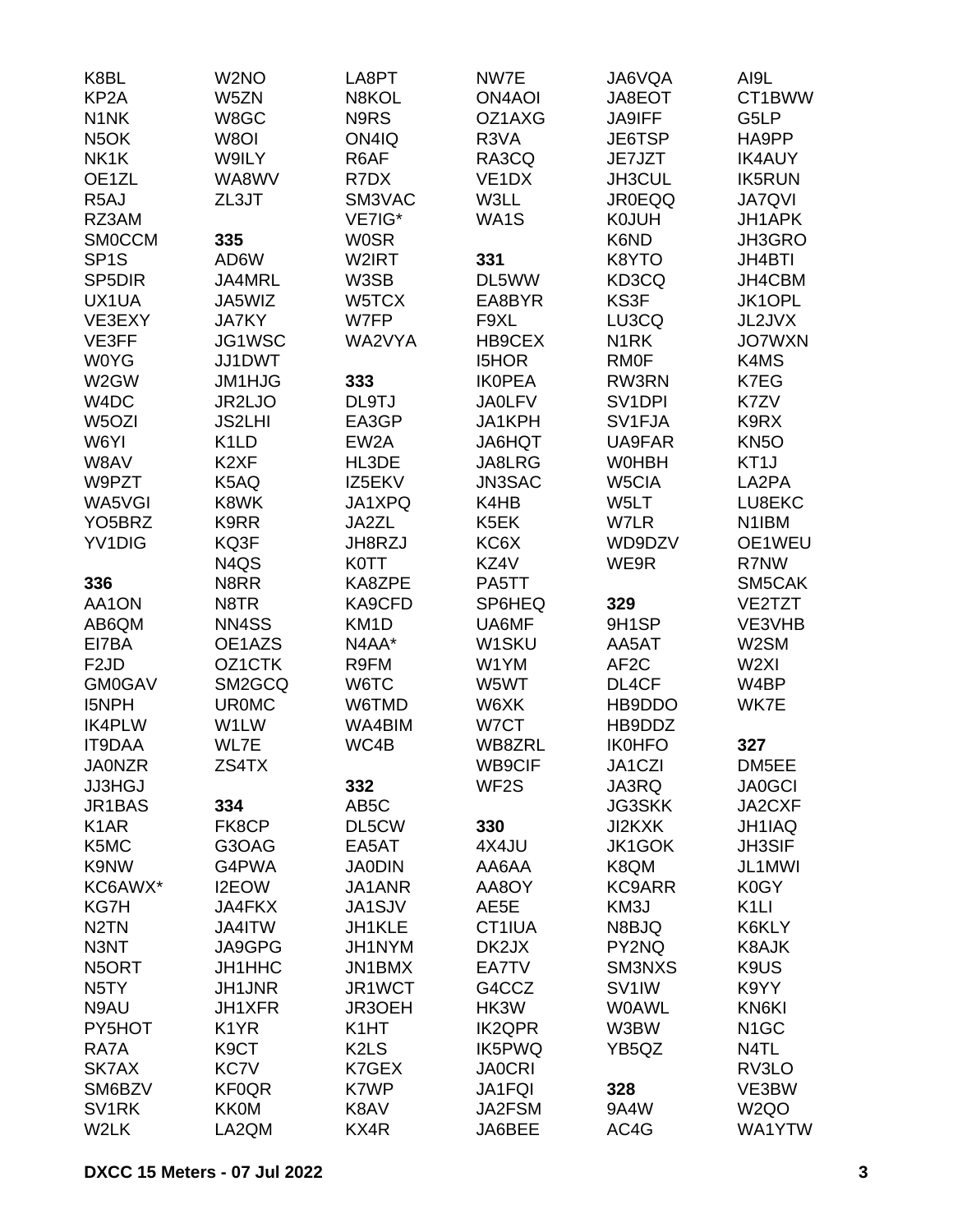| 320<br>316<br>326<br><b>IV3YYK</b><br><b>DL1KUR</b><br><b>WB0TVY</b><br>HA7TM<br>A45XR<br>JA2ATE<br>DL1DUO<br>AB3CV<br>G3SVD<br><b>I3BUI</b><br><b>GOBLB</b><br>318<br>JA2LHG<br>AF9H<br><b>GM0AXY</b><br>JA3EOP<br>JA1IZZ<br><b>IK8YTA</b><br>AA8LL<br>EA6VQ<br><b>IK2YCW</b><br><b>IV3KVC</b><br>DK7YY<br><b>G0EHO</b><br><b>JA7BWT</b><br>JA3LDH<br><b>IV3TMV</b><br>G3KWK<br>JA5XAE<br>JM1FHL<br>JA6TMU<br>DO4DXA<br>K0BJ<br>JA6WJL<br>EV <sub>1</sub> R<br>HA7UW<br>JH8NBJ<br>JA1BPA<br>JI3CJP<br><b>IV3TDM</b><br>K2AJY<br>JA8EKU<br>JA9GLW<br><b>JA9AGN</b><br>K <sub>5</sub> UO<br>JQ1IBI<br>JH1BAM<br>JA7LMZ<br>JL1BYZ<br>JE1LFX<br>K <sub>2</sub> N <sub>V</sub><br>K5WAF<br>K0AZ<br><b>K0KVR</b><br>JF2XGF<br><b>JG3FEA</b><br>K8FL<br>K8UT<br>K8OM<br>K6KO<br><b>JG8FWH</b><br>JH1VHU<br>N <sub>4</sub> II<br>N6HC<br>K9XD<br>K7LJ<br><b>JH3HTD</b><br><b>JH7NTW</b><br>N9JV<br>N <sub>5</sub> JB<br>K <sub>2</sub> PK<br>K8YSE<br>PY5EW<br>N <sub>1</sub> RR<br>R7FK*<br>NE3F<br>N6OJ<br>N4IG<br>K4HMB<br>K <sub>9</sub> OT<br>OE8SPW<br>N8SNM<br>N7KA<br>K6PJ<br>KR <sub>2Q</sub><br>RN3QN<br>S57AT<br><b>OH6NIO</b><br>N9FN<br>N8PW<br>K8NK<br>LZ2JE<br>SM3DXC<br>PY2XU<br>NA5C<br>N8RF<br>N <sub>5</sub> D <sub>G</sub><br>N <sub>5</sub> ET<br>UA3DPM<br>NN4R<br>R9TO<br>OZ1ACB<br>N6UK<br>N <sub>5</sub> L <sub>Z</sub><br>UA4LY<br>RA9CMO<br>SM5CLE<br>PY2IQ<br>NA9A<br><b>NEODX</b><br>SP1MGM<br>SM6CUK<br>NF4A<br>UT7UJ<br>RA3QK<br><b>RA0FF</b><br>W <sub>2</sub> JU<br>SP5IWA<br>SV1GYG<br><b>SMONJO</b><br>NQ7R<br><b>WOTT</b><br>W4YCH<br>SV8CS<br>W3GQ<br>SP7HOV<br>W <sub>1</sub> AO<br>NX0I<br>W7AL<br>W4FQT<br>W0EWM*<br>SV3DCX<br>W3KX<br>W1ITU<br>W1ZT<br>W2LE<br>UA3TT<br>W8HW<br>W5AJ<br>W <sub>4</sub> OX<br>W4SK<br><b>US0KW</b><br>WB3LHD<br>W6ENZ<br>W <sub>2</sub> GG<br><b>W2OO</b><br>W <sub>5</sub> ZO<br>W7CA<br>WB7B<br>W6AEA<br><b>YS1RR</b><br>321<br>W9JA<br>W6YOO<br>W7DO<br>325<br>AB9V<br>WA8CDU<br>ZS6KR<br>5B4AHJ<br>WD4LBR<br>W9IL<br><b>DL6CNG</b><br>WT4Q<br>AA4R<br>ZL1BYZ<br>F5PAC<br>315<br>323<br>DL2CHN<br>ZS6WB<br>CT1DKS<br>EA <sub>1</sub> N<br>317<br><b>ABOCT</b><br>HB9BOI<br>AC0A<br>CX6VM<br>JA5BGA<br>EA3GHQ<br><b>I5OYY</b><br>319<br>EA3GHZ<br>EA6SX<br>JE1VTZ<br>JA3VPA<br>CT1GFK<br>EA3WD<br>JF2UPM<br><b>IZ0AEG</b><br>JE3SSL<br>EA6NB<br>EI6FR<br>DL7BA<br>JH1AQN<br>JA1JAT<br><b>JH7RXU</b><br>JA1BNW<br>DM2DXA<br>IZ5BAM<br>JH1ORA<br>JA1XEC<br>K5RT<br>JA1DM<br>EA8RR<br>JH4ADV<br>K <sub>1</sub> KO<br>JA2XCR<br>K6FW<br>JA1SYY<br><b>HL2IFR</b><br>JH4ALY<br>K8TL<br>JJ6DGP<br>K8EUR<br>JE8LWZ<br>JA8BAR<br><b>K1NTR</b><br>K9JF<br>K8GI<br>K <sub>1</sub> RO<br>JH1OBS<br>JF1LZQ<br>K <sub>2</sub> BA<br>LA5HE<br>K <sub>5</sub> XI<br><b>KB0EO</b><br>JH1IED<br>K <sub>2</sub> UR<br>JK1UNZ<br>PP1CZ<br>K3PP<br>LA5IIA<br><b>KI0KB</b><br>JL1RUC<br>JK1EXO<br>K6SIK<br>RW7M<br>N6RV<br>KM <sub>1</sub> C<br>JP1IOF<br>K4XD<br>K5VIP<br>UN6T<br>PA3EWP<br>N <sub>1</sub> SV<br>K3NK<br>K7UA<br>K3UL<br>VE3CFK<br>RX3AGD<br>N <sub>5</sub> GH<br>LA9AJA<br>KM4H<br>W4HG<br>SM4CTI<br>NA2X<br>K6UM<br><b>N0KV</b><br>KR4F<br>SM5JE*<br>ON4CAS<br>KB1JZU<br>N4QQ<br><b>MD0CCE</b><br>W6NWS<br>RX4HZ<br>LA9FFA<br>N7HN<br>N <sub>2</sub> NL<br>324<br>NT0V*<br>4Z4DX<br>WA2NPD<br>SM5CZK<br><b>NORB</b><br>N6KZ | WB9EEE | <b>HBOCC</b><br><b>I1EIS</b> | 322<br>AI6Z | YO <sub>2</sub> RR | UT2UB<br><b>WOTM</b> | W5ODD             |
|---------------------------------------------------------------------------------------------------------------------------------------------------------------------------------------------------------------------------------------------------------------------------------------------------------------------------------------------------------------------------------------------------------------------------------------------------------------------------------------------------------------------------------------------------------------------------------------------------------------------------------------------------------------------------------------------------------------------------------------------------------------------------------------------------------------------------------------------------------------------------------------------------------------------------------------------------------------------------------------------------------------------------------------------------------------------------------------------------------------------------------------------------------------------------------------------------------------------------------------------------------------------------------------------------------------------------------------------------------------------------------------------------------------------------------------------------------------------------------------------------------------------------------------------------------------------------------------------------------------------------------------------------------------------------------------------------------------------------------------------------------------------------------------------------------------------------------------------------------------------------------------------------------------------------------------------------------------------------------------------------------------------------------------------------------------------------------------------------------------------------------------------------------------------------------------------------------------------------------------------------------------------------------------------------------------------------------------------------------------------------------------------------------------------------------------------------------------------------------------------------------------------------------------------------------------------------------------------------------------------------------------------------------------------------------------------------------------------------------------------------------------------------------------------------------------------------------------------------------------------------------------------------------------------------------------------------------------------------------------------------------------------------------------------------------------------------------------------------------------------------------------------------------------------------------------------------------------------------------------------------------------------------------------------|--------|------------------------------|-------------|--------------------|----------------------|-------------------|
|                                                                                                                                                                                                                                                                                                                                                                                                                                                                                                                                                                                                                                                                                                                                                                                                                                                                                                                                                                                                                                                                                                                                                                                                                                                                                                                                                                                                                                                                                                                                                                                                                                                                                                                                                                                                                                                                                                                                                                                                                                                                                                                                                                                                                                                                                                                                                                                                                                                                                                                                                                                                                                                                                                                                                                                                                                                                                                                                                                                                                                                                                                                                                                                                                                                                                             |        |                              |             |                    |                      |                   |
|                                                                                                                                                                                                                                                                                                                                                                                                                                                                                                                                                                                                                                                                                                                                                                                                                                                                                                                                                                                                                                                                                                                                                                                                                                                                                                                                                                                                                                                                                                                                                                                                                                                                                                                                                                                                                                                                                                                                                                                                                                                                                                                                                                                                                                                                                                                                                                                                                                                                                                                                                                                                                                                                                                                                                                                                                                                                                                                                                                                                                                                                                                                                                                                                                                                                                             |        |                              |             |                    |                      |                   |
|                                                                                                                                                                                                                                                                                                                                                                                                                                                                                                                                                                                                                                                                                                                                                                                                                                                                                                                                                                                                                                                                                                                                                                                                                                                                                                                                                                                                                                                                                                                                                                                                                                                                                                                                                                                                                                                                                                                                                                                                                                                                                                                                                                                                                                                                                                                                                                                                                                                                                                                                                                                                                                                                                                                                                                                                                                                                                                                                                                                                                                                                                                                                                                                                                                                                                             |        |                              |             |                    |                      |                   |
|                                                                                                                                                                                                                                                                                                                                                                                                                                                                                                                                                                                                                                                                                                                                                                                                                                                                                                                                                                                                                                                                                                                                                                                                                                                                                                                                                                                                                                                                                                                                                                                                                                                                                                                                                                                                                                                                                                                                                                                                                                                                                                                                                                                                                                                                                                                                                                                                                                                                                                                                                                                                                                                                                                                                                                                                                                                                                                                                                                                                                                                                                                                                                                                                                                                                                             |        |                              |             |                    |                      |                   |
|                                                                                                                                                                                                                                                                                                                                                                                                                                                                                                                                                                                                                                                                                                                                                                                                                                                                                                                                                                                                                                                                                                                                                                                                                                                                                                                                                                                                                                                                                                                                                                                                                                                                                                                                                                                                                                                                                                                                                                                                                                                                                                                                                                                                                                                                                                                                                                                                                                                                                                                                                                                                                                                                                                                                                                                                                                                                                                                                                                                                                                                                                                                                                                                                                                                                                             |        |                              |             |                    |                      |                   |
|                                                                                                                                                                                                                                                                                                                                                                                                                                                                                                                                                                                                                                                                                                                                                                                                                                                                                                                                                                                                                                                                                                                                                                                                                                                                                                                                                                                                                                                                                                                                                                                                                                                                                                                                                                                                                                                                                                                                                                                                                                                                                                                                                                                                                                                                                                                                                                                                                                                                                                                                                                                                                                                                                                                                                                                                                                                                                                                                                                                                                                                                                                                                                                                                                                                                                             |        |                              |             |                    |                      |                   |
|                                                                                                                                                                                                                                                                                                                                                                                                                                                                                                                                                                                                                                                                                                                                                                                                                                                                                                                                                                                                                                                                                                                                                                                                                                                                                                                                                                                                                                                                                                                                                                                                                                                                                                                                                                                                                                                                                                                                                                                                                                                                                                                                                                                                                                                                                                                                                                                                                                                                                                                                                                                                                                                                                                                                                                                                                                                                                                                                                                                                                                                                                                                                                                                                                                                                                             |        |                              |             |                    |                      |                   |
|                                                                                                                                                                                                                                                                                                                                                                                                                                                                                                                                                                                                                                                                                                                                                                                                                                                                                                                                                                                                                                                                                                                                                                                                                                                                                                                                                                                                                                                                                                                                                                                                                                                                                                                                                                                                                                                                                                                                                                                                                                                                                                                                                                                                                                                                                                                                                                                                                                                                                                                                                                                                                                                                                                                                                                                                                                                                                                                                                                                                                                                                                                                                                                                                                                                                                             |        |                              |             |                    |                      |                   |
|                                                                                                                                                                                                                                                                                                                                                                                                                                                                                                                                                                                                                                                                                                                                                                                                                                                                                                                                                                                                                                                                                                                                                                                                                                                                                                                                                                                                                                                                                                                                                                                                                                                                                                                                                                                                                                                                                                                                                                                                                                                                                                                                                                                                                                                                                                                                                                                                                                                                                                                                                                                                                                                                                                                                                                                                                                                                                                                                                                                                                                                                                                                                                                                                                                                                                             |        |                              |             |                    |                      |                   |
|                                                                                                                                                                                                                                                                                                                                                                                                                                                                                                                                                                                                                                                                                                                                                                                                                                                                                                                                                                                                                                                                                                                                                                                                                                                                                                                                                                                                                                                                                                                                                                                                                                                                                                                                                                                                                                                                                                                                                                                                                                                                                                                                                                                                                                                                                                                                                                                                                                                                                                                                                                                                                                                                                                                                                                                                                                                                                                                                                                                                                                                                                                                                                                                                                                                                                             |        |                              |             |                    |                      |                   |
|                                                                                                                                                                                                                                                                                                                                                                                                                                                                                                                                                                                                                                                                                                                                                                                                                                                                                                                                                                                                                                                                                                                                                                                                                                                                                                                                                                                                                                                                                                                                                                                                                                                                                                                                                                                                                                                                                                                                                                                                                                                                                                                                                                                                                                                                                                                                                                                                                                                                                                                                                                                                                                                                                                                                                                                                                                                                                                                                                                                                                                                                                                                                                                                                                                                                                             |        |                              |             |                    |                      |                   |
|                                                                                                                                                                                                                                                                                                                                                                                                                                                                                                                                                                                                                                                                                                                                                                                                                                                                                                                                                                                                                                                                                                                                                                                                                                                                                                                                                                                                                                                                                                                                                                                                                                                                                                                                                                                                                                                                                                                                                                                                                                                                                                                                                                                                                                                                                                                                                                                                                                                                                                                                                                                                                                                                                                                                                                                                                                                                                                                                                                                                                                                                                                                                                                                                                                                                                             |        |                              |             |                    |                      |                   |
|                                                                                                                                                                                                                                                                                                                                                                                                                                                                                                                                                                                                                                                                                                                                                                                                                                                                                                                                                                                                                                                                                                                                                                                                                                                                                                                                                                                                                                                                                                                                                                                                                                                                                                                                                                                                                                                                                                                                                                                                                                                                                                                                                                                                                                                                                                                                                                                                                                                                                                                                                                                                                                                                                                                                                                                                                                                                                                                                                                                                                                                                                                                                                                                                                                                                                             |        |                              |             |                    |                      |                   |
|                                                                                                                                                                                                                                                                                                                                                                                                                                                                                                                                                                                                                                                                                                                                                                                                                                                                                                                                                                                                                                                                                                                                                                                                                                                                                                                                                                                                                                                                                                                                                                                                                                                                                                                                                                                                                                                                                                                                                                                                                                                                                                                                                                                                                                                                                                                                                                                                                                                                                                                                                                                                                                                                                                                                                                                                                                                                                                                                                                                                                                                                                                                                                                                                                                                                                             |        |                              |             |                    |                      |                   |
|                                                                                                                                                                                                                                                                                                                                                                                                                                                                                                                                                                                                                                                                                                                                                                                                                                                                                                                                                                                                                                                                                                                                                                                                                                                                                                                                                                                                                                                                                                                                                                                                                                                                                                                                                                                                                                                                                                                                                                                                                                                                                                                                                                                                                                                                                                                                                                                                                                                                                                                                                                                                                                                                                                                                                                                                                                                                                                                                                                                                                                                                                                                                                                                                                                                                                             |        |                              |             |                    |                      |                   |
|                                                                                                                                                                                                                                                                                                                                                                                                                                                                                                                                                                                                                                                                                                                                                                                                                                                                                                                                                                                                                                                                                                                                                                                                                                                                                                                                                                                                                                                                                                                                                                                                                                                                                                                                                                                                                                                                                                                                                                                                                                                                                                                                                                                                                                                                                                                                                                                                                                                                                                                                                                                                                                                                                                                                                                                                                                                                                                                                                                                                                                                                                                                                                                                                                                                                                             |        |                              |             |                    |                      |                   |
|                                                                                                                                                                                                                                                                                                                                                                                                                                                                                                                                                                                                                                                                                                                                                                                                                                                                                                                                                                                                                                                                                                                                                                                                                                                                                                                                                                                                                                                                                                                                                                                                                                                                                                                                                                                                                                                                                                                                                                                                                                                                                                                                                                                                                                                                                                                                                                                                                                                                                                                                                                                                                                                                                                                                                                                                                                                                                                                                                                                                                                                                                                                                                                                                                                                                                             |        |                              |             |                    |                      |                   |
|                                                                                                                                                                                                                                                                                                                                                                                                                                                                                                                                                                                                                                                                                                                                                                                                                                                                                                                                                                                                                                                                                                                                                                                                                                                                                                                                                                                                                                                                                                                                                                                                                                                                                                                                                                                                                                                                                                                                                                                                                                                                                                                                                                                                                                                                                                                                                                                                                                                                                                                                                                                                                                                                                                                                                                                                                                                                                                                                                                                                                                                                                                                                                                                                                                                                                             |        |                              |             |                    |                      |                   |
|                                                                                                                                                                                                                                                                                                                                                                                                                                                                                                                                                                                                                                                                                                                                                                                                                                                                                                                                                                                                                                                                                                                                                                                                                                                                                                                                                                                                                                                                                                                                                                                                                                                                                                                                                                                                                                                                                                                                                                                                                                                                                                                                                                                                                                                                                                                                                                                                                                                                                                                                                                                                                                                                                                                                                                                                                                                                                                                                                                                                                                                                                                                                                                                                                                                                                             |        |                              |             |                    |                      |                   |
|                                                                                                                                                                                                                                                                                                                                                                                                                                                                                                                                                                                                                                                                                                                                                                                                                                                                                                                                                                                                                                                                                                                                                                                                                                                                                                                                                                                                                                                                                                                                                                                                                                                                                                                                                                                                                                                                                                                                                                                                                                                                                                                                                                                                                                                                                                                                                                                                                                                                                                                                                                                                                                                                                                                                                                                                                                                                                                                                                                                                                                                                                                                                                                                                                                                                                             |        |                              |             |                    |                      |                   |
|                                                                                                                                                                                                                                                                                                                                                                                                                                                                                                                                                                                                                                                                                                                                                                                                                                                                                                                                                                                                                                                                                                                                                                                                                                                                                                                                                                                                                                                                                                                                                                                                                                                                                                                                                                                                                                                                                                                                                                                                                                                                                                                                                                                                                                                                                                                                                                                                                                                                                                                                                                                                                                                                                                                                                                                                                                                                                                                                                                                                                                                                                                                                                                                                                                                                                             |        |                              |             |                    |                      |                   |
|                                                                                                                                                                                                                                                                                                                                                                                                                                                                                                                                                                                                                                                                                                                                                                                                                                                                                                                                                                                                                                                                                                                                                                                                                                                                                                                                                                                                                                                                                                                                                                                                                                                                                                                                                                                                                                                                                                                                                                                                                                                                                                                                                                                                                                                                                                                                                                                                                                                                                                                                                                                                                                                                                                                                                                                                                                                                                                                                                                                                                                                                                                                                                                                                                                                                                             |        |                              |             |                    |                      |                   |
|                                                                                                                                                                                                                                                                                                                                                                                                                                                                                                                                                                                                                                                                                                                                                                                                                                                                                                                                                                                                                                                                                                                                                                                                                                                                                                                                                                                                                                                                                                                                                                                                                                                                                                                                                                                                                                                                                                                                                                                                                                                                                                                                                                                                                                                                                                                                                                                                                                                                                                                                                                                                                                                                                                                                                                                                                                                                                                                                                                                                                                                                                                                                                                                                                                                                                             |        |                              |             |                    |                      |                   |
|                                                                                                                                                                                                                                                                                                                                                                                                                                                                                                                                                                                                                                                                                                                                                                                                                                                                                                                                                                                                                                                                                                                                                                                                                                                                                                                                                                                                                                                                                                                                                                                                                                                                                                                                                                                                                                                                                                                                                                                                                                                                                                                                                                                                                                                                                                                                                                                                                                                                                                                                                                                                                                                                                                                                                                                                                                                                                                                                                                                                                                                                                                                                                                                                                                                                                             |        |                              |             |                    |                      |                   |
|                                                                                                                                                                                                                                                                                                                                                                                                                                                                                                                                                                                                                                                                                                                                                                                                                                                                                                                                                                                                                                                                                                                                                                                                                                                                                                                                                                                                                                                                                                                                                                                                                                                                                                                                                                                                                                                                                                                                                                                                                                                                                                                                                                                                                                                                                                                                                                                                                                                                                                                                                                                                                                                                                                                                                                                                                                                                                                                                                                                                                                                                                                                                                                                                                                                                                             |        |                              |             |                    |                      |                   |
|                                                                                                                                                                                                                                                                                                                                                                                                                                                                                                                                                                                                                                                                                                                                                                                                                                                                                                                                                                                                                                                                                                                                                                                                                                                                                                                                                                                                                                                                                                                                                                                                                                                                                                                                                                                                                                                                                                                                                                                                                                                                                                                                                                                                                                                                                                                                                                                                                                                                                                                                                                                                                                                                                                                                                                                                                                                                                                                                                                                                                                                                                                                                                                                                                                                                                             |        |                              |             |                    |                      |                   |
|                                                                                                                                                                                                                                                                                                                                                                                                                                                                                                                                                                                                                                                                                                                                                                                                                                                                                                                                                                                                                                                                                                                                                                                                                                                                                                                                                                                                                                                                                                                                                                                                                                                                                                                                                                                                                                                                                                                                                                                                                                                                                                                                                                                                                                                                                                                                                                                                                                                                                                                                                                                                                                                                                                                                                                                                                                                                                                                                                                                                                                                                                                                                                                                                                                                                                             |        |                              |             |                    |                      |                   |
|                                                                                                                                                                                                                                                                                                                                                                                                                                                                                                                                                                                                                                                                                                                                                                                                                                                                                                                                                                                                                                                                                                                                                                                                                                                                                                                                                                                                                                                                                                                                                                                                                                                                                                                                                                                                                                                                                                                                                                                                                                                                                                                                                                                                                                                                                                                                                                                                                                                                                                                                                                                                                                                                                                                                                                                                                                                                                                                                                                                                                                                                                                                                                                                                                                                                                             |        |                              |             |                    |                      |                   |
|                                                                                                                                                                                                                                                                                                                                                                                                                                                                                                                                                                                                                                                                                                                                                                                                                                                                                                                                                                                                                                                                                                                                                                                                                                                                                                                                                                                                                                                                                                                                                                                                                                                                                                                                                                                                                                                                                                                                                                                                                                                                                                                                                                                                                                                                                                                                                                                                                                                                                                                                                                                                                                                                                                                                                                                                                                                                                                                                                                                                                                                                                                                                                                                                                                                                                             |        |                              |             |                    |                      |                   |
|                                                                                                                                                                                                                                                                                                                                                                                                                                                                                                                                                                                                                                                                                                                                                                                                                                                                                                                                                                                                                                                                                                                                                                                                                                                                                                                                                                                                                                                                                                                                                                                                                                                                                                                                                                                                                                                                                                                                                                                                                                                                                                                                                                                                                                                                                                                                                                                                                                                                                                                                                                                                                                                                                                                                                                                                                                                                                                                                                                                                                                                                                                                                                                                                                                                                                             |        |                              |             |                    |                      |                   |
|                                                                                                                                                                                                                                                                                                                                                                                                                                                                                                                                                                                                                                                                                                                                                                                                                                                                                                                                                                                                                                                                                                                                                                                                                                                                                                                                                                                                                                                                                                                                                                                                                                                                                                                                                                                                                                                                                                                                                                                                                                                                                                                                                                                                                                                                                                                                                                                                                                                                                                                                                                                                                                                                                                                                                                                                                                                                                                                                                                                                                                                                                                                                                                                                                                                                                             |        |                              |             |                    |                      |                   |
|                                                                                                                                                                                                                                                                                                                                                                                                                                                                                                                                                                                                                                                                                                                                                                                                                                                                                                                                                                                                                                                                                                                                                                                                                                                                                                                                                                                                                                                                                                                                                                                                                                                                                                                                                                                                                                                                                                                                                                                                                                                                                                                                                                                                                                                                                                                                                                                                                                                                                                                                                                                                                                                                                                                                                                                                                                                                                                                                                                                                                                                                                                                                                                                                                                                                                             |        |                              |             |                    |                      |                   |
|                                                                                                                                                                                                                                                                                                                                                                                                                                                                                                                                                                                                                                                                                                                                                                                                                                                                                                                                                                                                                                                                                                                                                                                                                                                                                                                                                                                                                                                                                                                                                                                                                                                                                                                                                                                                                                                                                                                                                                                                                                                                                                                                                                                                                                                                                                                                                                                                                                                                                                                                                                                                                                                                                                                                                                                                                                                                                                                                                                                                                                                                                                                                                                                                                                                                                             |        |                              |             |                    |                      |                   |
|                                                                                                                                                                                                                                                                                                                                                                                                                                                                                                                                                                                                                                                                                                                                                                                                                                                                                                                                                                                                                                                                                                                                                                                                                                                                                                                                                                                                                                                                                                                                                                                                                                                                                                                                                                                                                                                                                                                                                                                                                                                                                                                                                                                                                                                                                                                                                                                                                                                                                                                                                                                                                                                                                                                                                                                                                                                                                                                                                                                                                                                                                                                                                                                                                                                                                             |        |                              |             |                    |                      |                   |
|                                                                                                                                                                                                                                                                                                                                                                                                                                                                                                                                                                                                                                                                                                                                                                                                                                                                                                                                                                                                                                                                                                                                                                                                                                                                                                                                                                                                                                                                                                                                                                                                                                                                                                                                                                                                                                                                                                                                                                                                                                                                                                                                                                                                                                                                                                                                                                                                                                                                                                                                                                                                                                                                                                                                                                                                                                                                                                                                                                                                                                                                                                                                                                                                                                                                                             |        |                              |             |                    |                      |                   |
|                                                                                                                                                                                                                                                                                                                                                                                                                                                                                                                                                                                                                                                                                                                                                                                                                                                                                                                                                                                                                                                                                                                                                                                                                                                                                                                                                                                                                                                                                                                                                                                                                                                                                                                                                                                                                                                                                                                                                                                                                                                                                                                                                                                                                                                                                                                                                                                                                                                                                                                                                                                                                                                                                                                                                                                                                                                                                                                                                                                                                                                                                                                                                                                                                                                                                             |        |                              |             |                    |                      |                   |
|                                                                                                                                                                                                                                                                                                                                                                                                                                                                                                                                                                                                                                                                                                                                                                                                                                                                                                                                                                                                                                                                                                                                                                                                                                                                                                                                                                                                                                                                                                                                                                                                                                                                                                                                                                                                                                                                                                                                                                                                                                                                                                                                                                                                                                                                                                                                                                                                                                                                                                                                                                                                                                                                                                                                                                                                                                                                                                                                                                                                                                                                                                                                                                                                                                                                                             |        |                              |             |                    |                      |                   |
|                                                                                                                                                                                                                                                                                                                                                                                                                                                                                                                                                                                                                                                                                                                                                                                                                                                                                                                                                                                                                                                                                                                                                                                                                                                                                                                                                                                                                                                                                                                                                                                                                                                                                                                                                                                                                                                                                                                                                                                                                                                                                                                                                                                                                                                                                                                                                                                                                                                                                                                                                                                                                                                                                                                                                                                                                                                                                                                                                                                                                                                                                                                                                                                                                                                                                             |        |                              |             |                    |                      |                   |
|                                                                                                                                                                                                                                                                                                                                                                                                                                                                                                                                                                                                                                                                                                                                                                                                                                                                                                                                                                                                                                                                                                                                                                                                                                                                                                                                                                                                                                                                                                                                                                                                                                                                                                                                                                                                                                                                                                                                                                                                                                                                                                                                                                                                                                                                                                                                                                                                                                                                                                                                                                                                                                                                                                                                                                                                                                                                                                                                                                                                                                                                                                                                                                                                                                                                                             |        |                              |             |                    |                      |                   |
|                                                                                                                                                                                                                                                                                                                                                                                                                                                                                                                                                                                                                                                                                                                                                                                                                                                                                                                                                                                                                                                                                                                                                                                                                                                                                                                                                                                                                                                                                                                                                                                                                                                                                                                                                                                                                                                                                                                                                                                                                                                                                                                                                                                                                                                                                                                                                                                                                                                                                                                                                                                                                                                                                                                                                                                                                                                                                                                                                                                                                                                                                                                                                                                                                                                                                             |        |                              |             |                    |                      |                   |
|                                                                                                                                                                                                                                                                                                                                                                                                                                                                                                                                                                                                                                                                                                                                                                                                                                                                                                                                                                                                                                                                                                                                                                                                                                                                                                                                                                                                                                                                                                                                                                                                                                                                                                                                                                                                                                                                                                                                                                                                                                                                                                                                                                                                                                                                                                                                                                                                                                                                                                                                                                                                                                                                                                                                                                                                                                                                                                                                                                                                                                                                                                                                                                                                                                                                                             |        |                              |             |                    |                      |                   |
|                                                                                                                                                                                                                                                                                                                                                                                                                                                                                                                                                                                                                                                                                                                                                                                                                                                                                                                                                                                                                                                                                                                                                                                                                                                                                                                                                                                                                                                                                                                                                                                                                                                                                                                                                                                                                                                                                                                                                                                                                                                                                                                                                                                                                                                                                                                                                                                                                                                                                                                                                                                                                                                                                                                                                                                                                                                                                                                                                                                                                                                                                                                                                                                                                                                                                             |        |                              |             |                    |                      |                   |
|                                                                                                                                                                                                                                                                                                                                                                                                                                                                                                                                                                                                                                                                                                                                                                                                                                                                                                                                                                                                                                                                                                                                                                                                                                                                                                                                                                                                                                                                                                                                                                                                                                                                                                                                                                                                                                                                                                                                                                                                                                                                                                                                                                                                                                                                                                                                                                                                                                                                                                                                                                                                                                                                                                                                                                                                                                                                                                                                                                                                                                                                                                                                                                                                                                                                                             |        |                              |             |                    |                      |                   |
|                                                                                                                                                                                                                                                                                                                                                                                                                                                                                                                                                                                                                                                                                                                                                                                                                                                                                                                                                                                                                                                                                                                                                                                                                                                                                                                                                                                                                                                                                                                                                                                                                                                                                                                                                                                                                                                                                                                                                                                                                                                                                                                                                                                                                                                                                                                                                                                                                                                                                                                                                                                                                                                                                                                                                                                                                                                                                                                                                                                                                                                                                                                                                                                                                                                                                             |        |                              |             |                    |                      |                   |
|                                                                                                                                                                                                                                                                                                                                                                                                                                                                                                                                                                                                                                                                                                                                                                                                                                                                                                                                                                                                                                                                                                                                                                                                                                                                                                                                                                                                                                                                                                                                                                                                                                                                                                                                                                                                                                                                                                                                                                                                                                                                                                                                                                                                                                                                                                                                                                                                                                                                                                                                                                                                                                                                                                                                                                                                                                                                                                                                                                                                                                                                                                                                                                                                                                                                                             |        |                              |             |                    |                      |                   |
|                                                                                                                                                                                                                                                                                                                                                                                                                                                                                                                                                                                                                                                                                                                                                                                                                                                                                                                                                                                                                                                                                                                                                                                                                                                                                                                                                                                                                                                                                                                                                                                                                                                                                                                                                                                                                                                                                                                                                                                                                                                                                                                                                                                                                                                                                                                                                                                                                                                                                                                                                                                                                                                                                                                                                                                                                                                                                                                                                                                                                                                                                                                                                                                                                                                                                             |        |                              |             |                    |                      |                   |
|                                                                                                                                                                                                                                                                                                                                                                                                                                                                                                                                                                                                                                                                                                                                                                                                                                                                                                                                                                                                                                                                                                                                                                                                                                                                                                                                                                                                                                                                                                                                                                                                                                                                                                                                                                                                                                                                                                                                                                                                                                                                                                                                                                                                                                                                                                                                                                                                                                                                                                                                                                                                                                                                                                                                                                                                                                                                                                                                                                                                                                                                                                                                                                                                                                                                                             |        |                              |             |                    |                      |                   |
|                                                                                                                                                                                                                                                                                                                                                                                                                                                                                                                                                                                                                                                                                                                                                                                                                                                                                                                                                                                                                                                                                                                                                                                                                                                                                                                                                                                                                                                                                                                                                                                                                                                                                                                                                                                                                                                                                                                                                                                                                                                                                                                                                                                                                                                                                                                                                                                                                                                                                                                                                                                                                                                                                                                                                                                                                                                                                                                                                                                                                                                                                                                                                                                                                                                                                             |        |                              |             |                    |                      |                   |
|                                                                                                                                                                                                                                                                                                                                                                                                                                                                                                                                                                                                                                                                                                                                                                                                                                                                                                                                                                                                                                                                                                                                                                                                                                                                                                                                                                                                                                                                                                                                                                                                                                                                                                                                                                                                                                                                                                                                                                                                                                                                                                                                                                                                                                                                                                                                                                                                                                                                                                                                                                                                                                                                                                                                                                                                                                                                                                                                                                                                                                                                                                                                                                                                                                                                                             |        |                              |             |                    |                      |                   |
|                                                                                                                                                                                                                                                                                                                                                                                                                                                                                                                                                                                                                                                                                                                                                                                                                                                                                                                                                                                                                                                                                                                                                                                                                                                                                                                                                                                                                                                                                                                                                                                                                                                                                                                                                                                                                                                                                                                                                                                                                                                                                                                                                                                                                                                                                                                                                                                                                                                                                                                                                                                                                                                                                                                                                                                                                                                                                                                                                                                                                                                                                                                                                                                                                                                                                             | AA8CH  | <b>WD0DAN</b>                | SP3CGK      | <b>ND0N</b>        | NU <sub>10</sub>     | NE <sub>1</sub> B |
| <b>R0FA</b><br><b>E72A</b><br>W5GZ<br>RU3QR<br>PA3CSR                                                                                                                                                                                                                                                                                                                                                                                                                                                                                                                                                                                                                                                                                                                                                                                                                                                                                                                                                                                                                                                                                                                                                                                                                                                                                                                                                                                                                                                                                                                                                                                                                                                                                                                                                                                                                                                                                                                                                                                                                                                                                                                                                                                                                                                                                                                                                                                                                                                                                                                                                                                                                                                                                                                                                                                                                                                                                                                                                                                                                                                                                                                                                                                                                                       |        |                              |             |                    |                      |                   |
| F5CQ<br>W6CUA<br>PY1KN<br>RW4NN<br>W3MR                                                                                                                                                                                                                                                                                                                                                                                                                                                                                                                                                                                                                                                                                                                                                                                                                                                                                                                                                                                                                                                                                                                                                                                                                                                                                                                                                                                                                                                                                                                                                                                                                                                                                                                                                                                                                                                                                                                                                                                                                                                                                                                                                                                                                                                                                                                                                                                                                                                                                                                                                                                                                                                                                                                                                                                                                                                                                                                                                                                                                                                                                                                                                                                                                                                     |        |                              |             |                    |                      |                   |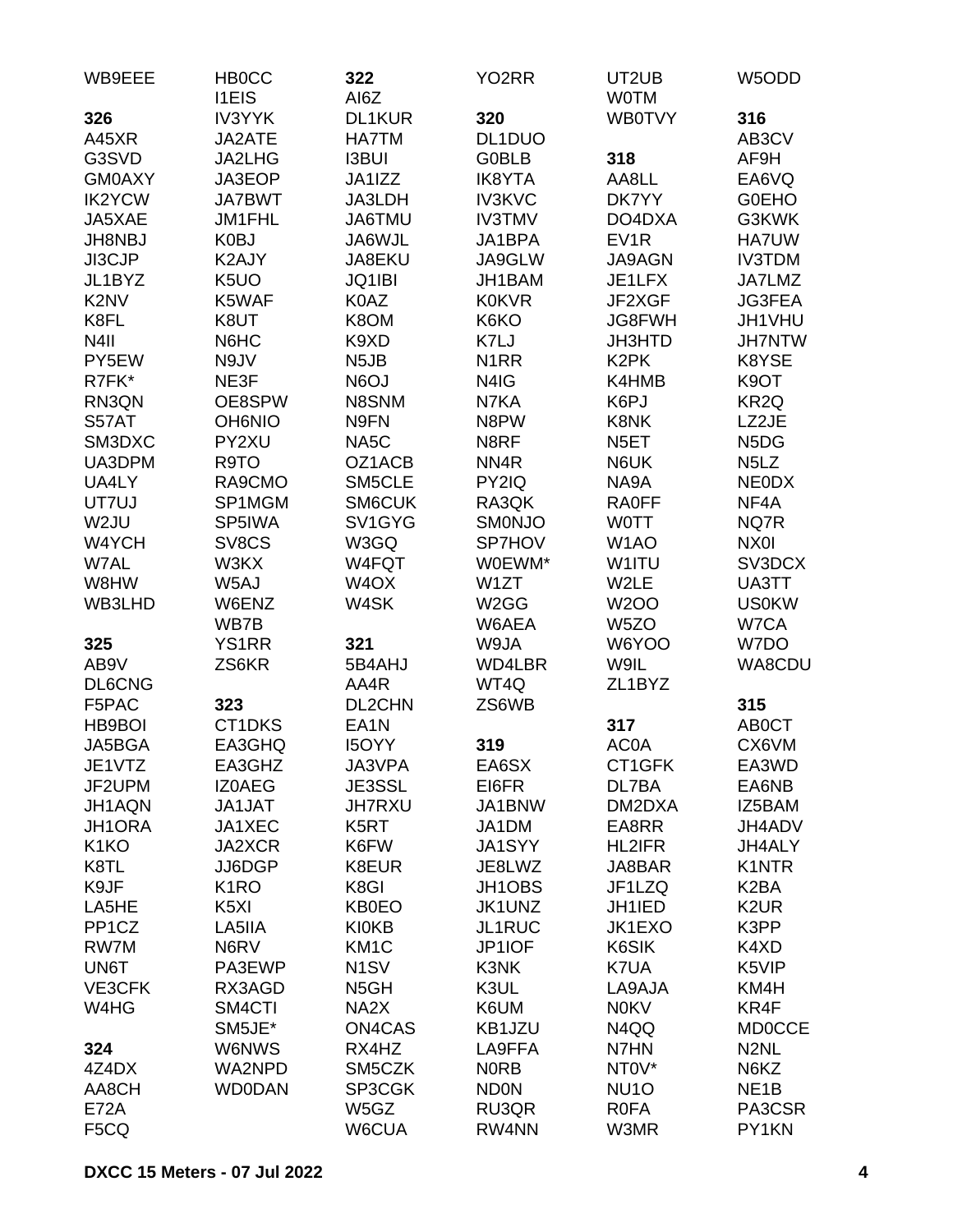| <b>UA0BA</b>                  | <b>WA7NB</b>       | 310                            | <b>HB9TKS</b>                 | <b>I1FQH</b>      | W8JRK             |
|-------------------------------|--------------------|--------------------------------|-------------------------------|-------------------|-------------------|
| VE6LB                         | XE <sub>1</sub> J  | DL6ZXG                         | HL4CBX                        | <b>IW1ARB</b>     | WB5JID            |
| WA4QMQ                        | ZS1LS              | EA5OX                          | IK5PWN                        | JA1XRA            | YO3JF             |
|                               |                    | EA8MT                          | IZ5RVG                        | JF2WGN            |                   |
| 314                           | 312                | F5UJK                          | <b>JA4DHN</b>                 | JJ2VLY            | 304               |
| AH7C                          | AB5A               | JA4ZA                          | JM1JZN                        | JR3QHQ            | EA3EQT            |
| EA1JO                         | DJ2RB              | JH1WJR                         | <b>K0KT</b>                   | <b>JR4NUN</b>     | EW4M              |
| EC <sub>3</sub> A             | F <sub>2</sub> NH  | <b>JR0AMD</b>                  | K3XA                          | K4MM              | G3KMQ             |
| IZ8FFA                        | F5PBM              | K <sub>1</sub> GG              | K4JLD                         | K4PB              | <b>HB9LCW</b>     |
| JA1SGU                        | HL2WA              | K5GH                           | K8FH                          | KJ6P              | I4KDJ             |
| JA2VQF                        | HP2AT              | N4NW                           | K9ARZ                         | KX2A              | JG3LGD            |
| JA8BNP                        | JH1AGU             | <b>NK0S</b>                    | KD4OS                         | LA3WAA            | JH4RLY            |
| JH3GFA                        | JH1UBK             | OE5FIN                         | KU8X                          | N4HID             | JM1SZY            |
| <b>JJ1OKK</b>                 | JH2AQI             | OZ3SK                          | N <sub>2</sub> W <sub>B</sub> | N7IR              | K1ESE             |
| K0BX*                         | <b>JR3TOE</b>      | R8TX                           | N6PEQ                         | N7NG              | K7UT              |
| K3PT                          | K5MT               | SV9COL                         | <b>ON4ANN</b>                 | PA0ZH             | K9FN              |
| K3SEW                         | K6IPM              | VE1JBC                         | ON5UE                         | PY2VA             | <b>KB1EFS</b>     |
| K8AJS                         | LA5LJA             | <b>W0KEU</b>                   | R <sub>5</sub> DT             | PY5CC             | KE3D              |
| K9GA                          | N3RC               | W8LGJ                          | VE3YF                         | R9SA              | N6MZ              |
| <b>KA4RRU</b>                 | N5MOA              | W8MET                          | W7YAQ                         | SK3PY             | RA3SS             |
| KW4V                          | RA1QD              | WB3JFS                         | W8KEN                         | <b>WOFLS</b>      | SM2OAN            |
| N <sub>2</sub> FF             | SM5BMB             |                                | WA3AFS                        | W4VIC             | VE3CRG            |
| N6DX                          | UT7UV              | 309                            | ZS2DL                         | W7ZJ              | <b>VU2NKS</b>     |
| PY2KP                         | W <sub>1</sub> BR  | AA9A                           |                               | W8HC              | W2NRA             |
| RL3FA                         | W1EQ               | AJ6T                           | 307                           | W9ZJ              | W3RJW             |
| VE6AX                         | W5WP               | <b>IW0SAF</b>                  | AA4NC                         | <b>WB2GAI</b>     | W6RKC             |
| W5PF                          | W8IQ               | IZ4MJP                         | EA1RT                         | YB1UUN            | WA3GFM            |
| <b>WA1FCN</b>                 |                    | IZ8FDH                         |                               |                   |                   |
|                               |                    | <b>JA0LXP</b>                  | EA7DUD<br>GM3PPE              |                   | WA4LOX<br>WB2NPY  |
| XE2CQ                         | 311                |                                |                               | 305               |                   |
|                               | <b>HB9SLO</b>      | JA1OVF                         | <b>I5XFD</b>                  | EI9FBB            |                   |
| 313                           | <b>HK4SAN</b>      | JA1RAE                         | JE2RDO                        | F4BKV             | 303               |
| DK8MCT                        | <b>IK0HBN</b>      | <b>JH7RTQ</b>                  | <b>K0KG</b>                   | G4ZOY             | JA1DDZ            |
| GM3YOR                        | IZ1LBG             | <b>JI3BFC</b>                  | K <sub>1</sub> SM             | HL3GOB            | <b>JA7LGE</b>     |
| <b>HS1NGR</b>                 | IZ2AMW             | K1CBK                          | K <sub>2</sub> A <sub>Z</sub> | <b>JA2ITK</b>     | JF1NZW            |
| <b>IKOLNN</b>                 | IZ8DFO             | K <sub>1</sub> PL              | K3VAT                         | JA8CJY            | JH1OGT            |
| IZ8EJB                        | JA1RTX             | K4JAF                          | K5VWW                         | JH1DGQ            | <b>JR7WFC</b>     |
| JA1WSK                        | JA3EY              | K7BV                           | KM6HB                         | JH2BNL            | K9FZ*             |
| <b>JA3MHA</b>                 | K <sub>0</sub> GD  | K9MBQ                          | <b>NORN</b>                   | <b>JI1MNT</b>     | N <sub>2</sub> AJ |
| JE2EHP                        | K5KG               | KC5LK                          | N7MQ                          | JI1UHZ            | N <sub>5</sub> TW |
| JF8QNF                        | K7ACZ              | KE1F                           | N9KW                          | <b>JJ2RCJ</b>     | UA3ECJ            |
| JH1RGG                        | K8BN               | LU8ADX                         | NZ3O                          | K0MN*             | VE3YV             |
| <b>JI1NJC</b>                 | KE9I               | N <sub>2</sub> LM              | OE5BWN                        | K1LPS             | <b>W0ANZ</b>      |
| JM1LPN                        | LU4FPZ             | OE2GEN                         | RK4FD                         | K <sub>1</sub> LT | W1WC              |
| <b>JR6LLN</b>                 | SM6BGG             | S55DX                          | <b>SMOMPV</b>                 | K5ALQ             | W <sub>2</sub> YK |
| K3JT                          | SP <sub>5</sub> ES | SV9AHZ                         | SP6DNZ                        | KD0PO             | W8BBQ             |
| K9MK                          | VE3EK              | W <sub>2</sub> FV              | W <sub>2</sub> CG             | <b>KFOLA</b>      | W8TN              |
| LB8DC                         | <b>WORX</b>        | W9AJ                           | W <sub>2ZI</sub>              | KJ6NZ             | WB2WPM            |
| N <sub>2</sub> N <sub>S</sub> | W2YR               | WZ8P                           | W7QDM                         | NC4RB             | YB0COU            |
| N8LJ                          | W5GAI              | XE1KK                          |                               | ON4EB             |                   |
| RU6L                          | W5ZE               |                                | 306                           | SP8HKT            | 302               |
| SV2DGH                        | W7BEM              | 308                            | AA8R                          | UN3GX             | DL2SWN            |
| W5PJR                         | W8RLS              | CU <sub>2</sub> D <sub>X</sub> | CU3EJ                         | W3ACO             | EB3CW             |
| WA5IPS                        | ZL4TT              | G8DX                           | DL1SMA                        | W6RS              | FG5FR             |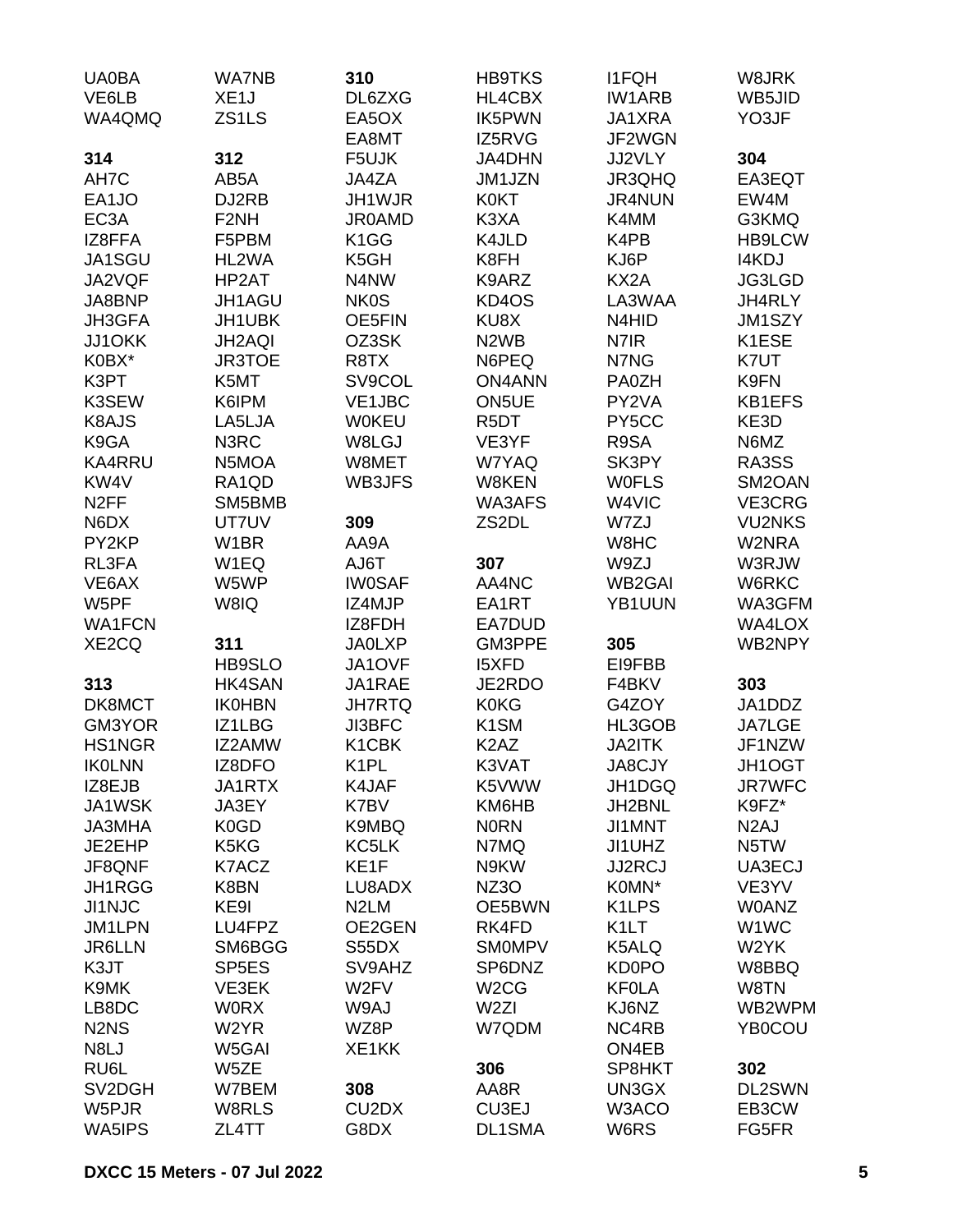| HB9ZS              | <b>JG2NLN</b>                  | K6SRZ             | W9GG                          | <b>IT9RTA</b>                 | W8WVM             |
|--------------------|--------------------------------|-------------------|-------------------------------|-------------------------------|-------------------|
| JA2VHO             | <b>JH3KAI</b>                  | <b>KS0M</b>       | WA3C                          | IZ8GGF                        | WF4G              |
| JE1IBI             | K <sub>2</sub> C <sub>BI</sub> | N4XP              | WO7R                          | JA2KTP                        |                   |
| <b>JM1JIV</b>      | <b>K2RSK</b>                   | N9ISN             | XE1RBV                        | JH3GCN                        | 290               |
| K <sub>2</sub> AT  | K5TT                           | <b>ND0C</b>       |                               | JK1ODA                        | 7K1PTT            |
| K4JJW              | K9ZG                           | RW4CY             | 295                           | JR1EFG                        | DL6JZ             |
| K9QFR              | KD4W                           | SM7CQY            | 9M6YBG                        | <b>K0DEW</b>                  | DS4BBL            |
| K9UQN              | N <sub>1</sub> QY              | SP <sub>6</sub> A | CT1AUO                        | K4WES                         | HB3YFC            |
| KF2DT              | <b>UN7TW</b>                   | UN7LZ             | DL3KZA                        | K4WNW                         | <b>IV3TMM</b>     |
| KG6I               | W4RDX                          | YB1AR             | HL2KV                         | K4ZO                          | <b>IWOHQE</b>     |
| KK4OK              |                                |                   | IV3GOW                        | K6CF                          | IZ4DPV            |
| N <sub>1</sub> API | 299                            | 297               | JF1JTQ                        | K6LRN                         | JA1DXA            |
|                    | 9K2GS                          | CT1ELF            |                               |                               | JA2HYD            |
| N4RWG              |                                |                   | <b>JL7BRH</b>                 | KH <sub>2</sub> L             |                   |
| N7BT               | AA5AM                          | DS2BGV            | <b>JN1RQV</b>                 | LA8HGA                        | JA2NNF            |
| RU1AB              | <b>DL1TRK</b>                  | G3VAO             | JO4CFV                        | N3KN                          | JH1FVE            |
| SM4OLL             | <b>DS4AKP</b>                  | <b>I8JIT</b>      | JR1FHP                        | N4HB                          | <b>JH3FUK</b>     |
| SM5CSS             | <b>IK2RPE</b>                  | <b>IK0UTM</b>     | K <sub>1</sub> R <sub>V</sub> | N <sub>5</sub> ZC             | K4CMS             |
| UR5EDX             | JA2MNB                         | IZ8FWN            | K4VIG                         | N7TR                          | K7GM              |
| W1VT               | JH1ADY                         | JA9PQ             | NV9L                          | <b>PA7TWO</b>                 | K9YC              |
| ZL2IFB             | JH2AJY                         | JI1CYX            | OE3SGU                        | <b>SMOXBI</b>                 | N4XMX             |
|                    | K <sub>1</sub> ACL             | <b>JJ1TKN</b>     | VA7ZT                         | SM3LGO                        | N <sub>5</sub> YY |
| 301                | K <sub>5</sub> P <sub>S</sub>  | K7XB              | <b>W0QQ</b>                   | W3NS                          | N8NN              |
| AK5X               | K9ZM                           | N <sub>1</sub> ZZ | W2WG                          | W5SL                          | <b>NEOU</b>       |
| <b>I2DMI</b>       | N4JQQ                          | N7RD              | W4GIW                         |                               | NQ1K              |
| <b>IZ3ETU</b>      | N8PCN                          | N9SF              | W5WLA                         | 292                           | SV3AQR            |
| IZ8XQC             | SM4AZQ                         | NW4M              | W6SHY                         | IZ3ENH                        | <b>UA0FO</b>      |
| JA1HOM             | SM7NDX                         | <b>PA0TCA</b>     | WX0B                          | K5ZD                          | VK3FM             |
| JA2NDQ             | W0AIH*                         | W6PJ              | ZS <sub>1</sub> A             | K6EID                         | W3MF              |
| JA9AA              | W1YRC                          | W9GXR             |                               | KD6UO                         | <b>YV5OIE</b>     |
| <b>JA9NLE</b>      | W2JLK                          | WA4TII            | 294                           | KE9S                          |                   |
| JH8KFE             | W3FI                           |                   | DJ3AS                         | N <sub>2</sub> K <sub>X</sub> | 289               |
| K <sub>5</sub> RJ  | W7AH                           | 296               | HB9BAT                        | N <sub>5</sub> KM             | F5NBX             |
| K8NVR              | W7HPW                          | A65CA             | JF3PNQ                        | OZ5NJ                         | JA1VRU            |
| KB8VAO             | W8QZA                          | CT3HF             | JH1AJT*                       | SM5FWW                        | JA4HAW            |
| N <sub>1</sub> KC  | <b>WA0ROI</b>                  | DS5ACV            | K1JIU                         | <b>WOUVC</b>                  | JA9EEH            |
| N4SC               | <b>WA1EHK</b>                  | E21EIC            | K3LR                          | W7VY                          | JH1OVY            |
| N8OC               |                                | EA1KY             | K6MKF                         | XE2MX                         | JM1CMA            |
| NA2U               | 298                            | G3VPW             | K6XN                          | YO <sub>2</sub> CMI           | KA1DJ             |
| OZ4VW              | AF4HX                          | HB9DHG            | N8SHZ                         |                               | KE8UM             |
| OZ7DN              | EW1BA                          | <b>IK0XBX</b>     | NA4MM                         |                               | <b>MOTTB</b>      |
|                    |                                |                   |                               | 291                           |                   |
| PA7RA              | F6FYD                          | <b>IK2PZC</b>     | ND4V                          | DL5XL                         | NE8P              |
| W6JTI              | <b>IOJBL</b>                   | <b>IV3VBM</b>     | <b>PA0JSE</b>                 | <b>I1LGR</b>                  | <b>ON4ATW</b>     |
| W8MHW              | <b>IK2DZN</b>                  | <b>IW1QN</b>      | SM5OJH                        | JA1EMQ                        | PY2GG             |
| WA1PMA             | IK8EPC                         | JA3WMS            | SV <sub>1</sub> CQN           | JA7VEI                        | RN9N              |
|                    | <b>IW0HOU</b>                  | JF1IRW            | UX5UO                         | JI1CQA                        | <b>VE7TK</b>      |
| 300                | JA1PUK                         | JR2WCX            | <b>WOCP</b>                   | JJ1BMB                        | YB9WZJ            |
| 4O3A               | JA2FBC                         | K <sub>1</sub> DT | W4KA                          | <b>JR0PJR</b>                 |                   |
| CU <sub>2</sub> AP | JA5FBZ                         | K <sub>2</sub> AX | W7IAN*                        | KD <sub>0</sub> Q             | 288               |
| <b>G0OIL</b>       | JE2DZC                         | K <sub>2</sub> FW |                               | KR <sub>6</sub> C             | A65BR             |
| JA1GLE             | JR1MLU                         | K5DHY             | 293                           | N9BX                          | AA4FL             |
| JA2EPW             | <b>JR7FRW</b>                  | N8XI              | AF5CC                         | SV1ACK                        | <b>E72U</b>       |
| JA5BEN             | K <sub>1</sub> ZE              | OM4EX             | EW1KP                         | W <sub>2</sub> OIB            | HL3AMO            |
| JE4FNC             | K5CR                           | UW2ZM             | <b>HL3ERJ</b>                 | W4NK                          | IT9CVO            |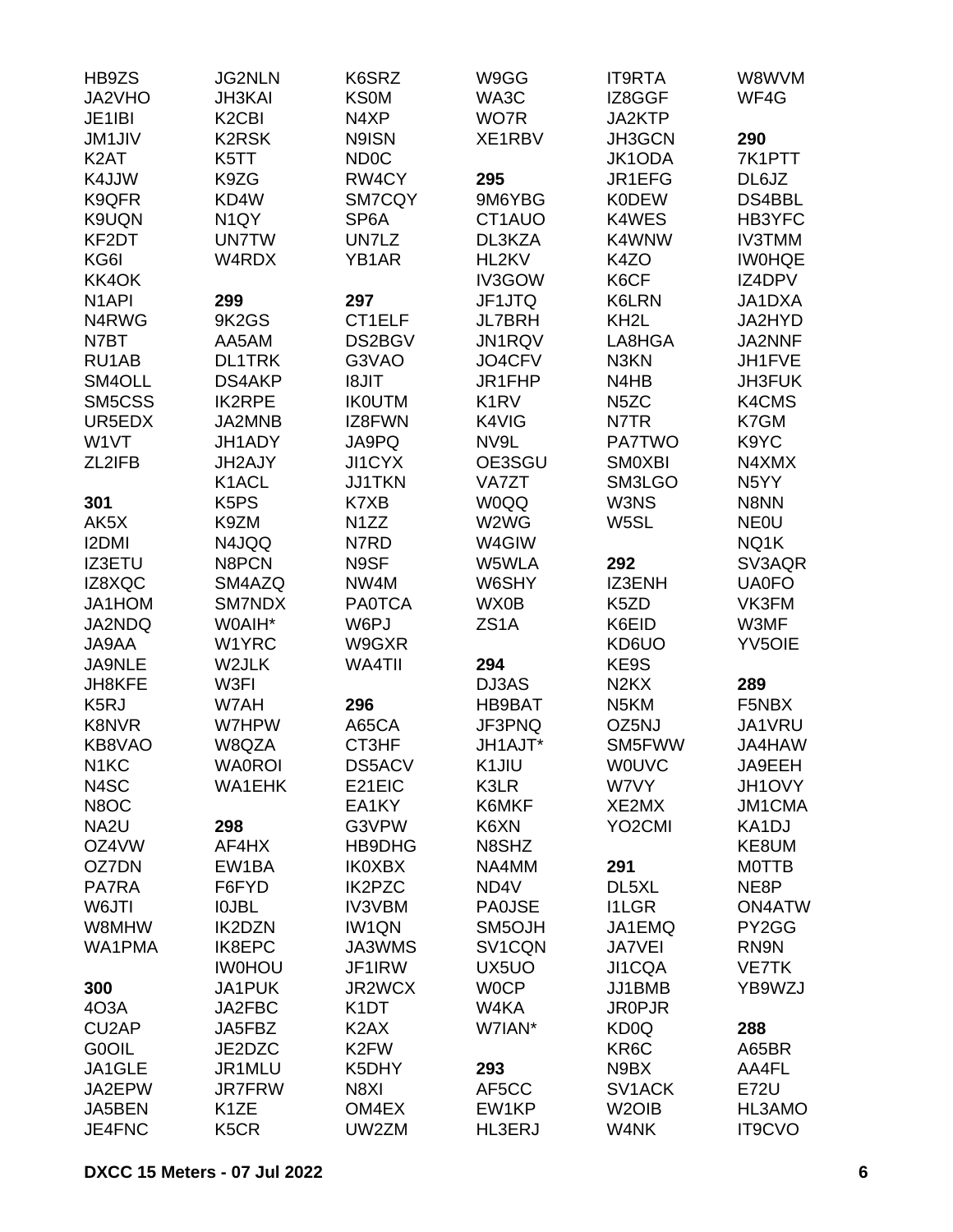| <b>JA0PE</b>      | OH <sub>5</sub> VT | K0TPP                          | <b>DL2RTL</b>                   | 277                | JL1OEC            |
|-------------------|--------------------|--------------------------------|---------------------------------|--------------------|-------------------|
| JA8FFM            |                    | K3GGN                          | EA5DFV                          | DS1JFY             | K0QB              |
| JE4CIL            | 285                | K6BV                           | HK3CW                           | G3WPH              | K0SQ              |
| JH1ACA            | AD8P*              | KF4NEF                         | IT9BLB                          | IZ6CST             | K <sub>1</sub> XV |
| JH6PFY            | CT1DOF             | KM <sub>2</sub> E              | <b>JA3UNA</b>                   | JA3QOS             | K5WBM             |
| <b>JK1AJX</b>     | <b>DL1HRN</b>      | N <sub>5</sub> UL              | JH1IZR                          | JF1RYU             | N4ENE             |
| JR8AMF            | F6DBX              | N8WRL                          | K4OCE                           | <b>K0PC</b>        | <b>SA0AQT</b>     |
| K1USA             | <b>JA3BLN</b>      | UR5FEO                         | <b>RT0F</b>                     | K <sub>2</sub> OGD | SM7BHH            |
| K <sub>4</sub> ST | JK1BSM             | VA7XX                          | W1KDA                           | K6UNE              | SV2DCD            |
| K8ZZU             | K1MAA*             | W1MK                           | W <sub>4</sub> D <sub>A</sub> O | <b>MM0EAX</b>      | W1GQ              |
| <b>KF7PG</b>      | K3PU               | W7NN                           | XE <sub>2</sub> D               | N4PGL*             | W5FL              |
| NA5DX             | KI <sub>1U</sub>   | W8LR                           |                                 | W6DE               | W5JAY             |
| SM4BZH            | LA5YJ              | W9HBH                          | 279                             | W7AV               | W5VY              |
| ZS2EZ             | N <sub>1</sub> JP  | W9YE                           | AB4SF                           | W9FI               | W6RW              |
|                   | N4UOZ              | WN6K                           | EA5AR                           | ZS <sub>1</sub> J  | W8IW              |
| 287               | N6QI               | XE1MEX                         | <b>IZ7AUH</b>                   |                    | W8OP              |
| BA7IO             | SM6AOU             |                                | JA1ERB                          | 276                | W9ZCL             |
| EA1KP             | W3BJ               | 282                            | JA3BXF                          | CT1EAV             | WA4DOU            |
| EC <sub>1</sub> A | W4LSC*             | DF7EE                          | JA7GAP                          | DL4NBE             | WA6JA             |
| F5LIW             | W7JWM              | G0VXE                          | JF2SKV                          | EA1AF              | WB5ZAM            |
| <b>HB9IQB</b>     | W9MJ               | JA1MZL                         | K4QE                            | <b>IK2RZP</b>      | WW2DX             |
| JA1DCO            | WB4YDL             | JA3WLN                         | K8YYY                           | <b>JH0RVY</b>      |                   |
|                   |                    |                                |                                 |                    |                   |
| JA4GXS            | WB8K               | JA7GYP                         | N0OK                            | JH2PWY             | 274               |
| <b>JF0EBM</b>     |                    | <b>JA9NFO</b>                  | N3TR                            | JR1GFX             | AI9U              |
| <b>JF0JYR</b>     | 284                | JE2VLG                         | OH <sub>4UI</sub>               | <b>K0MD</b>        | HB9CXZ            |
| JH1RFM            | <b>DJ0UT</b>       | JH8LEY                         | UT3UZ                           | K <sub>1</sub> NJ  | HL4CJG            |
| K2XB*             | DL8SDC             | K <sub>1</sub> GE              | <b>WOLS</b>                     | K7LV               | <b>IV3XNF</b>     |
| K4EU              | IZ8IEV             | K2MHE                          | W4UFO                           | K9GWH              | IZ4DIW            |
| K5ZQ              | IZ8VYU             | KQ4AV                          | WZ4RC                           | KA6BIM             | JJ1KZZ            |
| N7XR              | JA1IVY             | N <sub>4</sub> TV              |                                 | <b>KE0A</b>        | <b>JK1TCV</b>     |
| OZ6EI             | JA5NPV             | OZ1LCG                         | 278                             | KE4UW              | JK1VXE            |
| PZ5RA             | K <sub>5</sub> JZ  | SV <sub>1</sub> V <sub>S</sub> | AG3V                            | LY1G               | <b>K0THN</b>      |
| RA3BL             | K6ZZ               | VU2PTT                         | <b>DS3HWS</b>                   | N7WO               | K <sub>1KI</sub>  |
| RQ3A              | LB2TB              | W6OUL                          | EA8AXT                          | PY5IP              | K7KB              |
| SP6JIU            | N <sub>1</sub> IA  | W6TK                           | EI8IU                           | RT <sub>5</sub> A  | K8JE              |
| W1ZK              | N2SQW              | WC1M                           | HL2CFY                          | <b>WOKCJ</b>       | K9SG              |
| W5QM              | N <sub>2</sub> YBB |                                | JA3BG                           | W0OGH              | KI7AO             |
| W6WF              | RD3AW              | 281                            | JT1BV                           | W <sub>2</sub> TB  | N9UA              |
| WB8BPU            | RM3DA              | 4X1RU                          | <b>K0CF</b>                     | W6DCK              | SP7QHR            |
| YO4DW             | W6DPD              | G3LUW                          | K5DV                            | <b>WA0SXV</b>      | W5DAW             |
| YO9FNP            | W6GRV              | <b>JA0DET</b>                  | K9NR                            | WA3RHW             | YL2KF             |
|                   | W7IU               | JA1TD                          | OM7CA                           | WA5LFD             |                   |
| 286               | W8NN               | <b>JA7SFD</b>                  | PY2FN                           | WA5NOM             | 273               |
| AJ8MH             | WA8MCD             | <b>JHONBN</b>                  | PY3VB                           |                    | AB <sub>1</sub> J |
| CT3DL             | ZL4AS              | K2UFM                          | RA5BM                           | 275                | <b>AE0P</b>       |
| EU1U              |                    | W1UK                           | SP6AXW                          | AA3LX              | CT1BOY            |
| <b>JN3TRK</b>     | 283                | W9RXJ                          | VE <sub>1</sub> OP              | CT1FUH             | JA4HXF            |
| JR2IMJ            | <b>IK0OPS</b>      | WB3BFC                         | W8CD                            | <b>CU3AN</b>       | K <sub>1</sub> RI |
| N1BCL*            | JA1GVT             |                                | WA5UA                           | <b>I4FTU</b>       | K <sub>2</sub> SN |
| N6HY              | JA8BOV             | 280                            | WE2N                            | JA8ZO              | KK9T              |
| N7UN              | JH4GJR             | 9A4T                           | WF4U                            | JE1PNX             | <b>KM7R</b>       |
|                   |                    |                                |                                 |                    |                   |
| N7VPN             | JI2EMF             | CT3KN                          |                                 | <b>JH0NOS</b>      | N6VS              |
| NA5Q              | <b>K0BBC</b>       | DJ5IO                          |                                 | JH1VUO             | N9XX              |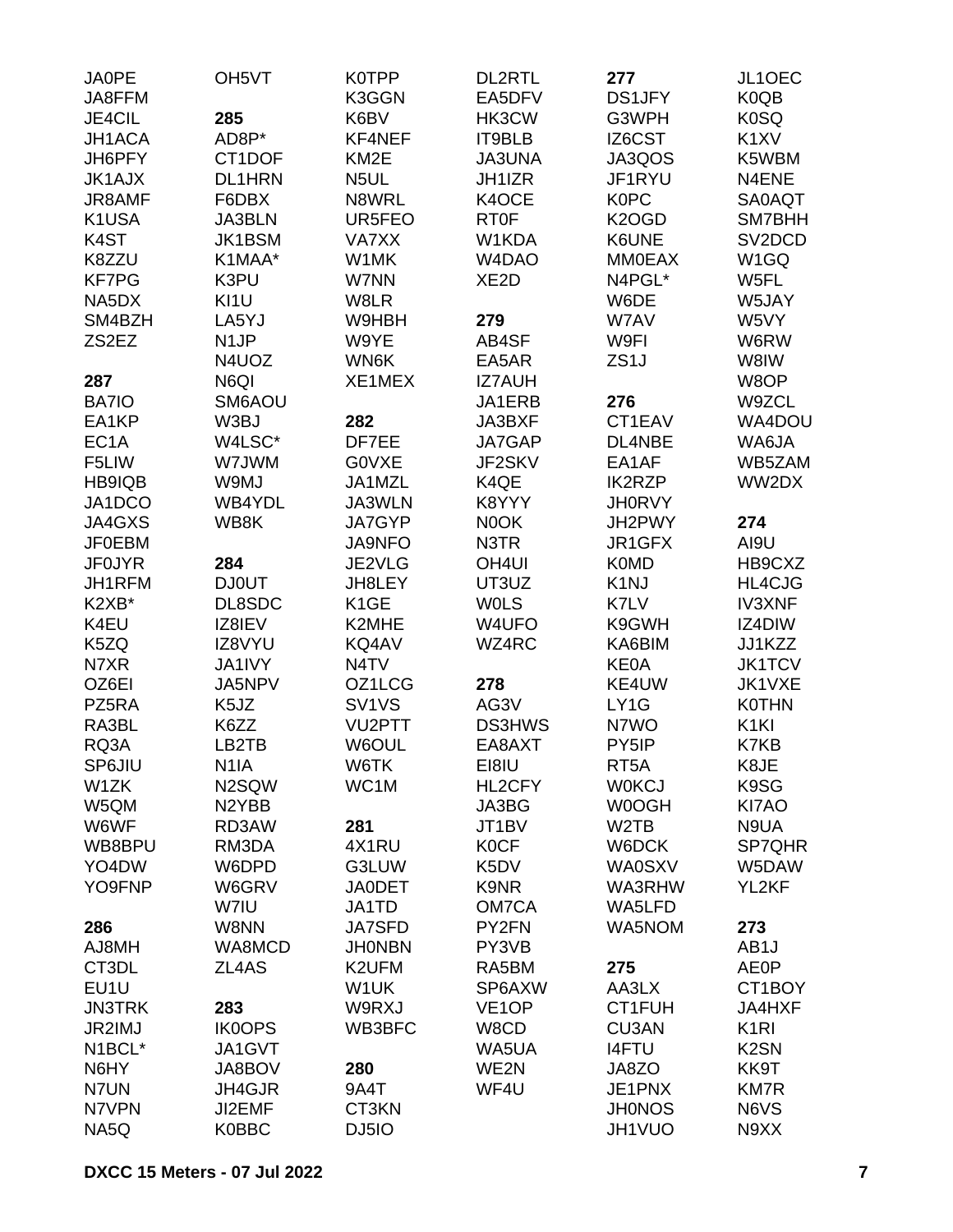| PY2WC                         | 270               | 267               | W7HUY                         | 262                           | NA5Z               |
|-------------------------------|-------------------|-------------------|-------------------------------|-------------------------------|--------------------|
| RA3LAL                        | AE4CW             | 4X6ZK             |                               | AA8M                          | PY2RO              |
| RL3AA                         | E73W              | 7K3QPL            | 264                           | BA4TB                         | VA2IG              |
| <b>S54A</b>                   | EA5RD             | AK1N              | AK6I                          | DS5XEH                        | <b>VE7UF</b>       |
| <b>W0ZT</b>                   | HL5BMX            | IZ5YHD            | CT3MD                         | HK1MW                         | VR2XMT             |
| W6ZPL                         | <b>IK0EFR</b>     | JA1JYE            | DF3EC                         | <b>IK0CHU</b>                 | W <sub>2</sub> PS  |
| W7JY                          | JH1DTX            | <b>JA8UIV</b>     | DL8OH                         | JE1CTA                        | W8UV               |
| W8TE                          | JH1FNU            | JE1HRC            | DO2UDX                        | KD1F                          |                    |
| <b>WB4DNL</b>                 | K4VNY             | JH4HMG            | EA1BLA                        | KE8G                          | 259                |
|                               | N6RK              | JI1VVB            | EA4DL                         | N <sub>2</sub> DPF            | DS4AOW             |
| 272                           | N8VV              | OH1HAQ            | EI2GLB                        | N <sub>4</sub> FN             | DS4NPL             |
| 9A1AD                         | NN6K              | RA0BA             | <b>IK2QPO</b>                 | N6NU                          | F <sub>1</sub> ICS |
| EA <sub>5</sub> B             | OZ1IKY            | SM2HWG            | <b>ISOAFM</b>                 | SM2DMU                        | G4XEE              |
| <b>JA3ENN</b>                 | <b>SMODSF</b>     | UR3EO             | JA1MOH                        | SV8RX                         | <b>GM0VRP</b>      |
| JA4JLT                        | W1JGS             | VK3HJ             | JA3EEM                        | <b>UA30</b>                   | <b>JR3UIC</b>      |
| JR4LZX                        | W4LIA             | W5UHQ             | JE2KSM                        | W1KMA                         | K5EWJ              |
| K8DV                          | WA6EZV            | W7WZ              | K7HC                          | W3JX                          | K8ROX              |
| KD8RQE                        | <b>WA9PIE</b>     | WA4JQS            | K9OW                          | W7IV                          | KE <sub>1</sub> B  |
| KG6D                          |                   | WC4H              | N3KS                          | <b>YC0QR</b>                  | LB6KC              |
| N4JT                          | 269               |                   | N7MB                          |                               | N2NW               |
| NT <sub>2</sub> A             | JA1QIW            | 266               | ND4X                          | 261                           | SM5CBM             |
| SP <sub>1</sub> DSZ           | <b>JG8NKJ</b>     | 9K2OD             | W <sub>2</sub> KA             | DF <sub>2GH</sub>             | <b>W9OO</b>        |
| VK <sub>2</sub> CA            | K4JC              |                   | W5GA                          | EA3CJ                         | WA4MME             |
| W4DEE                         | K8ZM              | <b>IT9JPS</b>     | W8WEJ                         |                               | WD9Q               |
|                               |                   | JI8PDC            | WY0V                          | EI9JF                         | WS9V               |
|                               | N4LR              | K4MIJ             |                               | <b>HB9MFM</b>                 |                    |
| 271                           | N <sub>5</sub> PA | K7VC              | YB3MM                         | JA7KE                         | YO3AIS             |
| 4X6UU                         | N6BM              | KK5OQ             |                               | JE1LPZ                        |                    |
| AB4UF                         | NX2X              | N9QQK             | 263                           | <b>JG0CQK</b>                 | 258                |
| DJ9SO                         | PA3BWD            | NA6MG             | AC4TO                         | JK2VOC                        | <b>AA0MZ</b>       |
| <b>HB9FBG</b>                 | <b>RU0SN</b>      | NX8Y              | DL6UAA                        | JO1LVZ                        | DL8AAV             |
| HB9JOE                        | SV2AEL            | W1AW              | <b>DL7UPN</b>                 | JR1IZM                        | EI9FVB             |
| JF2OZH                        | W6RFF             | WB2ZAB            | EW1P                          | JR2PAU                        | F5JSD              |
| JN1NOP                        | <b>WA9GON</b>     |                   | IZ1JMN                        | K <sub>2</sub> CYE            | <b>HB9CQL</b>      |
| JP1SRG                        |                   | 265               | JA6AVT                        | K7LY                          | <b>IK1IYU</b>      |
| <b>KOCS</b>                   | 268               | EA6ET             | K <sub>2</sub> DC             | KR8T                          | IZ8MBW             |
| K7FEL                         | AJ4A              | <b>HB9IIO</b>     | K <sub>3</sub> X <sub>C</sub> | <b>NIOC</b>                   | <b>JA0DWY</b>      |
| K <sub>9</sub> OR             | EA2AAZ            | <b>IV3AVQ</b>     | K4EA                          | <b>WOOVM</b>                  | JA2ODB             |
| K9TF                          | EA4UV             | IZ8EKL            | K4IE                          | W <sub>1</sub> ZS             | K4TXJ              |
| KC4AA                         | EA7SG             | JI1WLL            | K4KAY                         | W7MEM                         | K7KJ               |
| KE4S                          | G4VMX             | JK1MZT            | KP3V*                         | W8HMK                         | <b>KLOS</b>        |
| LA6UL                         | <b>JL3DGI</b>     | <b>JK1WSH</b>     | N0ODK                         |                               | LU1FM              |
| LU2AH                         | <b>JN7DOS</b>     | <b>JM1GHT</b>     | N <sub>2</sub> JJ             | 260                           | N6EM               |
| N3RW                          | JR2TQG            | K2BLA             | OZ0J                          | DL2NOM                        | N6IE               |
| N8AYY                         | K3GW              | K3GT              | SM6CLU                        | <b>JK7LXU</b>                 | N6PSE              |
| N9AOL                         | K8AO              | K5TA              | W3ML                          | KI7HO                         | N8GP               |
| NN4X                          | KC9G              | <b>KD0AA</b>      | W5DNT                         | KS4S                          | PT2ADM             |
| OE2BZL                        | <b>LA0FA</b>      | N3ME*             | W7HR                          | LA7GIA                        | PY2DS              |
| PT7DX                         | LA9VFA            | N3ND              | W9UM                          | N <sub>1</sub> BY             | RD3BD              |
| W <sub>2</sub> W <sub>C</sub> | NX4TT             | N4XYZ             | WB6BFG                        | N <sub>1</sub> EN             | W6OPO              |
| W4UAT                         | W3KHQ             | NU <sub>1</sub> B | WS1L                          | N <sub>1</sub> M <sub>D</sub> | YO4AUL             |
| W5VQ                          | WB2KSK            | PY2FZ             | WW8W                          | N3QE                          |                    |
| WB2BIN                        |                   | SP6EIY            |                               | N6IBP                         | 257                |
| WB8B                          |                   | W4MAY             |                               | NA2M                          | BX5AA              |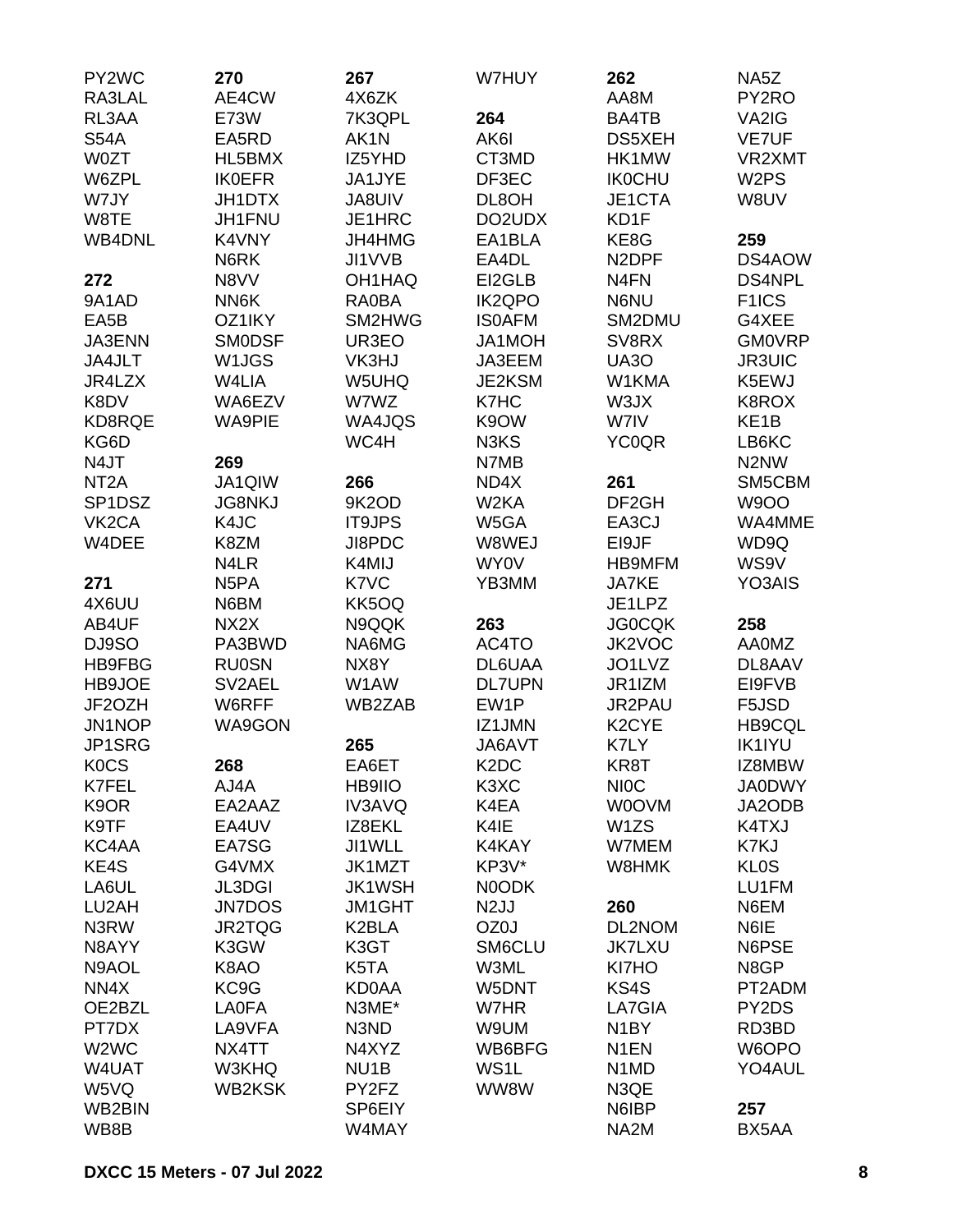| DL1QQ             | F6HLC                         | K3BZ                | 249                           | <b>HB9ESS</b>     | 244               |
|-------------------|-------------------------------|---------------------|-------------------------------|-------------------|-------------------|
| <b>GU0SUP</b>     | IZ5EBL                        | KD4SN               | AD6ZJ                         | <b>IK4TVP</b>     | AC5AA             |
| JA4IYL            | KB2XJ                         | KN7Y                | DL4FDM                        | <b>K0HQW</b>      | I7LGM             |
| K4EB              | KE5FXE                        | N9AKR               | G4ZWY                         | K0OE              | <b>I8YAV</b>      |
| KA9OKH            | KF7F                          | NE5S                | GU4YOX                        | K <sub>2</sub> EK | IZ5FSA            |
| <b>KB5UNX</b>     | N6ZN                          | W5RDW               | <b>IOLYO</b>                  | K7JH              | JA1CPS            |
| KZ9DX             | NA9RB                         | W6HYI               | JA1IFD                        | <b>K8RRT</b>      | JA1OVD            |
| <b>MOCSD</b>      | OE1ALW                        | W6SFK               | JA1PVX                        | K9JE*             | JH1LAH            |
| N6JM              | OZ1HPS                        | W8UQ                | JA6GPR                        | N4HN              | JH5HDA            |
| N8NA              | VU <sub>2</sub> CDP           | XE <sub>1</sub> H   | JL3RNZ                        | N8AGU             | JJ1LID            |
| VE6SV             | W1NA                          | XE <sub>2</sub> B   | K <sub>2</sub> SD             | RN3QO             | K1KU*             |
| W1GY              | <b>WA1ZIC</b>                 |                     | K3SX                          | WA5CMI*           | K6IRA             |
| W3WST             | XE <sub>2</sub> X             | 251                 | KW9U                          |                   | KI7M              |
| W4HZ              | ZS6NJ                         | CT1FCX              | LZ2ZG                         | 246               | KK4OW             |
| W5ZG              |                               | DS5DNO              | N <sub>5</sub> BO             | AA3TH             | N6VNI             |
| W8SAX             | 254                           | EI4CF               | PA2TMS                        | EU1KY             | NA4EA             |
| W9IM              | IZ1JLG                        | JA5XPD              | RD9M                          | F6ECI             | NR4M              |
| WA5YON            | JL1GYZ                        | <b>JH3MHI</b>       | VE6TL                         | HL4RBR            | SM5ELV            |
| <b>WC0W</b>       | <b>JR6GHN</b>                 | <b>JH8NQV</b>       | WK4Y*                         | <b>IK0AGU</b>     | UA6AUA            |
| WS5W              | KOIL                          | JT1CO               | WW4LL                         | <b>IK8OZV</b>     | W5THT             |
| WX2K              | KF8HR                         | K5FNQ               | WY6N                          | JG2NXV            | W6HB              |
|                   |                               |                     |                               |                   |                   |
|                   | KK1W                          | K7WK                |                               | <b>JG3NKP</b>     | W9GM              |
| 256               | N1WON                         | KE5MMT              | 248                           | <b>JH7WNV</b>     | WA9JWL            |
| AE5B              | N6KK                          | KE5TD               | JG4OOU                        | JI4WAO            | WB1DX             |
| DS3EXX            | N9BVA                         | <b>KF7NN</b>        | <b>JH0BQX</b>                 | JJ2PIK            | WE <sub>1</sub> P |
| JA2QXP            | WA6KHK                        | N7ELL               | <b>JH4ADK</b>                 | K6JAT*            |                   |
| JF1TEU            | YL2TW                         | OE6CLD              | JL6USD                        | K6XJ              | 243               |
| JM3GXU            |                               | WA4CEM              | K <sub>3</sub> OX             | KE6V              | AC6BW             |
| K0OK              | 253                           |                     | K4RG                          | LA6OP             | HB9DOT            |
| K <sub>2</sub> WJ | DK6OR                         | 250                 | K4YJ                          | N7TY              | IK3DVY            |
| K4CGY             | EC1AIJ                        | AA4DD               | K4YYL                         | SP5ELW            | IZ4BBF            |
| K8ESQ             | GM4YMM                        | AK3E                | K <sub>5</sub> F <sub>Z</sub> | <b>WODD</b>       | <b>JA0CVC</b>     |
| <b>KP4DKE</b>     | JA1NLX                        | <b>DL7UIO</b>       | K8QKY                         | WB1EAZ            | JE2UFF            |
| KU4BP             | K2PF*                         | EA5RU               | K8SIA                         | WN7J              | JL1VWL            |
| KV4T              | K4AR                          | <b>JA0ED</b>        | KD6FW                         |                   | JR7MAZ            |
| LA3MHA            | N <sub>1</sub> NU             | JA1QOQ              | KI4TZ                         | 245               | K0EOO             |
| LX2SM             | N <sub>2</sub> G <sub>Z</sub> | <b>JA2ACI</b>       | KN4FO                         | 9K2NO             | K6GFJ             |
| N4ANV             | PY2OP                         | JA2HGF              | N <sub>2</sub> WLG            | HA5BSW            | <b>K7AWB</b>      |
| NA <sub>2</sub> P | SM2EJE                        | JA3MIO              | N6ER                          | HI3T              | KA1J              |
| NJ3K              | UR4IOR                        | JA4RED              | N7ZA                          | HL4XM             | KM5VI             |
| NY2NY             | VE <sub>1JF</sub>             | JA7ZP               | NO <sub>9E</sub>              | K1KA              | UA9AGX            |
| <b>WOMU</b>       | VE2BWL                        | JG1SWM              | PT2CSM                        | K3EA              | W1MR              |
| W2FKF             | W7BQ                          | K6IPV               | SM5AOG                        | K4JWA             | W <sub>2</sub> TX |
| W6WA              | WA5YOM                        | KD <sub>2</sub> GC  | V51B                          | <b>NOAMI</b>      | W4REX             |
| W7TUS             | WZ8T                          | KF4VTT              | WA3GNW                        | N6MB              | W6NK              |
| ZS6IR             | XE1EE                         | LZ2HM               | WS4H                          | N6MXU             | <b>WA0RVK</b>     |
|                   | YB0AZ                         | N5WNG               | XE <sub>1</sub> R             | NX <sub>1</sub> P | WA2VQV            |
| 255               | YB2TX                         | N7WS                |                               | PA1NHZ            |                   |
| 7L4VYK            |                               | N8WD                | 247                           | SM7DXQ            | 242               |
| AA6RR             | 252                           | <b>PS8ACL</b>       | DJ3XG                         | TA1CM             | 7L3SQL            |
| CE3FZ             | <b>AB0RX</b>                  | RA3QUA              | DL5KUA                        | W3TZ              | DF <sub>2QC</sub> |
| DK4TP             | DL9GTB                        | SV <sub>1</sub> BYI | EA1DLU                        |                   | F4CPF             |
| EW3CW             | <b>HB9DRS</b>                 |                     | F5AQB                         |                   | G4FAL             |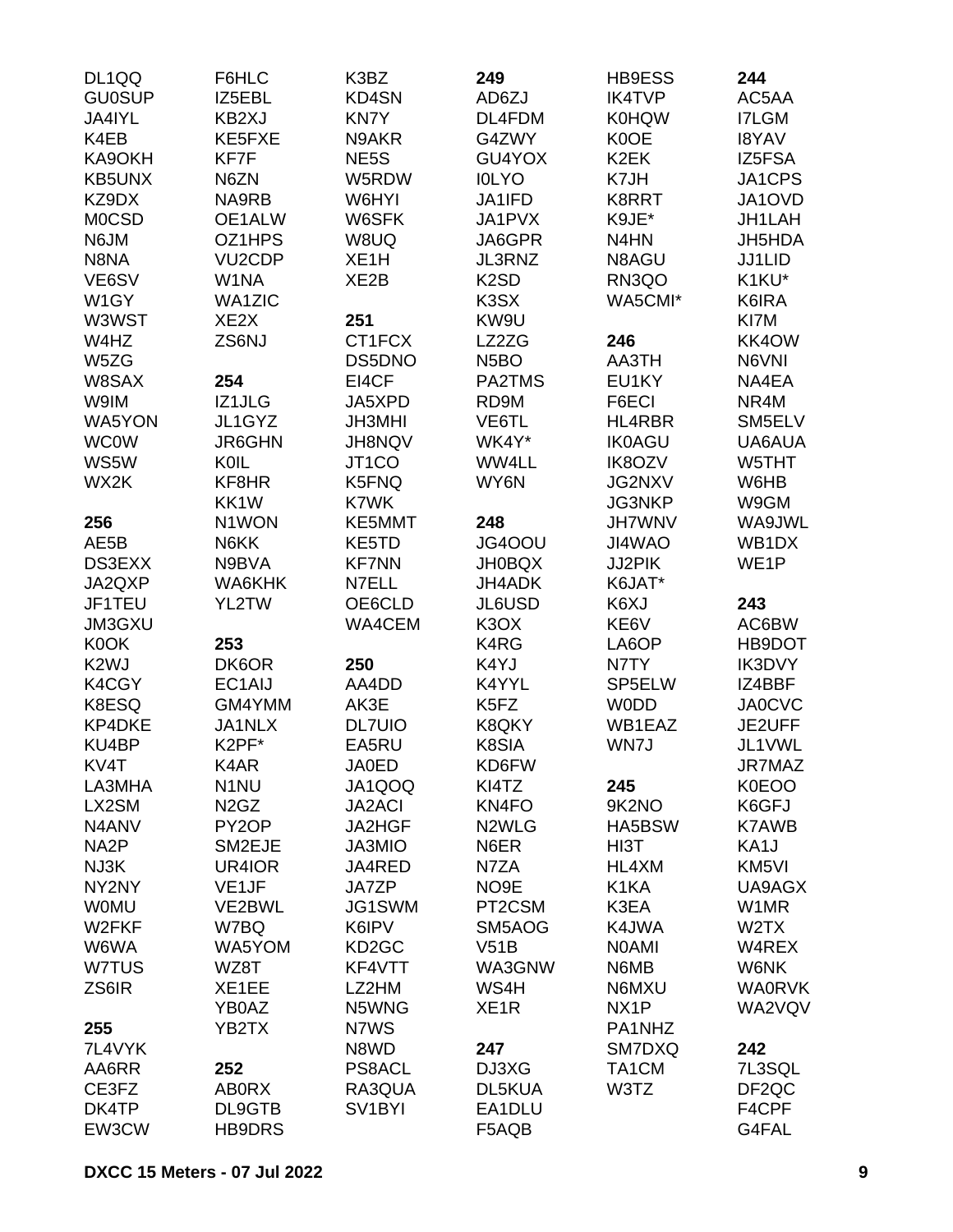| <b>JA7FAS</b>                 | <b>JQ1YIW</b>       | <b>JH6WMJ</b>                 | SP7ICE              | <b>JA8XQI</b>     | K4SX                          |
|-------------------------------|---------------------|-------------------------------|---------------------|-------------------|-------------------------------|
| JE3ENP                        | K7CMZ               | JP1LVI                        | SV <sub>2</sub> BXA | JE4MHL            | K6ASK                         |
| K <sub>2</sub> K <sub>A</sub> | K8EAB               | K <sub>1</sub> UU             | V51YJ               | <b>K0XR</b>       | K8ZT                          |
| K <sub>2</sub> MK             | K8GWU               | K6TAR                         | <b>VE3UTT</b>       | K4MV              | <b>KK7YC</b>                  |
| K4WZ                          | KA8SYV              | K9JU                          | VK4CAG              | K4YP              | N4BAF                         |
| K9EXY                         | KB9S                | KK9H                          |                     | <b>KM2O</b>       | NA5S                          |
| KG8CW                         | <b>MU0FAL</b>       | KX4TT                         | 235                 | KR4BD             | ON6AA                         |
|                               |                     |                               |                     |                   |                               |
| <b>MOIKW</b>                  | N3KR                | LA8CJ                         | 4X6KJ               | N4IQ              | UA4PT                         |
| N <sub>2</sub> RJ             | N3RR                | N <sub>2</sub> ZZ             | EI2JD               | NA1DX             | W5XU                          |
| N <sub>3</sub> AO             | N4DWK               | N3NO                          | G1VDP               | NA8W              | YB4IR                         |
| N4TOL                         | N4QWZ               | VK3OT                         | IK5BOH/2            | SK0QO             |                               |
| N6XT                          | N7UJJ               | W5YM                          | JA1UOA              | UN7BY             | 230                           |
| NC7M                          | R9MJ                |                               | <b>JL4BSE</b>       | VK3KE             | <b>AC0B</b>                   |
| SA3CAT                        | <b>SM7IUN</b>       | 237                           | K3SW                | VR2MY             | EA7LL                         |
| SV8DOU                        | SP5LKJ              | 7M4AOE                        | KT <sub>2</sub> C   | <b>WOIKD</b>      | F1RAF                         |
| UA9FFV                        | VK6LC               | DK6BT                         | ON6ZV               | W1XV              | G4FKA                         |
| W6BK                          | W2DXE               | DL2JIM                        | R <sub>0</sub> QA   | W <sub>5</sub> EC | <b>IZONRG</b>                 |
| W7QHE                         | W7SX                | <b>DS2LGK</b>                 | VA2LC               | W6HDG             | JA1IAZ                        |
| W8BI                          | W9LQI               | <b>DS5TOS</b>                 | W2EQ                | <b>WA8RCK</b>     | JA2AXB                        |
| W9QO                          | WB8CQV              | <b>HB9CQK</b>                 | W4UEF               |                   | K <sub>1</sub> J <sub>D</sub> |
| WB6AXD                        |                     | IK3GBG                        | W9GIG               | 232               | K1TN                          |
|                               | 239                 | <b>JA0KJE</b>                 | WB2AA               | AA7XT             | KH6XT                         |
| 241                           | AA7G                | JA6CMQ                        | <b>WB4GLI</b>       | AB5YI             | KI5BLU                        |
| 7Z1SJ                         | CT1BNW              | JE2VYM                        | YB2VTO              | <b>AC0W</b>       | <b>WOJM</b>                   |
| F6KOP                         | EA4EPY              | JH1NYN                        |                     | <b>IK7YCE</b>     | W3OD                          |
| <b>IK4IYC</b>                 | HC <sub>1</sub> BI  | KE3X                          | 234                 |                   | W8LIG                         |
|                               |                     |                               |                     | JA3ARM            |                               |
| JA4CZM                        | IZ8FTW              | KG5VK                         | CT3CD               | JA6DJD            | <b>WA4NUF</b>                 |
| JJ1KXB                        | JA1BON              | <b>KL7TS</b>                  | CU3EQ               | <b>K3FRK</b>      | WA6G                          |
| K <sub>2</sub> C <sub>S</sub> | JA3AVO              | LX1KC                         | DJ9KV               | K8YAH*            | WA8A                          |
| KA5VFU                        | JA5DBE              | N6GP                          | DM2RM               | N5KAE             | WB5STU                        |
| <b>KF0RQ</b>                  | JA7GZM              | PY3SB                         | JA1FJJ              | <b>NK9O</b>       | XE <sub>1ILI</sub>            |
| KG4JSZ                        | JE4WSA              | VU <sub>2</sub> DCC           | JH6WDG              | NM <sub>1</sub> G | XE2AU                         |
| KJ7NO                         | JF1MTV              | W1FA                          | <b>JL3SIK</b>       | OT <sub>1</sub> A |                               |
| N9AVY                         | <b>KA7CVJ</b>       | W1LY                          | <b>K0KP</b>         | R4FAN             | 229                           |
| PB9FN                         | KI4DLS              | W4PG                          | K4RWP               | SM7AWQ            | AB2E                          |
| SM5BNK                        | KS4YT               | W4PNY                         | K7QYY               | UA4PK             | DL5JS                         |
| W3TC                          | KU4XO               | W6CN                          | N <sub>1</sub> ZJ   | <b>WOFG</b>       | DS5WQT                        |
| W9GE                          | KY <sub>5</sub> I   | WB3D                          | NF <sub>1</sub> G   | <b>WOYK</b>       | <b>IWOBYL</b>                 |
| WU <sub>2</sub> G             | KY6R                | ZL1ANJ                        | NS3L                | W <sub>4</sub> AO | <b>IZ0COI</b>                 |
| <b>YBOMWM</b>                 | <b>MU0GSY</b>       |                               | PT7CB               | W4TE              | IZ0GYP                        |
| <b>YBONFL</b>                 | N7QT                | 236                           | SP5APW              | WA5KBH            | IZ6ERS                        |
| YV <sub>5LI</sub>             | NA4CW               | EA7AN                         | SV1FKZ              | ZL3TE             | JF1LMB                        |
| ZS2I                          | SV <sub>2</sub> CLJ | G3VQO                         | W4DVG               |                   | <b>JI6IHG</b>                 |
|                               | <b>VR2XLN</b>       | HK6P                          | W4UCK               | 231               | K <sub>1</sub> CA             |
| 240                           | W <sub>2</sub> OR   | <b>IK7YZG</b>                 | W5RYA               | 7K1CPT            | K3IXD                         |
| AD4AA                         | W4GP                | JA1VRY                        | W9CSX               | BV1EK             | <b>KB9AIT</b>                 |
|                               |                     |                               |                     |                   |                               |
| <b>DL7UGO</b>                 | W5WS                | JA5CUX                        | <b>WBOULX</b>       | CT1HHP            | <b>KK0DX</b>                  |
| HL2DBP                        | W8PI                | JE2ILG                        |                     | EA1AZ             | KR <sub>0</sub> O             |
| IT9GSF                        |                     | <b>JG3RWX</b>                 | 233                 | HB9FBM            | SM5CCT                        |
| <b>IV3BSF</b>                 | 238                 | JN4FNZ                        | CT1ETE              | <b>IK8VRH</b>     | <b>WOJW</b>                   |
| JA1VYW                        | HA5PT               | K5GM                          | G4XRV               | JA5ALE            | W5AP                          |
| JA3NHL                        | <b>IZ0BTV</b>       | K6EME                         | <b>JA0EVI</b>       | <b>JH0OXS</b>     | WQ1H                          |
| <b>JH7HJL</b>                 | JA1FVS              | N <sub>4</sub> O <sub>A</sub> | JA3DLE              | K2RU              | ZS6C*                         |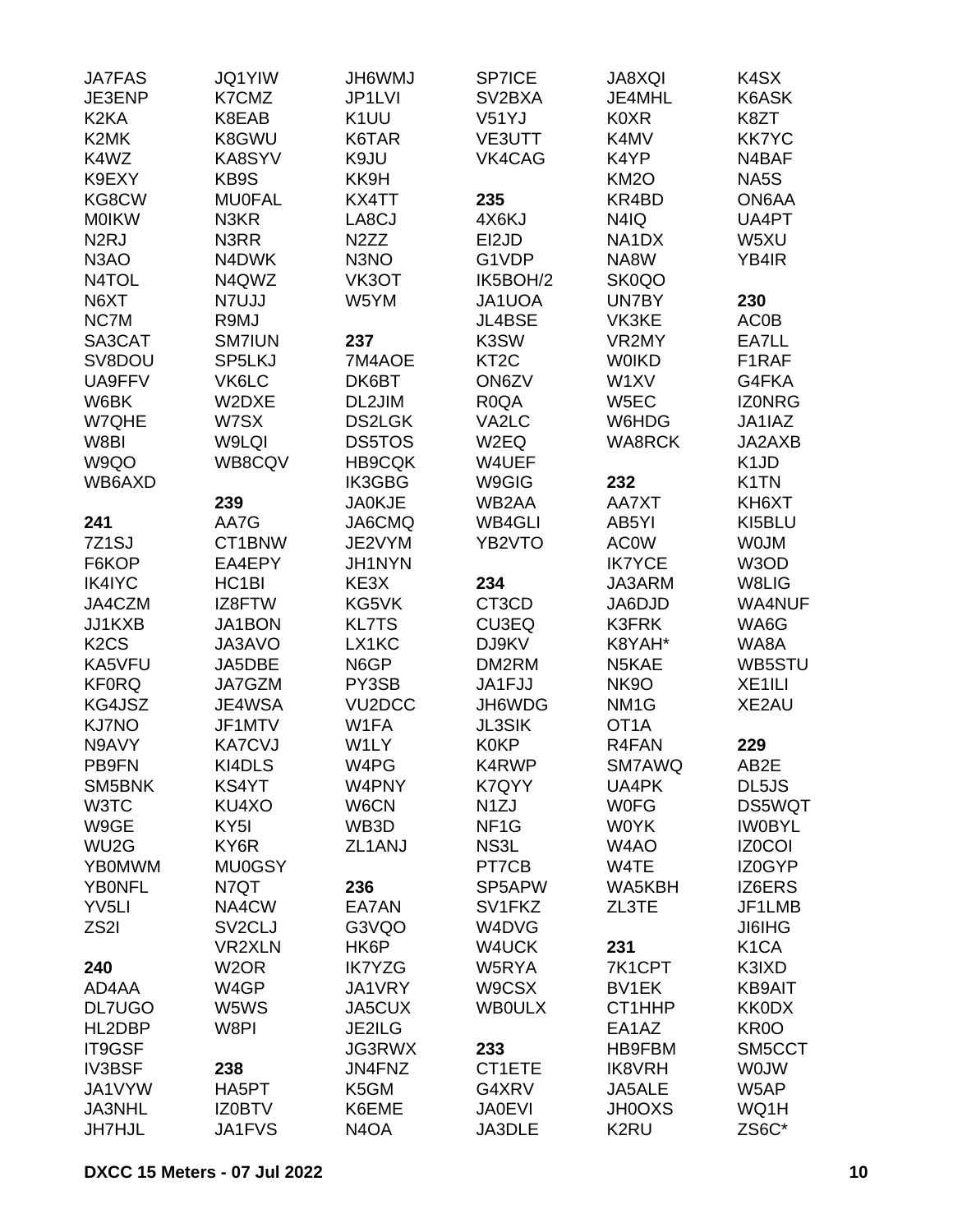| 228                | <b>KOMFI</b>      | HB9DVZ                        | KB5HC              | K9QA              | WB7QXU            |
|--------------------|-------------------|-------------------------------|--------------------|-------------------|-------------------|
| 6K5YIA             | K4JKB             | IZ1JLN                        | <b>KD0S</b>        | <b>KB4CRT</b>     | XE3E              |
| <b>DS1CPT</b>      | K9KDS             | IZ4VSD                        | LU2JCW             | <b>KL7TC</b>      |                   |
| EA5XV              | KQ4EE             | JF2QNM                        | LX1CW              | <b>KR0P</b>       | 217               |
| G3PSM              | KV4FZ*            | <b>JI3MJK</b>                 | <b>NOIW</b>        | OE1JIS            | AE <sub>5</sub> L |
| JA1ITJ             | N4AOE             | <b>KOUBR</b>                  | N <sub>1</sub> CC* |                   | DK8IZ             |
| JA3PRM             | N <sub>5</sub> GO | K3WGR                         | N3DV               | 219               | EA1AA             |
| JA8ALB             | N6VH              | K5JMB                         | N <sub>5</sub> BA  | AA5N              | HL1VAU            |
| JR6LDE             | NZ9Z              | KB5YN                         | N <sub>5</sub> TF  | AC9EM             | JA1MOD            |
| <b>K0TV</b>        | UA1OM             | KU1T                          | N8IL               | AJ8B              | JA4VLK            |
| K4KAL              | W1MJB             | NH6T/W4                       | NA9Q               | <b>DS3BGI</b>     | <b>JH0IEW</b>     |
| KD <sub>2</sub> OV | W4GH              | <b>ON6KE</b>                  | OM2AGN             | <b>DS4DRE</b>     | <b>JJ1VGA</b>     |
| KG5EG              | W4NBS             | RA9SC                         | RL3BZ              | G3LOJ             | JL3OUW            |
| <b>KM4NS</b>       | W4PGC             | W <sub>1</sub> OK             | <b>SM0BYD</b>      | HL2EIZ            | K2RET             |
| KX1A*              | W5MF              | YT7T                          | W7RN               | <b>IK0XIH</b>     | K <sub>5</sub> UZ |
| N5WA               | W6MVW             |                               | W9JJB              | IW3GJF            | K8CC              |
| OH <sub>2</sub> IS | WA4MIT            | 223                           | <b>WA0WWW</b>      | JH1RVQ            | N4MIK             |
| PY2ADR             | WA4USA            | 9H1EJ                         | ZL1ANH             | K4IU              | N9RD              |
| <b>VU2CPL</b>      | YB2DX             | DG5LAC                        |                    | K8ARY             | W2NY              |
|                    |                   | DL1SVA                        | 221                | <b>KB5CSQ</b>     | W3BNN             |
| 227                | 225               | EI6IZ                         | A65BD              | KG4CUY            | W5GN              |
| DL9FCY             | AF3X              | <b>GMONAI</b>                 | AB5GU              | KJ4UZU            | <b>WC0M</b>       |
| EI3IO              | BH4IGO            | <b>IT9ABN</b>                 | AK5Q               | KK4CB             |                   |
| G6NHU              | DL6DCD            | <b>IW9DNI</b>                 | CT1ESO             | <b>KL7HBK</b>     | 216               |
| JF6XQJ             | E20YLM            | <b>JE0EHE</b>                 | IZ5MOQ             | KN4JX             | DJ7JC             |
| JK1EBA             | G3WW              | K <sub>1</sub> JE             | JA2OLJ             | KU <sub>2</sub> A | DK3BK             |
| K <sub>2</sub> OP  | JA8JOZ            | K1TKL                         | JF1WLK             | N7PIB             | EA4E              |
| K3HW               | K9GY              | K3WWT                         | <b>K0LU</b>        | OH <sub>1JP</sub> | HB9AGO            |
| K5DCW              | KB1HY             | K8YE                          | K2HAT              | WA3FRP            | JA8EIA            |
| K7LAZ              | KG9Z              | KB1DMX                        | K8EB               | WA4YYM            | <b>JH8UQJ</b>     |
| K8CMR              | KN7D              | KN7K                          | KD8MQY             | <b>WB0N</b>       | K1FE              |
| K8LBT              | N3HYB             | LA2GH                         | KO4XI              | WQ5R              | K5TU              |
| K8VD               | N6NG              | NA2AA                         | LA <sub>1</sub> CO |                   | K6FAF             |
| KC4HN              | N7BD              | W1SSN                         | N6DHZ              | 218               | K9SM              |
| N3KV               | PY5VC             | W4CCS                         | OE3KLU             | EI8GS             | KA4LBD            |
| PT7YV              | SM7GIB            | W5HY                          | VE5EL              | G4AYU             | KF8PD             |
| RN3CT              | UA2CZ             | W5SV                          | WD8PKF             | <b>I5FLN</b>      | KW1DX             |
| W6GJB              | UA9MC             | W6DR                          | <b>WG0M</b>        | <b>JR7ILA</b>     | NI <sub>5</sub> F |
| W6PH               | VA3IC             | WB8YTZ                        | WP3R               | <b>KB0IKW</b>     | PR7AB             |
| W7BJN              | W1PY              | WB9MSM                        | YB1TJ              | <b>KB7V</b>       | PY8WW             |
| W7IUO              | W3IZ              |                               |                    | KB9DAK            | <b>RN0C</b>       |
| WB9PNU             | W5FPT             | 222                           | 220                | KC6JAM            | <b>SQ7FPH</b>     |
| WD8KND             | W6PG              | AG7N                          | 7N4OBV             | KT5V              | TF <sub>5</sub> B |
| WR7Q               | WB9IWN            | CT1BWU                        | <b>E77S</b>        | KZ1W              | UA9AEU            |
| XE1FAS             | WD6T              | CT3DZ                         | EA2RY              | LA <sub>2LI</sub> | W2/CT1GIF         |
|                    | ZS <sub>2</sub> Y | CT3EE*                        | HL5BJU             | LT1F              | W6AER             |
| 226                |                   | <b>DL6UNF</b>                 | <b>I8LWL</b>       | OM8FR             | WO <sub>5</sub> I |
| <b>E74A</b>        | 224               | DM5JBN                        | <b>IK4NZD</b>      | OZ3SM             |                   |
| G3LAS*             | 7J1ABD            | G8APB                         | <b>JH0KWZ</b>      | W <sub>1</sub> RH | 215               |
| G4AFJ              | AG5Z              | <b>IK3SWB</b>                 | <b>JM7TKK</b>      | W3KHZ             | AA2KD             |
| HL4GHT             | EA1P              | JA1KXQ                        | <b>K0MP</b>        | W7VS              | AG0A              |
| I2YPY              | F6DHI             | <b>JE7KCI</b>                 | <b>K5RKS</b>       | W8WT              | EA4DEI            |
| JA3BKP             | GW4TSG            | K <sub>2</sub> Q <sub>B</sub> | K6KZM              | WB4CW             | HB9BEM            |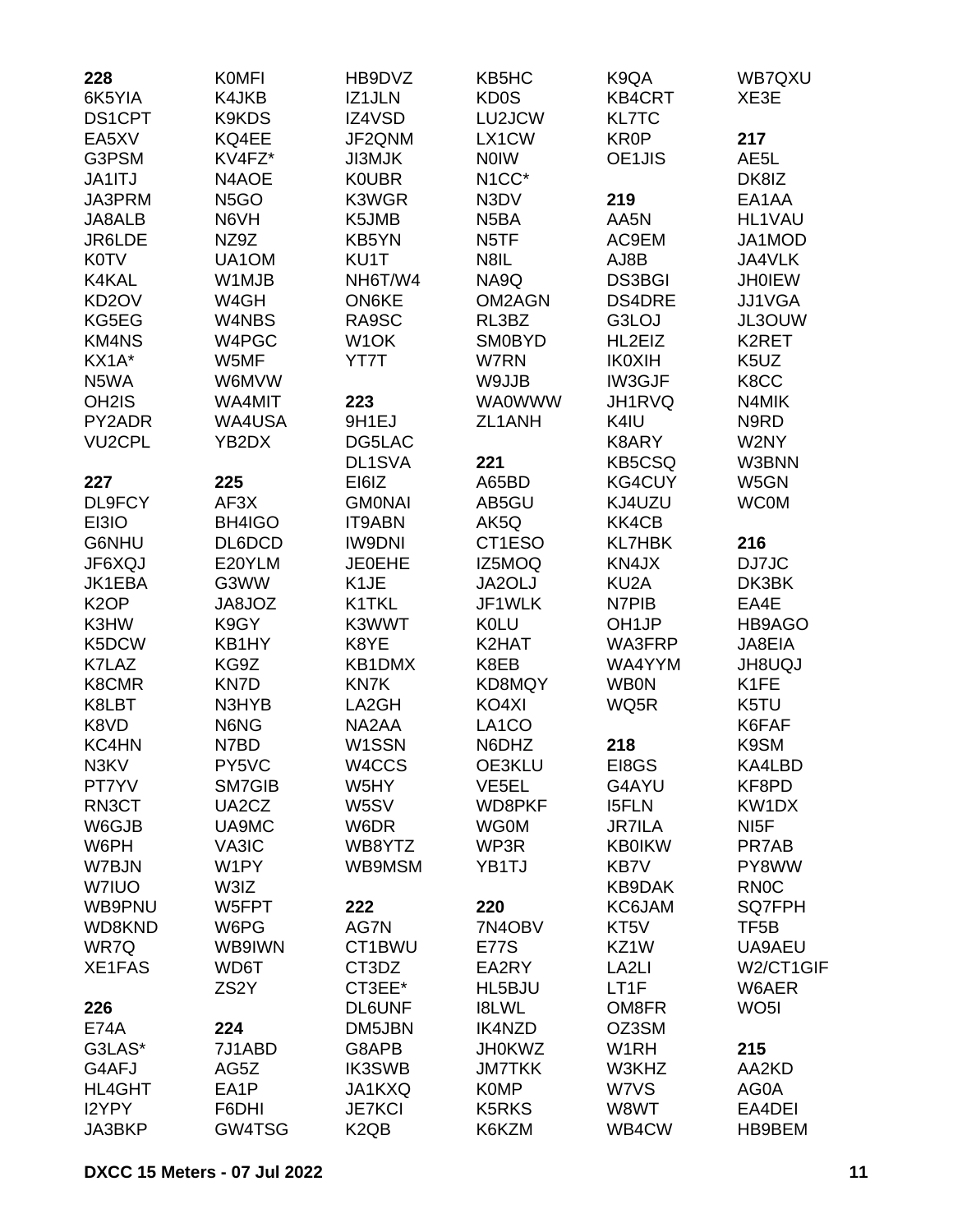| JA3AOP                        | UT7KF                         | <b>VU2IBI</b>     | <b>KR0I</b>       | KK9M                | <b>K0GEO</b>                  |
|-------------------------------|-------------------------------|-------------------|-------------------|---------------------|-------------------------------|
| JI1BHO                        | W <sub>2</sub> UB             | VU2LBW            | NU0Q              | N3JM                | K <sub>1</sub> BZ             |
| <b>K0IO</b>                   | W3BYX                         | W3DIY             | <b>SMONZZ</b>     | N3PW                | K <sub>2</sub> JK             |
| KB4MRX                        | W4GHD                         | W3JXP             | SV3RKM            | NJ6K                | K5HK                          |
| KI4WCQ                        | WB0O                          | W4GV              | TA1AL             | PE <sub>1</sub> L   | K6VWE                         |
| KJ6Y                          |                               | W4PV              | VK3BDX            | SP5ZCC              | KD4QMY                        |
| <b>NOCKC</b>                  | 212                           | W4UDH             | <b>WOQC</b>       | W4DFU               | KG8DP                         |
| N <sub>5</sub> GJ             | 6K5AQY                        | W7BC              | W <sub>4</sub> DN | W5RAE               | <b>KK4CLY</b>                 |
| N6PAT                         | CX <sub>2</sub> CC            | W8FAX             | W4NE              | W7BV                | KW <sub>2</sub> J             |
| TF8GX                         | EA5GXI                        | W9AMX             | W6BBS             | WA3GM               | M3DFW                         |
| W4ASE                         | G7SSE                         | W9ROG             | W7CD              | WC <sub>2</sub> C   | <b>NOABE</b>                  |
| W4TTY                         | JA7EU                         | <b>WA7BNG</b>     | W8GNM             | WJ7R                | N2MEE                         |
| W5SJ                          | JH1ERJ                        | WK8A              | WB5NHL            | WQ5N                | NW6V                          |
| W5VU                          | <b>JH1RNX</b>                 | WM4AA             |                   | YO <sub>5</sub> OEF | PA2SWL                        |
| W7VAS                         | <b>JP7FSO</b>                 |                   | 208               | ZS <sub>1</sub> C   | W3US                          |
|                               | <b>JR0RBY</b>                 | 210               | EI4BZ             |                     |                               |
| W7VV                          |                               |                   |                   | ZS6UT               | W4GE                          |
| WB9M                          | <b>K0SRL</b>                  | AA4FU             | EW4C              |                     | W4HOG                         |
| WM5DX                         | K7VL                          | AF8C              | GM1BSG            | 206                 | WR2G                          |
| WQ7A                          | K8MRT                         | F4GDI             | <b>IK8TEM</b>     | AD5WB               | XE1HG                         |
|                               | <b>NOTK</b>                   | FG8OJ             | <b>IV3NVB</b>     | HL5FXP              | ZS1EL                         |
| 214                           | N4LV                          | HB9DMQ            | <b>IZ0FUW</b>     | <b>ISOEBO</b>       |                               |
| <b>HB0WR</b>                  | <b>NR0T</b>                   | HB9EBM            | JE8KGH            | JA1SZN              | 204                           |
| HL3EFM                        | NZ7Q                          | HL4CCM            | <b>K0FG</b>       | <b>K0BRO</b>        | AA4LR                         |
| JA4CSJ                        | VK5CE                         | <b>IK8UHA</b>     | K1ROA             | K0GVT               | CU3BL                         |
| JP1EWY                        | W5TFW                         | JI1BJB            | K7QBO             | K4KGG               | DK3TL                         |
| <b>K0HB</b>                   | W6SIY                         | K4GN              | KW4CQ             | K <sub>5</sub> ER   | EI7JZ                         |
| K9QJ                          | W9KVR                         | K5EWS             | LB5WB             | K6SY                | EI9E                          |
| KI6PG                         | WC3W                          | KE4KMG            | N5DRV             | K6UXO               | G8AJM                         |
| KJ7M                          |                               | N <sub>1</sub> AC | N7DED             | <b>KA10</b>         | <b>IK2WSO</b>                 |
| NI7F                          | 211                           | N7GCO             | PY4AZ             | KB9BJV              | IZ5GST                        |
| NT6AA                         | AG6HE                         | OE3HWC            | SM5AFU            | <b>KE4BKL</b>       | JA4BGK                        |
| PF1MO                         | EA4S                          | VA3HP             | VE6SH             | KF8VX               | JJ1BDX                        |
| R3BB                          | EA6AZ                         | VE2ACP            | W1FM              | KJ9B                | K3UC                          |
| <b>SP9NLI</b>                 | <b>IU4CHE</b>                 | <b>VE3FRR</b>     | W <sub>1</sub> OP | <b>NOSTL</b>        | KE5BR                         |
| W1ASB                         | IZ6GSP                        | VE7VZ             | W1WTG             | N <sub>5</sub> JC   | KX9X                          |
| WA5NFC                        | JA1DIO                        | W <sub>1</sub> GF | <b>W4TUN</b>      | N7TP                | KZ2R                          |
| WA8Y                          | JA5RVN                        | W4UT              | W6DRB             | PY2RN               | N <sub>2</sub> R <sub>D</sub> |
| WQ8T                          | JA8ANQ                        | W7NP              | W8YV              | <b>W0GWK</b>        | N6VI                          |
| XE1MW                         | JH2NWP                        | WA6URY            |                   | W3ABT               | UA9CIM                        |
|                               | JH6CDI                        | WB2HJV            | 207               | W3WH                | UN7BK                         |
| 213                           | <b>JN4ASA</b>                 | XE1YD             | 7K3BKZ            | W4WFC               | VE3VHH                        |
| EA5ZR                         | <b>JR0GXA</b>                 | <b>YB0EIN</b>     | AA3K              | W5WZ                | W9MAK                         |
| <b>GMOVIT</b>                 | K3NF                          |                   | AB4GE             | WA1NXC              | WA3WZR                        |
| JF2VAX                        | K <sub>5</sub> C <sub>D</sub> | 209               | AB6CF             |                     | <b>WA7HQD</b>                 |
| JG1OGM                        | K6EGF                         | AA4A              | CT1EGW            | 205                 | WA8IHI                        |
| <b>JH0AUY</b>                 | N0HJZ                         | AB7RW             | <b>ER0FEO</b>     | <b>7Z1CQ</b>        | WS7I                          |
|                               |                               |                   |                   |                     |                               |
| <b>JL7SNM</b>                 | N3XM                          | HB9RYZ            | GM3WIL            | AA4OC               |                               |
| K8KI                          | N5KUC                         | HK1X              | HB9BMY            | EA5BZS              | 203                           |
| KK8MM                         | N7TM                          | JA9APM            | <b>I1YDT</b>      | <b>HLOCAC</b>       | 7M2MIK                        |
| N <sub>0</sub> Y <sub>O</sub> | N9IXD                         | JH1FRW            | JQ6DAC            | IZ7GIT              | <b>9A1A</b>                   |
| NU4B                          | N9LEO                         | K3MSB             | K <sub>1</sub> RH | JA3TC               | A92AA                         |
| NV <sub>4</sub> A             | SP7CVW                        | KH6CQH            | K3VAR             | JH6DUL              | AC4VM                         |
| SM6WET                        | <b>VE3TKI</b>                 | KK4XL             | KF6A              | <b>JI1SAI</b>       | AL7R                          |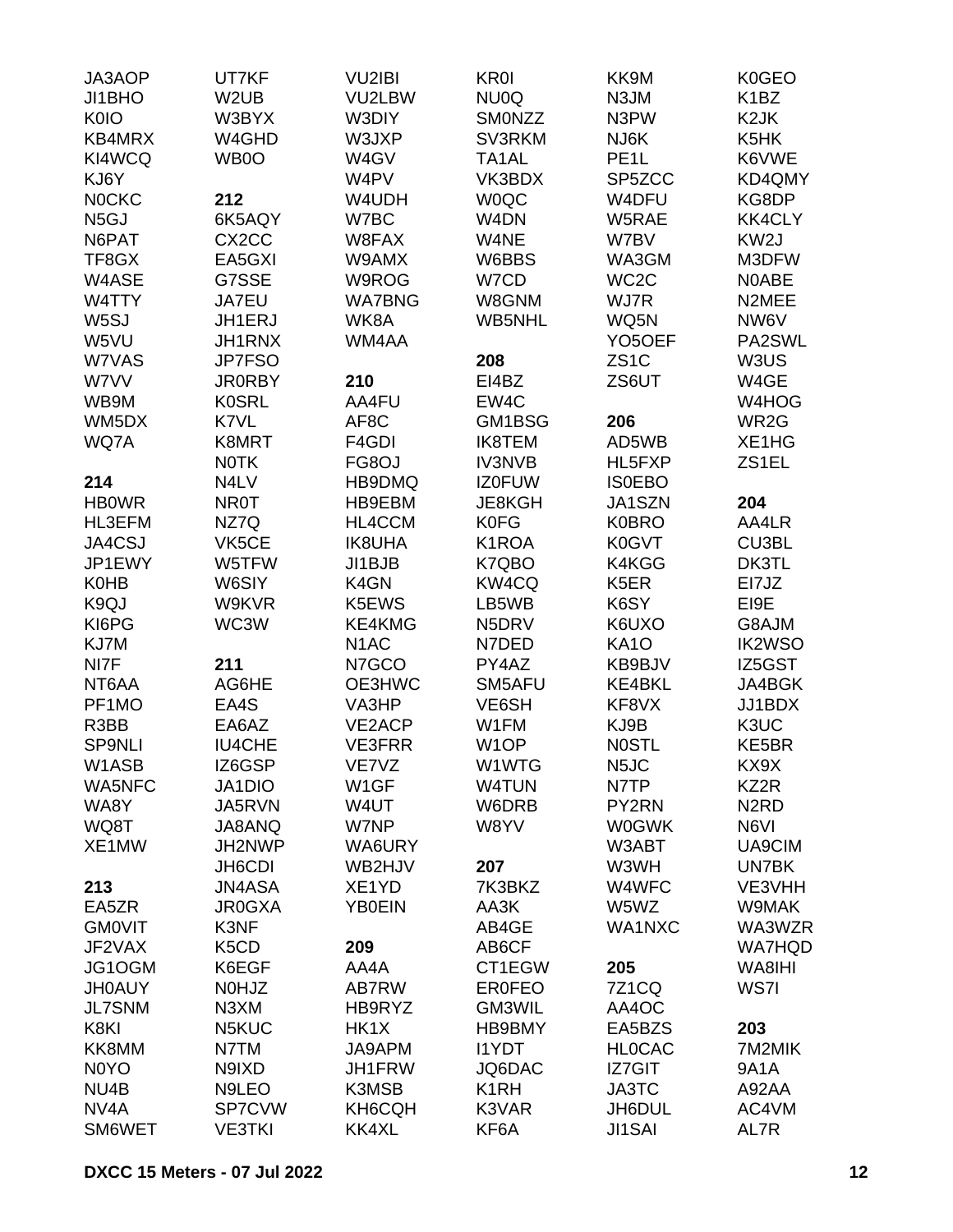| HB9BNQ        | <b>JH6RTO</b>                 | AH <sub>0</sub> U | N4HL              | XE1RCS             | IZ0CKJ             |
|---------------|-------------------------------|-------------------|-------------------|--------------------|--------------------|
| <b>IK1UGX</b> | <b>JI1OWY</b>                 | EA5DKU            | NG7M              |                    | <b>JH3PRR</b>      |
| <b>IK8GJR</b> | K <sub>1VI</sub>              | F4FLF             | NN <sub>8</sub> L | 194                | JM3XZC             |
| JA9LX         | K3VPZ                         | G4FTC             | NP <sub>2N</sub>  | A71EM              | K4JPD              |
| <b>JE3TAT</b> | K5AUP                         | <b>IW9FRB</b>     | SV8LMQ            | AA9WO              | KG6WIK             |
| JF1KIG        | K5LLA                         | IZ3XEF            | <b>W0BM</b>       | DF2WF              | LU9DO              |
| JF2TOG        | KC2SST                        | JF8LPB            | W1LE              | DL5PW              | LZ1MDU             |
| JP1WFI        | N7JXS                         | JR3ADB            | W3EF              | <b>HLOEXN</b>      | <b>NORQ</b>        |
| K0ABC         | NI <sub>8</sub> Z             | <b>K0COM</b>      | WM <sub>5</sub> H | <b>IWOEFA</b>      | N4UFP              |
| <b>K0GW</b>   | OE1HHB                        | K1UM              | WV4TN             | <b>JH0WYT</b>      | N6MA               |
| <b>K0QQ</b>   | RA3CO                         | K4RP              |                   | JH1RMH             | N8NH               |
| N4ZY*         | SV <sub>1</sub> XV            | VE1VOX            | 196               | K4VUD              | ND9G               |
| RX9JX         | VE2HJ                         | VR2XYL            | AF6O              | N8KM               | NG <sub>0</sub> G  |
| <b>UA0SC</b>  | VK3TC                         | W6FI              | AI4QQ             | NE5W               | NU4I               |
| <b>W0ZX</b>   | W1WEF                         | WO6T              | <b>G0DRM</b>      | RX3BP              | NZ0O               |
| W4MA          |                               |                   | HB9PUE            | VE3GFN             | NZ <sub>50</sub>   |
| W8MIL         | 200                           | 198               | <b>I8NLC</b>      | VO <sub>1</sub> XC | PY2LSM             |
| <b>WB4SON</b> | 9AY2K                         | 8P6SH             | JA5CDL            | <b>WOJMP</b>       | W4CMM              |
| YO3DDZ        | AA3AZ                         | AH <sub>2</sub> O | <b>K0FD</b>       | W6OZI              | W8WD               |
| ZL3PAH        | EA5HM                         | DL4DW             | K4FK              | WA6TQT             | WB2KSP             |
|               | HB9DQV                        | DS5AAQ            | K8POM             | WF1H               | WD5BJT             |
|               | HL4GAV                        | JA1PBV            |                   | WM9Q               |                    |
| 202           |                               |                   | K9WMS             |                    |                    |
| DL9NDV        | <b>IOOSI</b>                  | <b>JH7IQQ</b>     | <b>N0BK</b>       | WX2U               | 191                |
| <b>DS4GKF</b> | IK2HDF                        | K <sub>5</sub> ZO | N0OB              |                    | JA2KGQ             |
| EA1WH         | <b>IK2RGT</b>                 | K9IA              | N <sub>1</sub> SZ | 193                | JH3EQP             |
| G4SGX         | <b>JA0EBV</b>                 | KA5IAU            | N8KOJ             | 7M4CLF             | JI5WDC             |
| <b>JA9IWR</b> | JA1ASO                        | KD4POJ            | NZ <sub>5</sub> F | A71AM              | JR4VEV             |
| KI9A          | JA1BPN                        | LA2XPA            | OZ7FOC            | DK5RL              | <b>K0VM</b>        |
| KR9A          | JH1DGJ                        | N <sub>2</sub> ZL | PY5HSD            | DL4IW              | K0YY               |
| N6PM          | JH6WHN                        | ND3L              | R3LC              | DL7JRD             | K <sub>1</sub> EO  |
| N9JR          | JP1GVC                        | ND9M              | UN3G              | EI6JK              | K6QU               |
| <b>SMONUE</b> | K3MI*                         | NR <sub>2</sub> D | VA3NXM            | HB9EFK             | KD2SC              |
| <b>WOMF</b>   | K <sub>4</sub> OY             | W2RDS             | VE2WY             | <b>JA0KJD</b>      | <b>KI3O</b>        |
| W8DN          | K4VX                          | W4GHW             | VE3MF             | <b>JE7ART</b>      | KX2B               |
| W8FIB         | K9DQ                          | W5BK              | W1RG              | JH1CTV             | N9VD               |
| W8JA          | KO6UW                         | WV2I              | W8TM              | JI1DMH             | TA1L               |
| WT9U          | KU4V                          |                   | WD1X              | K1LTJ              | TG9AJR             |
| YV4DYJ        | N <sub>1</sub> DC             | 197               | WO <sub>5</sub> D | KS4Q               | UA3DUJ             |
|               | N <sub>5</sub> Q <sub>S</sub> | AA0BH             | WQ6Q              | LA <sub>1</sub> J  | VE3CWP             |
| 201           | N8NB                          | EA4EJP            | WY7FD             | N6WT               | WR4AP              |
| <b>DH0GSU</b> | OK2FB                         | EI1DG             | ZP6CW             | OH6BG              |                    |
| EA1WS         | SM3PHM                        | EI6AL             |                   | PV8DX              | 190                |
| EW4A          | VA1SEA                        | G3YBY             | 195               | W4PJW              | AA5NT              |
| HA5AWT        | VE4GV                         | HK3PJ             | DS4DBF            | W5WI               | AD5MD              |
| <b>IU0LFQ</b> | W4ATM                         | IC8XIL            | EA1AHA            | W6FL               | AF6PK              |
| IZ4AIB        | W4GKR                         | IZ5BYJ            | FG4NO             | WR <sub>2</sub> V  | CU <sub>2</sub> CE |
| JA1BUQ        | WD8EOL                        | JA1PRV            | HI3Y              |                    | <b>IK5ZAJ</b>      |
| JA1CC         | WK9U                          | JF3VEC            | HL5UOG            | 192                | <b>IV3FFI</b>      |
| JA2BUR        | WX0Z                          | K5NV              | JA4DNC            | AC4BT              | <b>JA0HC</b>       |
| JE2EBT        |                               | K8CQ*             | JM1ESG            | DL2RD              | <b>JJ1IRS</b>      |
| JF1KML        | 199                           | KF9AF             | K <sub>1</sub> QQ | <b>DS2GOO</b>      | K2TER              |
| JF7RJM        | A61BK                         | KG <sub>2</sub> V | <b>SMOEUI</b>     | IK2GOQ             | K4DET              |
| <b>JHOLME</b> | AB5RM                         | KT8D              | W4SUL             | IK6CGO             | K4RDU              |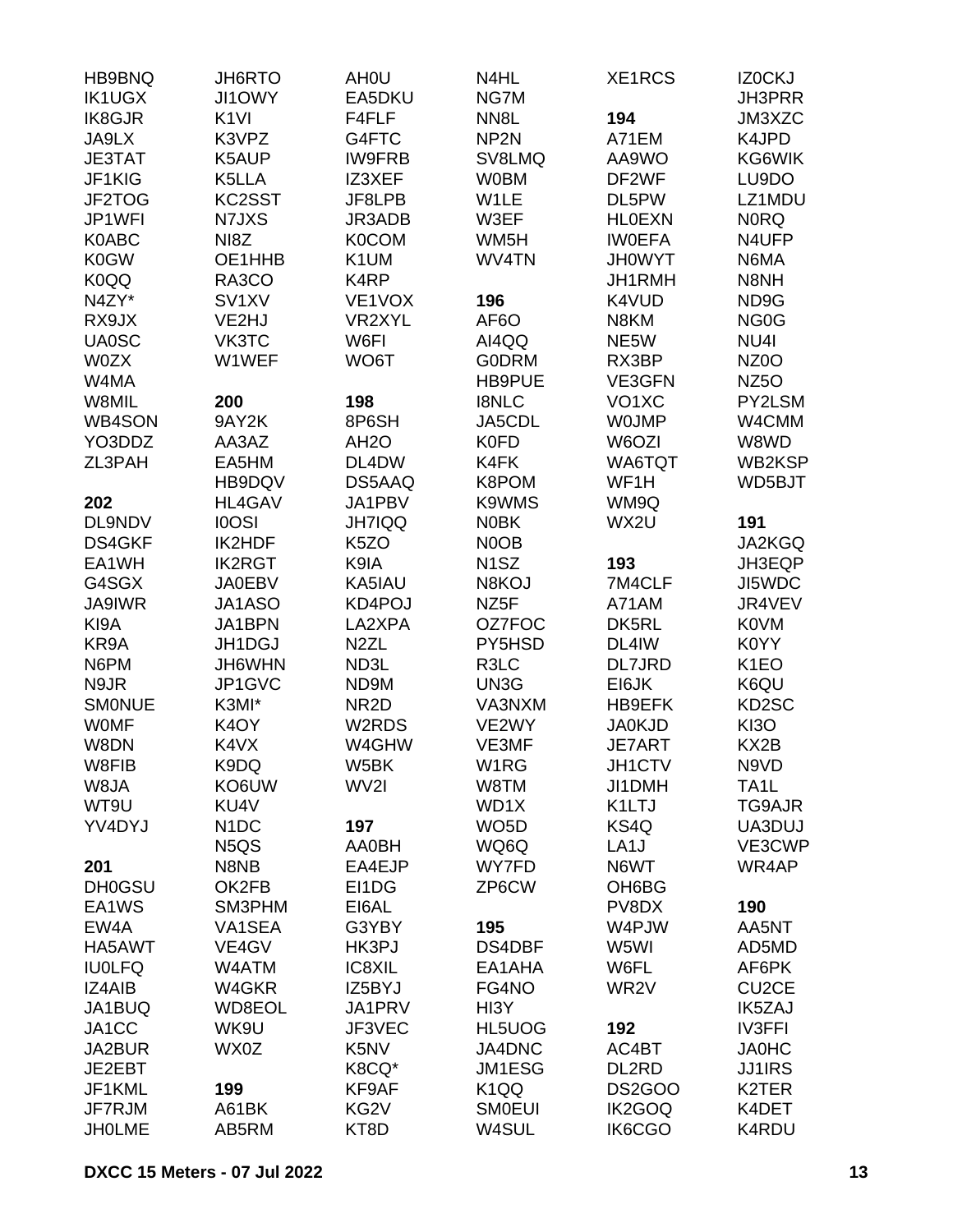| K6BR                          | OE3JAG             | WB4KTF             | WC2L               | <b>GOHSA</b>                    | 179                |
|-------------------------------|--------------------|--------------------|--------------------|---------------------------------|--------------------|
| K8KY                          | PY2OA              |                    | WE4S               | HB9FAX                          | 4F3BZ              |
| KI2Y                          | VE1DUN             | 185                | WK1Q               | HL4HLD                          | AD3C               |
| KS5Z                          | W1DYJ              | 7K1LUE             | ZS5LEE             | <b>JA0AVS</b>                   | AL7TC              |
| KZ1X                          | W7GSV              | 9K2BM              |                    | JA2CPD                          | CT3KY              |
| N3AIU                         | W7OLY              | DF8FT              | 183                | JA2KPW                          | DF5BX              |
| <b>N6JOJ</b>                  | WA2VKS             | DL1ZBO             | AA4EA              | <b>JL3CRS</b>                   | DL6FCB             |
| N7JB                          | WG0G               | <b>IW7DVM</b>      | EA2AFV             | JQ1CJF                          | <b>DL6NW</b>       |
| W3EP                          |                    | JP2AEA             | EA3HPX             | K <sub>2</sub> C <sub>D</sub> J | DM3CW              |
| WX7B                          | 187                | JS6SCC             | <b>G0FWX</b>       | K9BO                            | F4DSE              |
|                               | DK7SL              | K1YQ               | <b>IKOWRB</b>      | KI6MQX                          | <b>IV3KCB</b>      |
| 189                           | <b>DL6LIM</b>      | K <sub>1</sub> ZO  | JA4IU              | KW7XX                           | <b>JA0BES</b>      |
| HL1OYF                        | EI4HH              | K <sub>2</sub> UT  | JQ1PCX             | LA8PDA                          | K1DPB              |
| I6TIH                         | IK8IPL             | K5PQ               | K4AU               | VE2GHZ                          | K3FM               |
| <b>IK5QPS</b>                 | <b>JH7BKN</b>      | K9YZ               | KI7O               | <b>VK4BUI</b>                   | K4EZY              |
| IW5EIJ                        | <b>JI8HPN</b>      | <b>KB0EL</b>       | N4JED              | VU2SWS                          | K <sub>5</sub> AX  |
| JA1EYN                        | K4ZNC              | LB2TG              | <b>NA6O</b>        | WA1F                            | K7LFY              |
| <b>JG3KLF</b>                 | K6WSC              | <b>NOVVV</b>       | NF7D               | WA5YNB                          | KF2ZQ              |
|                               |                    | NK5O               | NS6E               |                                 | N <sub>1</sub> YX  |
| K <sub>1</sub> DJ             | K8RCT              |                    |                    | WB6RAB                          |                    |
| K4WFM                         | KF8N*              | NN <sub>3</sub> V  | TA2AD              | WT5L                            | N4MI               |
| KB6CIO                        | KP4N               | NS4F               | <b>VU2ABS</b>      |                                 | N4QVM              |
| KD3HN                         | N7RQ               | PY <sub>2</sub> CP | VU3WEW             | 180                             | N4WOT              |
| KX5V                          | N8WXQ              | <b>WOTK</b>        | W4QH               | AB9KZ                           | N6MM               |
| N <sub>5</sub> H <sub>C</sub> | NV4B               | W6VRK              | W4WB               | AD9DX                           | N6RC               |
| N9OY                          | PT2BW              | ZP9MCE             | W5RF               | HB9DKV                          | NN4K               |
| SV <sub>1</sub> IZY           | PY4OG              | ZS6RJ              | <b>WD9FLI</b>      | <b>IK2WPO</b>                   | PY3IT              |
| VR <sub>2</sub> PX            | W8HB               |                    |                    | <b>IK4RQJ</b>                   | VE3KKB             |
| <b>VU3NXI</b>                 | <b>WW0E</b>        | 184                | 182                | <b>IK8DUI</b>                   | VK5GR              |
| W5MJ                          | WW5RC              | 3A2MW              | DS5QLJ             | JE1BJP                          | W4WNT              |
| W7LEA                         | ZL <sub>2</sub> AO | AE9YL              | <b>E70T</b>        | JF3KOA                          | W5TMC              |
| W7LEB                         |                    | EA8TK              | JA3FHL             | <b>JH0AWC</b>                   | WB8EKG             |
| WA8COB                        | 186                | F5EOT              | JE2SOY             | <b>JR0MVH</b>                   |                    |
| WV4V                          | 4X4MF              | <b>I4JED</b>       | <b>JK2AQT</b>      | JR1AHP                          | 178                |
| YO3HOT                        | 4Z1WF              | JA1BIV             | K <sub>2</sub> DF  | K9TRV                           | DJ5DT              |
| YO3IPR                        | AA7UN              | K <sub>2</sub> RB  | K <sub>2</sub> KIB | KM4LS                           | G3XLF              |
|                               | DJ3GW              | K5LY               | K9BQL              | KX1G                            | <b>HL4GIK</b>      |
| 188                           | DL3ANK             | K6AHG              | N2XQM              | N <sub>2</sub> RR               | <b>I8HAK</b>       |
| <b>DS5BRE</b>                 | EA3HDZ             | K8YF               | N5WYR              | NN <sub>5</sub> E               | IZ1UKF             |
| EA2AA                         | HB9ODP             | <b>KB2FCV</b>      | UA9AM              | <b>NN6CH</b>                    | IZ4COT             |
| EA7LS                         | <b>HB9TQL</b>      | KB9LIE             | VA3EJN             | NS4X                            | JA2LMY             |
| G4YCS                         | HS1JZT             | KR4U               | W3AT               | SM7GXR                          | JK6MXY             |
| HK6K                          | <b>JK1OTP</b>      | N3CZJ              | W3RMS              | VE3SKX                          | K3ZK               |
| HZ1GW                         | K0YL               | N <sub>4</sub> ST  | W6IS               | W0GXA                           | K4FW               |
| IK5FUZ                        | K <sub>2</sub> GLS | N4UP               | W6NT               | W <sub>2</sub> PP               | KD2T               |
| <b>JA3VUI</b>                 | K <sub>2</sub> HT  | N6GY               | W9WO               | W4DTA                           | N0AX               |
| JE3PCP                        | K6GCN              | ND7K               |                    | W4JDS                           | NOLGU*             |
| JF2DST                        | K7PO               | NE3K               | 181                | <b>W6NUC</b>                    | NK7C               |
| <b>JJ8UTK</b>                 | KB3IFH             | RA3SD              | AD4RE              | <b>W7DRM</b>                    | OM <sub>6</sub> CI |
| JP1GLV                        | PY2GM              | SP <sub>3</sub> S  | AD7L               | W7QC                            | VE2AXO             |
| JP1LRT                        | W1USN              | <b>WOUY</b>        | AI2S               | WB3JNC                          | W2ARP              |
| K3CWF                         | W8LMG              | W4WN               | CU <sub>2</sub> AF | YB1AQD                          | W4DSM              |
| K7YZO                         | WA3V               | W5JMW              | <b>DS3CPL</b>      |                                 | W6JWK              |
| KF2OG                         | WA9MAG             | W7YED              | EA5KA              |                                 | W6OU               |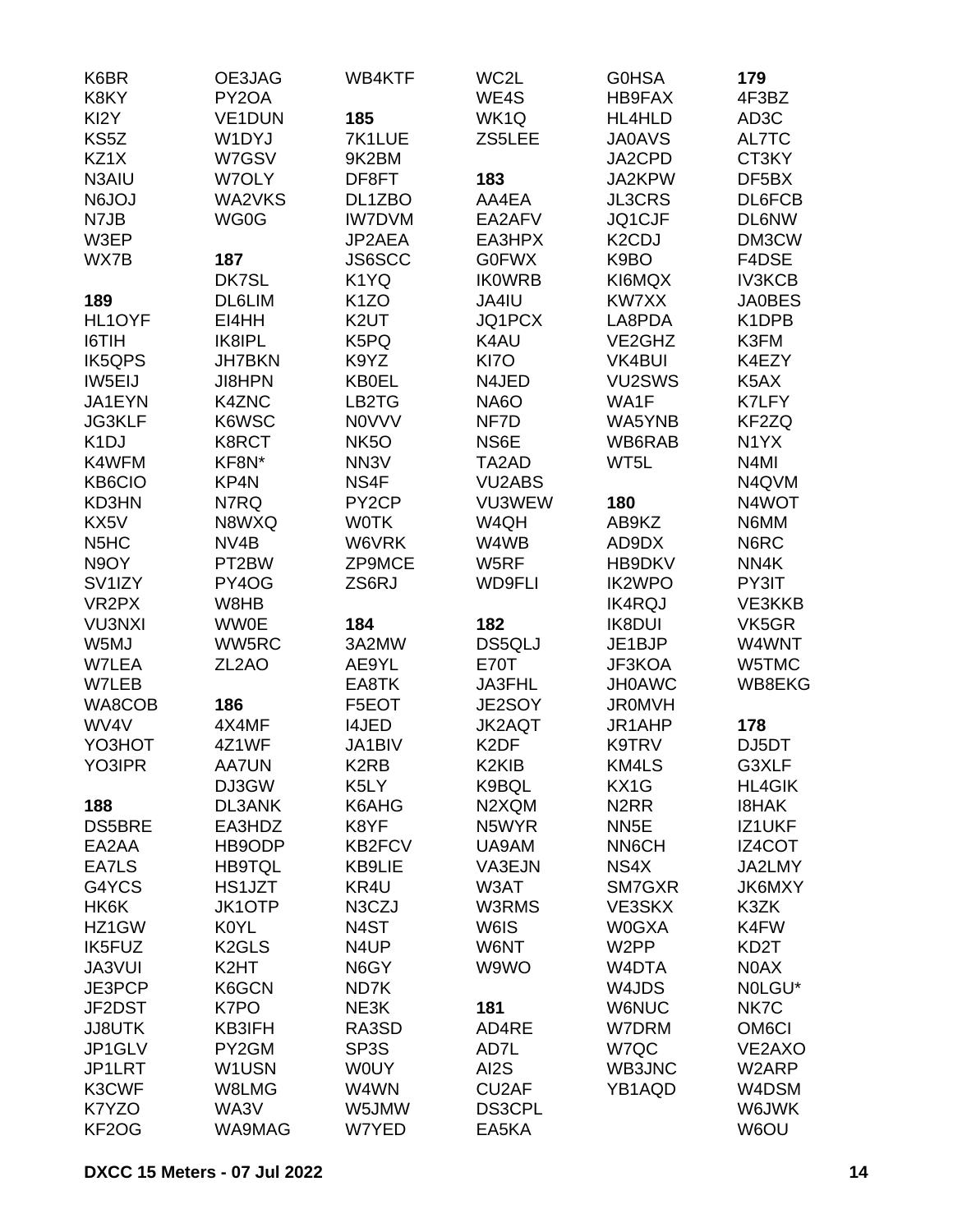| W8WV                           | WT3Q              | N4QOG              | SA3ARL             | <b>NOSL</b>                     | SM5FQQ            |
|--------------------------------|-------------------|--------------------|--------------------|---------------------------------|-------------------|
| XE1GZU                         |                   | N4WD               | SV7CUD             | N6NKT                           | TF4M              |
|                                | 175               | N5QQ               | VE7BC              | W4SKW                           | VK2AAH            |
| 177                            | AC9X              | ON6LY              | VU2MUD             | W6VIO                           | VU2DED            |
| AA4RX                          | DK2GP             | UA3EAY             | VU3DJQ             | <b>WA7IHN</b>                   | W1HQ              |
| AB4FH                          | HI8RD             | W <sub>2</sub> OSR | W6QO               | WB5KSD                          | W7FYW             |
| HL5NBM                         | <b>IK5BSC</b>     | <b>WA2IKL</b>      | WB8RFB             | WY4I                            | W8PC              |
| <b>IU4AZC</b>                  | JR1CAD            | YB9BU              |                    | XE1ZW                           | WB3AVD            |
| <b>IV3EHH</b>                  | K8FB              | YC6JRT             | 170                | YY4DNN                          | YB1AYO            |
| <b>JA3TYB</b>                  | N2ADE*            |                    | AI6A               |                                 |                   |
| JA4FKO                         | PY2FUL            | 172                | DL1SWN             | 168                             | 166               |
| <b>JA7FVA</b>                  | PY5DK             | 7J1ADJ             | DS4BHW             | 6K5REL                          | 7Z1HL             |
| <b>KOJJR</b>                   | W6ZL              | 9H1AE              | FM <sub>5FJ</sub>  | AD5W                            | AB <sub>1QP</sub> |
| K <sub>2</sub> J <sub>GL</sub> | <b>WA2ALY</b>     | DL2VWR             | <b>IK6BMU</b>      | BD4SX                           | AC9O              |
| <b>K4KSV</b>                   | WY1G              | DL5ZB              | <b>JA6GIJ</b>      | HB9MXY                          | CX1FK             |
| K <sub>5</sub> X <sub>S</sub>  | XE1NW             | DS4CNB             | JE1COB             | HL1ORP                          | DJ5IW             |
| KA1VT                          | XE <sub>1</sub> V | EI9HX              | JE1PHH             | <b>IK2BBU</b>                   | EI2II             |
| <b>KB7QFE</b>                  |                   | IZ2EWR             | JE6UWU             | <b>IZORPS</b>                   | HL5BUV            |
| KW4J                           | 174               | JA1RRA             | JN1RKE             | <b>JE7KQU</b>                   | JA1IAW            |
| LA2IR                          | AE0Q              | <b>JA7NUM</b>      | JR4CZM             | JH2QFY                          | <b>JE0HUR</b>     |
| N7UG                           | DL2AMD            | JA8WGX             | <b>K0LB</b>        | JN3XEZ                          | <b>JE7BUH</b>     |
| <b>NA0N</b>                    | GI4OWA            | JE1BMJ             | K7DD               | K4LCP                           | <b>JH7WQX</b>     |
| V31MD                          | IK4MHB            | JR1EYB             | KJ4EX              | K6JJ                            | JO1SIM            |
| W2PSU                          | <b>IK4QJH</b>     | K4ODL              | KK5ID              | <b>KX7YT</b>                    | K0BOG             |
| W4RQ                           | IZ1UKG            | K5PBR              | N6NBB              | LA9VBA                          | K <sub>1</sub> XE |
| W4ZAO                          | <b>JA7HRM</b>     | <b>KB8NTY</b>      | PP7LL              | N <sub>4</sub> DJ               | K8CR              |
| W5HNK                          | JM3UAO            | KJ8N               | SQ6OU*             | N9MSG                           | KB4FXE            |
| WD4IXD                         | JR4DHK            | <b>KK7BR</b>       | VA3UU              | N9RE                            | <b>KB4KBS</b>     |
| YB2TJV                         | <b>K0COP</b>      | KM8AM              | VE7NY              | SV <sub>2</sub> D <sub>SJ</sub> | <b>KB7AZ</b>      |
|                                | <b>K0KM</b>       | KV4AA              | VK7ZE              | SV4FFL                          | KK5J              |
| 176                            | K6DJ              | NH6T               | W1DXH              | W <sub>5I</sub> O               | KQ4I              |
| AJ4IM                          | K6WY              | VU <sub>2</sub> AE | W6FUV              | W5TFV                           | LA8ZAA            |
| AK9B                           | KS4WA             | W4HY               | W8MSP              | <b>WA0WOF</b>                   | N6AJR             |
| BG8PA                          | LA5SJA            | W7JET              | W9LX               | WB9TFH                          | N7FF              |
| DL2IAN                         | LP1H              | W8NP               | WA9DU              |                                 | SV3KH             |
| DL6ZBN                         | N4ASX             | W8ZR               | WU1U               | 167                             | W1ZZ              |
| <b>HB9CPS</b>                  | N9NB              | <b>WA7HR</b>       |                    | AE5LK                           | W4BH              |
| IT9YOZ                         | VU2XE             |                    | 169                | CU2BV                           | <b>WA2PNI</b>     |
| <b>IV3CJT</b>                  | <b>WOMA</b>       | 171                | 7K4OIV             | F4GVO                           | WA5PFJ            |
| IZ3DBA                         | W6DOE             | AA9XA              | CT7ANG             | IZ0GKB                          | WB6FWS            |
| JA1DGC                         |                   | AC <sub>2</sub> G  | EI6FM              | IZ8DEO                          |                   |
|                                |                   | <b>JA0GZZ</b>      | F5HRH              |                                 |                   |
| JE2FJI                         | 173               |                    |                    | JA4SSM                          | 165<br>7L2PDJ     |
| JO3WHB                         | 5T5PA             | JJ1QUV             | G1TDN              | <b>JP3OIK</b>                   |                   |
| K <sub>2</sub> ZD              | AG4TO             | JN1RFY             | HL <sub>5</sub> YI | <b>K2RNY</b>                    | DS5UCP            |
| K <sub>4</sub> GO              | AI6O              | K8PGJ              | JA4PYJ             | K5RA                            | G4CWD             |
| K7TQ                           | DJ4JZ             | KD4CM              | JE1RRK             | K5VR                            | G4GEE             |
| KA1API                         | <b>JA0JPD</b>     | KD4EUH             | <b>K0MS</b>        | K8ZH                            | G8GHD             |
| KF5BA                          | JA1DZN            | KO1H               | K <sub>2</sub> RI  | K9DUR                           | <b>JA0UMV</b>     |
| KM4A                           | K1JKR             | KU4BL              | K5FXB              | KX6C                            | <b>JR2TRI</b>     |
| N3COB                          | K3WC              | N <sub>1</sub> XL  | K7IA               | NT <sub>50</sub>                | K7DS              |
| TF2LL                          | K4JUZ             | N6DVR              | K8WHA              | ON5EQ                           | K7HPH             |
| VU2NXM                         | K <sub>4</sub> OP | PA3ACA             | LU5OM              | RM4C                            | K9AAA             |
| W5SUM                          | K6LPO             | <b>RT20</b>        | <b>NOSFF</b>       | RW4NJ                           | K9JIG             |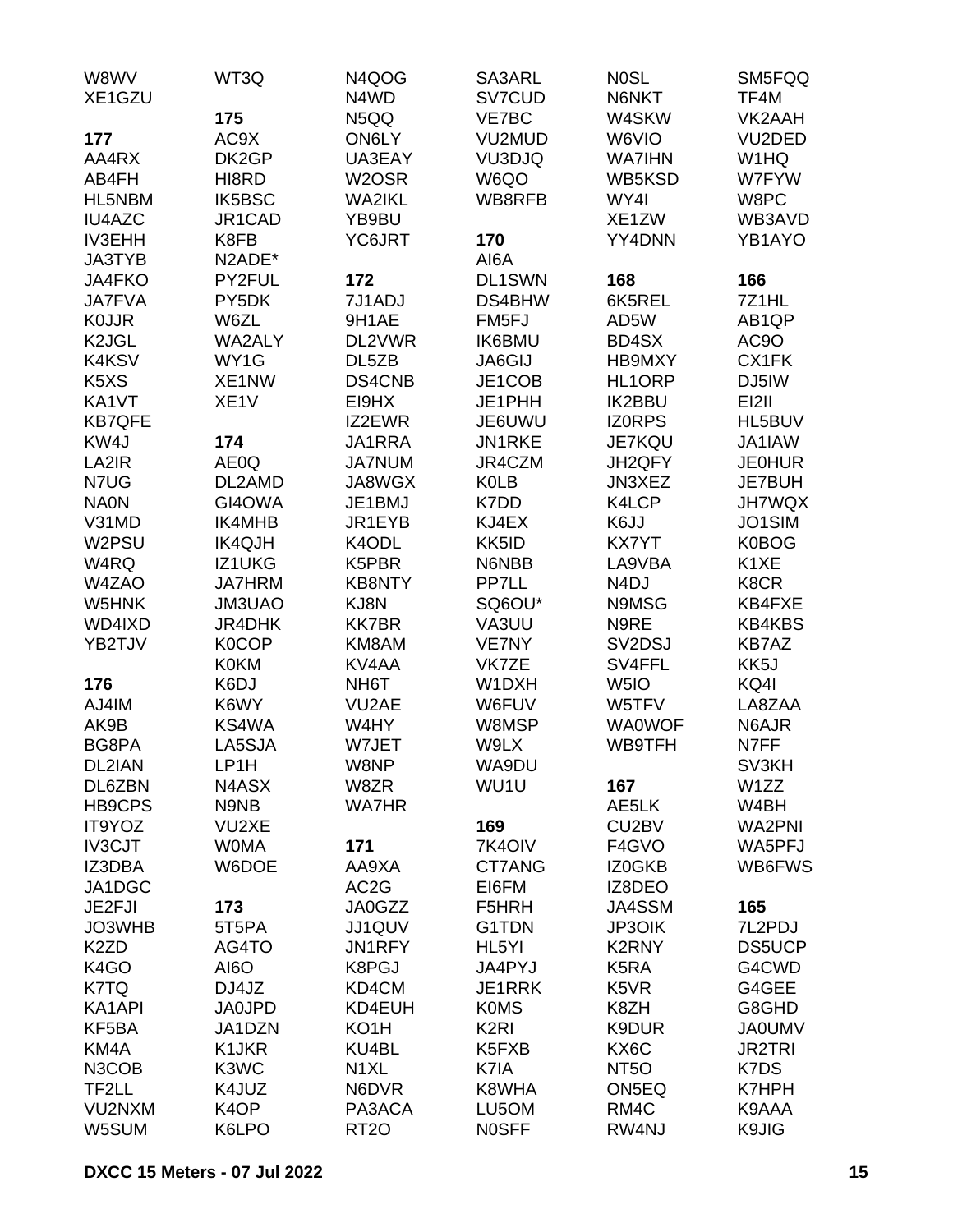| N5TU                           | <b>JS6TWW</b>      | 161                 | 159               | EA4D              | JH1LZU                         |
|--------------------------------|--------------------|---------------------|-------------------|-------------------|--------------------------------|
| N7NF                           | K5KDX              | AE4VJ               | AD5CA             | EI8JX             | JR3HZW                         |
| N9APK                          | K7GT               | IT9KWF              | <b>DS2AXU</b>     | G4NBS             | K3NQ                           |
| NY4G                           | <b>K7UPJ</b>       | <b>IW8CGX</b>       | <b>IK0SHH</b>     | <b>JA0MRW</b>     | K3OK                           |
| <b>SM0BSO</b>                  | KX7L               | JA1PS               | <b>JH1AWJ</b>     | JA1BDF            | K6DLB                          |
|                                |                    |                     |                   |                   |                                |
| VA3XQ                          | N <sub>0</sub> OP  | JA2AYP              | <b>JI5RPT</b>     | JF2AIJ            | KA2F                           |
| VK <sub>2</sub> GR             | N9JF               | JA4EVN              | <b>JK1SPQ</b>     | JH4GNE            | KC1UX                          |
| W3MRL                          | NE <sub>1</sub> RD | JA6ENL              | <b>K0IIR</b>      | K <sub>2FJ</sub>  | KC2RDW                         |
| W6JZ                           | NF4L               | <b>JJ0FTX</b>       | K3UW              | KB4KA             | KH7T                           |
| W9RB                           | PY2AB              | JO4JDU              | KP4AZ             | KU4A              | N <sub>1</sub> FOJ             |
| WB2JFP                         | R3AQ               | <b>K0XE</b>         | N6FS              | SM6WQB            | N8JK                           |
| WK2H                           | VK4CC              | K4HEB               | N8MSA             | SV9FBK            | N8ZFM                          |
| WP3C                           | VR <sub>2</sub> CO | K5WDW               | NS <sub>1</sub> L | UR5EIT            | N <sub>9</sub> OI              |
| WQ5O                           | W3EH               | K6WAP               | NY <sub>2</sub> L | <b>VE7ACN</b>     | NM <sub>2</sub> A              |
|                                | W4WIV              | K9IZT               | OZ6TL             | <b>WONFL</b>      | NX3A                           |
| 164                            | W6JJW              | KA4H                | PY1NS             | W2YWC             | R <sub>2</sub> ARR             |
| A92IO                          | YB0DJ              | KK6BT               | SM5BEU            | W7LWI             | VE2JM                          |
| AI8P                           |                    | LB7ZG               | SP3EPG            | WC4V              | VK6OZ                          |
| <b>CU3HN</b>                   | 162                | N <sub>2</sub> ZR   | <b>WOXE</b>       | WJ1B              | W3UTD                          |
| CU7AJ                          | AA6XV              | N4EK                | W4PGM             | WN7L              | W9LYN                          |
| <b>G0KJP</b>                   | AC7ZG              | N4KM                | W5TUF             |                   | WA3PAK                         |
| G4DDL                          |                    |                     |                   |                   | WU9D                           |
|                                | DK3UA              | N7ZT                | W7VP              | 156               |                                |
| JA1CCH                         | <b>DS2KLF</b>      | NF4J                | W9MMZ             | AC6AA             |                                |
| <b>JA2CKK</b>                  | <b>DS5KJR</b>      | RW6MBC              | WU4B              | DJ6DO             | 154                            |
| JH5CKV                         | JA2HOL             | W9DX                | WW5L              | EI7GY             | DL3BUE                         |
| JR3VMJ                         | <b>JF7NNI</b>      | ZL4QJ               | ZL3RJ             | JA1UBZ            | DS2GWM                         |
| K3PIN                          | K1ZJA              |                     |                   | <b>JR7FYD</b>     | EA5DPL                         |
| <b>K7ORK</b>                   | K3LA               | 160                 | 158               | K5ADI             | <b>G0BBB</b>                   |
| KB5GA                          | K <sub>3</sub> XO  | AC7CZ               | DL4ZAB            | KA4IZN            | HB9FAQ                         |
| <b>MM0DXH</b>                  | K6UJ               | EA1ET               | DL8DWL            | KB1W              | HP3TA                          |
| N <sub>1</sub> N <sub>D</sub>  | K8CMO              | EA3GCT              | DS4GQR            | <b>KC8RPV</b>     | JH9AUB                         |
| N3YZ                           | K8FG               | EA7ANV              | DU1IVT            | KD9ZR             | K2YSY                          |
| N4QM                           | K8FT               | EI5GM               | EI3CTB            | KE3VV             | <b>K8ROK</b>                   |
| WA6DBC                         | K8MN               | <b>GOKRL</b>        | <b>JA7FKW</b>     | KE9UA             | KI6VC                          |
| WB7BBQ                         | KA8QKY             | IZ8LMA              | JL1ANP            | KN <sub>5</sub> L | KJ4KVC                         |
| ZL2LW                          | KD5ZD              | JA1CPN              | JP1PZE            | KR7X              | <b>KT0F</b>                    |
|                                | KE4YOG             | <b>JA7MWC</b>       | JR1LZK            | N3ER              | N <sub>1</sub> BO <sub>B</sub> |
| 163                            | N6AA               | KE1VT               | JR5KQF            | N7AU              | N6ETO                          |
| <b>AC0TP</b>                   | N6EHA              | <b>NOTA</b>         | K <sub>4</sub> NI | SM1NJC            | <b>NO0L</b>                    |
| <b>AD0TR</b>                   | N6GL               | N7CQQ               | N4MEC             | SM2YIP            | NY7T                           |
| CT2GZE                         | NJ4V               | N7YQ                | N6AKI             | W3KHG             | OV2B                           |
| DD9WG                          | SV3GLL             | NA5J                | NC6K              | WB4PWZ            | OZ9GA                          |
| DO <sub>2</sub> M <sub>S</sub> | VR <sub>2</sub> CC | <b>NA7RH</b>        | <b>NN5O</b>       | <b>WB5TKI</b>     | PF7M                           |
| DS5JMG                         | W1GOU              | OZ <sub>1</sub> BII | <b>VE3TMG</b>     | YB1ALL            | TA3J                           |
| E29TGW                         | W2BZY              | PV8ABC              | W3DQS             |                   | TF3VS                          |
| EA4OR                          | W3NRJ              | RW3QHN              | W5QP*             | 155               | UX4UM                          |
| EI6HB                          | W5GML              | <b>WOPE</b>         | W9DKC             | AC8MR             | <b>VK5PAS</b>                  |
|                                |                    |                     |                   |                   |                                |
| F5VML                          | WA4TMJ             | <b>WOTLX</b>        | <b>WA2DNI</b>     | AE5RI             | W5LJD                          |
| <b>HS3LSE</b>                  | WA8EFK             | W1JK                | WB <sub>2</sub> P | G3YFE             | W7IMU                          |
| <b>IT9CLU</b>                  | WF2B               | W5SG                | WX2CX             | HA8UT             | W7TG                           |
| <b>IW9FRA</b>                  | WV8DX              | W7APM               |                   | <b>IZ2CSX</b>     | WB9B                           |
| <b>JE7MUA</b>                  | WX4TM              | WB <sub>5</sub> P   | 157               | JA2SKB            |                                |
| JJ1VFE                         |                    |                     | AG1A              | JA6JYM            |                                |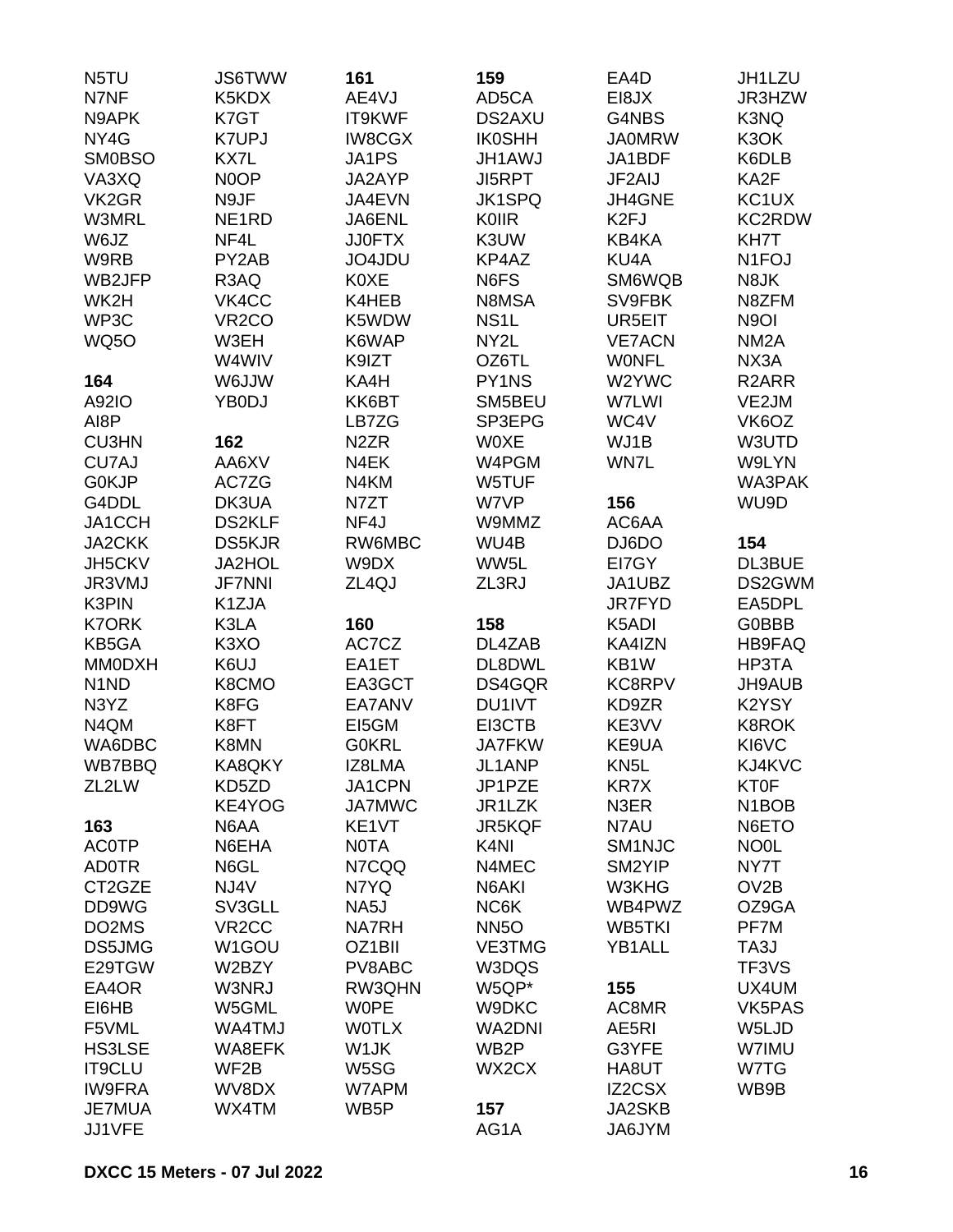| 153                        | N <sub>5</sub> RA | 150               | <b>NOTR</b>                 | NC4RY                          | KB3KJ                          |
|----------------------------|-------------------|-------------------|-----------------------------|--------------------------------|--------------------------------|
| AA2VG                      | N8KU              | AD4XV             | <b>NN0K</b>                 | NK7I                           | KX1X                           |
| AA4H                       | NJ9C              | AD7XG             | TF3JB                       | NK7Z                           | LA5EKA                         |
| CE1UGE                     | OR4K              | AF6F              | VA2EU                       | NS7V                           | N1CWR                          |
| DK7VW*                     | PY2GTA            | EA5HB             | VA3RKO                      | SM7CZL                         | N <sub>1</sub> HO              |
| E73D                       | PY3ED             | EI9CN             | VE3CKG                      | VE3YXO                         | N <sub>1</sub> RM              |
| <b>GOMTQ</b>               | RA4PQ             | F1BFD             | VR <sub>2</sub> PM          | W <sub>1</sub> NR              | N4GOA                          |
| HL2ZN                      | UA4HAD            | HB9CA             | W6FC                        | WA1FXK                         | N <sub>5</sub> OP              |
| <b>IW5AOT</b>              | W4AEJ             | HB9GWJ            | W9FML                       | WB8BZK                         | TA <sub>1</sub> H <sub>Z</sub> |
| J68HZ                      | W4PBU             | <b>IK2SYK</b>     | WF5K                        |                                | W3LWH                          |
| JA1IHD                     | W6NS              | IZ2GNQ            | WN1M                        | 146                            | W4KCM                          |
| JF1XMP                     | W9CLA             | <b>IZ7QSS</b>     |                             | <b>5A1A</b>                    | WJ8Y                           |
| JH1APZ                     | W9ZP              | JA5OP             | 148                         | 9V1PW                          | WU7X                           |
| JL1KFR                     | WB2RHM            | JE2DOD            | AJ4VE                       | AP2IA                          | XE2YWH                         |
| JN3QNG                     | WB2UFF            | JE7OEC            | DL7BO                       | EA7JW                          | YO2ADQ                         |
| JR9XRO                     | WB4KZW            | <b>JG5DHX</b>     | G3YEC                       | HB9HBZ                         |                                |
| <b>K0FJ</b>                | WB4UBS            | JN1WHW            | <b>IK7WUJ</b>               | <b>JA7ANQ</b>                  | 144                            |
| <b>K3RWN</b>               | WY0A              | <b>JR7CDI</b>     | <b>IV3ZCS</b>               | K0HD                           | AF3K                           |
| K4NLL                      |                   | <b>K0MB</b>       | <b>JA1ISJ</b>               | K2ITT                          | DL1TPY                         |
| K5VG                       | 151               | <b>K0NV</b>       | JA4DLF                      | K4GM                           | <b>DL2RUG</b>                  |
| <b>KI0RH</b>               | <b>ACODQ</b>      | K1GND             | JE1GLP                      | K5MDX                          | <b>DS4AEN</b>                  |
| <b>KS0Y</b>                | EI4GNB            | K <sub>1</sub> IG | JE4WOK                      | <b>K7WTG</b>                   | DS4DRT                         |
| <b>MOPCB</b>               | <b>HS1FVL</b>     | K <sub>1</sub> QN | K3NC                        | KJ4YLO                         | EA1MV                          |
| N <sub>1</sub> SHM         | <b>IK7XNF</b>     | K3DQB             | K5SES                       | LA2DS                          | EA5VQ                          |
| OH3PYY                     | <b>IU0ICA</b>     | K3EE              | KC5RR                       | N <sub>2</sub> MFT             | EI3HA                          |
| PY2BT                      | IZ8GCP            | <b>KB2TGU</b>     | KM4HQE                      | NC4S                           | <b>IOBJV</b>                   |
| TA <sub>1</sub> CQ         | <b>JA0NPQ</b>     | <b>KI0HA</b>      | N <sub>1</sub> BZ           | NI4Y                           | <b>IK1PFE</b>                  |
| W4ARK                      | JH2BKA            | KJ8O              | N3PV                        | NJ6W                           | <b>IZ7QFN</b>                  |
| W9GFB                      | <b>JS3OSI</b>     | LA7EIA            | N8AID                       | OE6VHF                         | JA3WFQ                         |
| WA9LJK                     | K5RQ              | <b>MOHIH</b>      | NC <sub>1</sub> M           | <b>OH7TV</b>                   | JA8IAF                         |
| YB2TS                      | KC2STA            | N9DR              | <b>RA0ALM</b>               | <b>ON7RK</b>                   | JG1RWM                         |
|                            | <b>KI0KN</b>      | NZ4CW             | <b>WONF</b>                 | SP6ZT                          | JO1VRV                         |
| 152                        | KM4QM             | PV8AAS            | W6JK                        | TA <sub>2</sub> J              | JP1GUW                         |
| 7N2OKM                     | KM8V              | RA5C              | W7GTF                       | VA6SP                          | K5KND                          |
| AD4QS                      | <b>KN0R</b>       | W1ZR*             | W7KKC                       | W0RI*                          | K6HRT                          |
| AE7U                       | KP4ED             | W4EJG             |                             | <b>WOUHL</b>                   | K6ME                           |
| CT7ABD                     | KQ6K              | W8PAT             | 147                         | W <sub>4</sub> BAI             | K <sub>6</sub> OJ              |
| EA3NG                      | KV7N              | W8QXR             | AC8TO                       | W6TE                           | K7GA                           |
| F6DWX                      | <b>NOLD</b>       | WA2HIP            | AD4IE                       | W7WHB                          | KI0G                           |
| G4WGE                      | N3MX              | WA6AEE            | DL5HU                       |                                | KS6A                           |
| IZ0OTV                     | N6DW              | WW8RT             | <b>GOUII</b>                | 145                            | LA5HPA                         |
| JG1GCO                     | N6TR              | YB0MZI/4          | <b>HA0DD</b>                | AK5Y                           | N4BRF                          |
| JH1ROJ                     | NK <sub>5</sub> Z |                   | HB9VAB                      | DL6LZM                         | N <sub>4</sub> CW              |
| <b>JH7MKB</b>              | PU4MMZ            | 149               | IZ2MHT                      | <b>DS5SWL</b>                  | N4DJT                          |
| <b>JH7UYN</b>              | RA9SAS            | DK5WN             | JG1GJH                      | EA5AX                          | N <sub>5</sub> SV              |
| <b>JJ1JRH</b>              | <b>SM0XG</b>      | DL7AA             | <b>JH1EGT</b>               | EW7BR                          | N6RVI                          |
| K0XM                       | SV2ESW            | EA5LV             | K <sub>2</sub> IE           | <b>IK5TBK</b>                  | R6AZ                           |
| K1ING                      | <b>WB0CHS</b>     | EI8IQ             | K5GZR                       | <b>IW7DMH</b>                  | RA6XV                          |
|                            |                   |                   |                             |                                |                                |
| K <sub>1</sub> RY<br>K4BBH | WB2JSM            | EW4DX             | KB <sub>2</sub> S<br>KB8DID | <b>JA7JAA</b><br><b>JG3KMT</b> | TA7AZC<br>VE2LX                |
|                            | WB9UQE            | <b>HS1JNB</b>     |                             |                                |                                |
| K7LOL                      | YB2BNN            | JF3AHI            | KC4DM                       | <b>JG8TQL</b>                  | W8JE                           |
| KC1OPD                     |                   | <b>K0UD</b>       | KE <sub>1R</sub>            | <b>JK1JHB</b>                  | W8WOJ                          |
| KX5M                       |                   | K3IZ              | N4AWU                       | K1UQT                          | W9FX                           |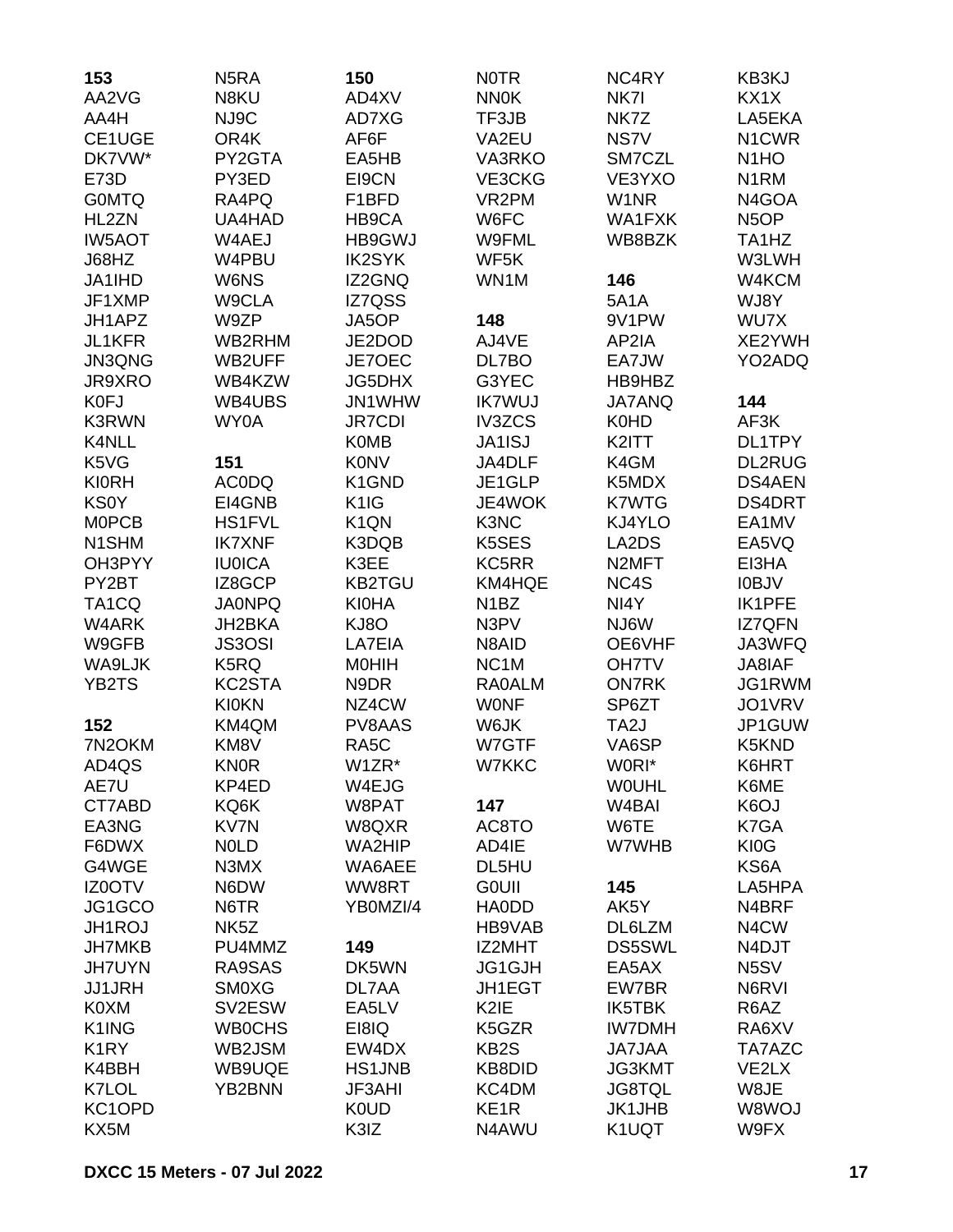| WA8LRW                        | N <sub>2</sub> KOF | <b>JK7QJK</b>                  | YB1RUS             | W <sub>2</sub> GHD | K0AD                           |
|-------------------------------|--------------------|--------------------------------|--------------------|--------------------|--------------------------------|
| WB9WHQ                        | <b>NSOM</b>        | <b>K0AIZ</b>                   |                    | W6YW               | K <sub>1</sub> RE              |
| WS4WW                         | NT9F               | K4HYJ                          | 138                | W7CP               | K <sub>2</sub> CY <sub>S</sub> |
| YB8HZ                         | PU2GTA             | KA9JAC                         | AB7ZU              | WA6WPG             | K6BY                           |
| YB9AY                         | PY2BBQ             | KB <sub>1</sub> CQ             | AI4WW              | WB5IUU             | K7WT                           |
| YE1AR                         | UN <sub>5</sub> C  | KB4CP                          | EA3AGZ             | WI7P               | LB5GI                          |
| YO4AUP                        | W3FQE              | <b>KB5NJD</b>                  | JE2FUP             | WW1WW              | N5FPW                          |
| YO6HSU                        | W4MOT              | KC1ERO                         | <b>JE3FOR</b>      | YB1SKR             | N <sub>5</sub> MI              |
| ZS2ACP                        | WA2VQF             | MW2I                           | <b>JH0AKV</b>      |                    | NG4C                           |
| ZS4JAN                        | WX3P               | <b>NORRG</b>                   | K6DEX              | 136                | PB7XYL                         |
|                               | YB1TQL             | N <sub>1</sub> GN <sub>B</sub> | K9NX               | AC8IL              | <b>WOTF</b>                    |
| 143                           | YL7X               | N3IQ                           | KM6KO              | AD6G               | W4OY*                          |
| 7N4SQJ                        |                    | N8DE                           | <b>KT0NY</b>       | EC4KW              | W9CC                           |
| AG5CN                         | 141                | N8YQX                          | LA4RT              | F5LCU              | WA8LE                          |
| CX4AT                         | 7M3IYU             | N9ETH                          | NQ4A               | F5VKT              | <b>YB0IR</b>                   |
| <b>HS5SRH</b>                 | <b>G0WOU</b>       | NA4C                           | <b>NSOD</b>        | F8DYD              | <b>YC0IEM</b>                  |
| IZ3AYS                        | G8GFF              | OZ9U                           | SM3LBP             | <b>GOMMI</b>       | YV5TX                          |
| JA2RP                         | <b>GW0TKX</b>      | VE1AOE                         | VE3XK              | G4VWI              |                                |
| JF2RSF                        | IS0/YO3RA          | VE3EDY                         | W6LUC              | <b>IV3EFE</b>      | 134                            |
| JH4VDP                        | JA1CPU             | VE7BZ                          | W8EH               | <b>JA0ADY</b>      | AB3TM                          |
| K9JDP                         | JE4RAL             | VK3EUZ                         | W9EBO              | JA8CYU             | AD7HE                          |
| KJ4QDZ                        | K <sub>2</sub> GW  | VR <sub>2</sub> CH             | WA2VJL             | JF1UOW             | <b>DL2NAI</b>                  |
| KM5GD                         | K5GDX              | W4DWS                          | WI2E               | JR3OYH             | <b>G0KHO</b>                   |
|                               |                    | W6KNB                          |                    |                    |                                |
| N4JOW                         | K6ELE              |                                | WJ6Y               | K3JM               | HB9DPO                         |
| N4UW                          | K8PTT              | WD4OHD                         |                    | K8TVD              | HZ1TL                          |
| NZ4DX                         | KA5OWI             | WV0Q                           | 137                | K9AAN              | JF1WRV                         |
| <b>SMOPSO</b>                 | <b>KB5RD</b>       | ZS6HON                         | AA8KY              | <b>KA0IQT</b>      | JI4UEN                         |
| W1NT                          | KC8YDS             |                                | AA8SW              | KE1AU              | <b>JR3PKO</b>                  |
| W2BZR                         | KE3ZT              | 139                            | AK0A               | KE1IU              | K6WRF*                         |
| W3DAD                         | KK7X               | AB4U                           | DL6ZNG             | <b>KF7PBM</b>      | K9UWY                          |
| W4CC                          | N <sub>2</sub> JNE | DJ4SO                          | DL9KSM             | KZ5DX              | KC1XX                          |
| W4LLP                         | N8LAS              | EA1FF                          | JF1FSW             | <b>NOIRM</b>       | KG8OU                          |
| W5YKU                         | RM6LW              | EI9GLB                         | <b>JK1PIU</b>      | N <sub>2</sub> ZA  | KN6Y                           |
| WA9IVH                        | W3MNE              | JA1DHY                         | K <sub>2</sub> TA  | NM <sub>2</sub> D  | <b>NOATQ</b>                   |
|                               | W5PD               | JE6HCL                         | K3FS               | <b>T95A</b>        | N1DNZ                          |
| 142                           | W9FF               | K4NNQ                          | K5MMH              | VU2SGW             | N <sub>3</sub> P <sub>S</sub>  |
| AA3NJ                         | W9LU               | N0AZZ                          | K8RMC              | <b>VU2TMP</b>      | N4JRG                          |
| AA5B                          | WW3A               | N3FX                           | K8TS               | W <sub>2</sub> PD  | N6NPG                          |
| DJ0AH                         | YL3GDM             | N <sub>5</sub> RN              | K8VJG              | W3CL               | N6VWF                          |
| EI5GSB                        |                    | NW <sub>2</sub>                | KC8IVC             | W3HKK              | N7WEJ                          |
| F <sub>2</sub> AR             | 140                | NW3U                           | KG4URP             | W7FI               | N8TFD                          |
| <b>GM7NZI</b>                 | 5W1SA              | OH <sub>5</sub> N <sub>G</sub> | KI0I               | WA7AJ              | N9BT                           |
| <b>I6NO</b>                   | AF1US*             | ON6YH                          | KO <sub>9</sub> V  | YB2VYY             | NY2KW                          |
| <b>IN3FCK</b>                 | DL9SAD             | SM4JSF                         | N <sub>2</sub> SG  |                    | W8FDV                          |
| IZ2BVN                        | <b>DS1NEI</b>      | <b>WOQL</b>                    | N6MI               | 135                | WB8TRW                         |
| JA1TBX                        | <b>GOHIO</b>       | W1VE                           | N7VZ               | AA4UC              | WY2U                           |
| JA5IBP                        | G3RZP              | W5GCX                          | PU1KGG             | AA4WX              |                                |
| <b>K0FA</b>                   | HG6IA              | W5GT                           | PY2YW              | <b>GOTHF</b>       | 133                            |
| K2YEH                         | I0ZY               | W8VK                           | RC <sub>2</sub> A  | <b>JA1JYS</b>      | AC7JM                          |
| K6VVK                         | <b>IW1PUR</b>      | WD1Z                           | SV3EXP             | <b>JI1AYF</b>      | <b>DL1TKB</b>                  |
| <b>KR7RK</b>                  | <b>JA0DVE</b>      | WF4W                           | <b>UA0AV</b>       | <b>JI1FXS</b>      | GM4AUP                         |
| N <sub>1</sub> J <sub>G</sub> | JA3PYC             | WO1X                           | VE3GLA             | JN1LTZ             | JA7AYE                         |
| N <sub>1</sub> ZP             | JE3AZY             | XE2AD                          | VU <sub>2</sub> OT | JO3EVM             | <b>JA7GFI</b>                  |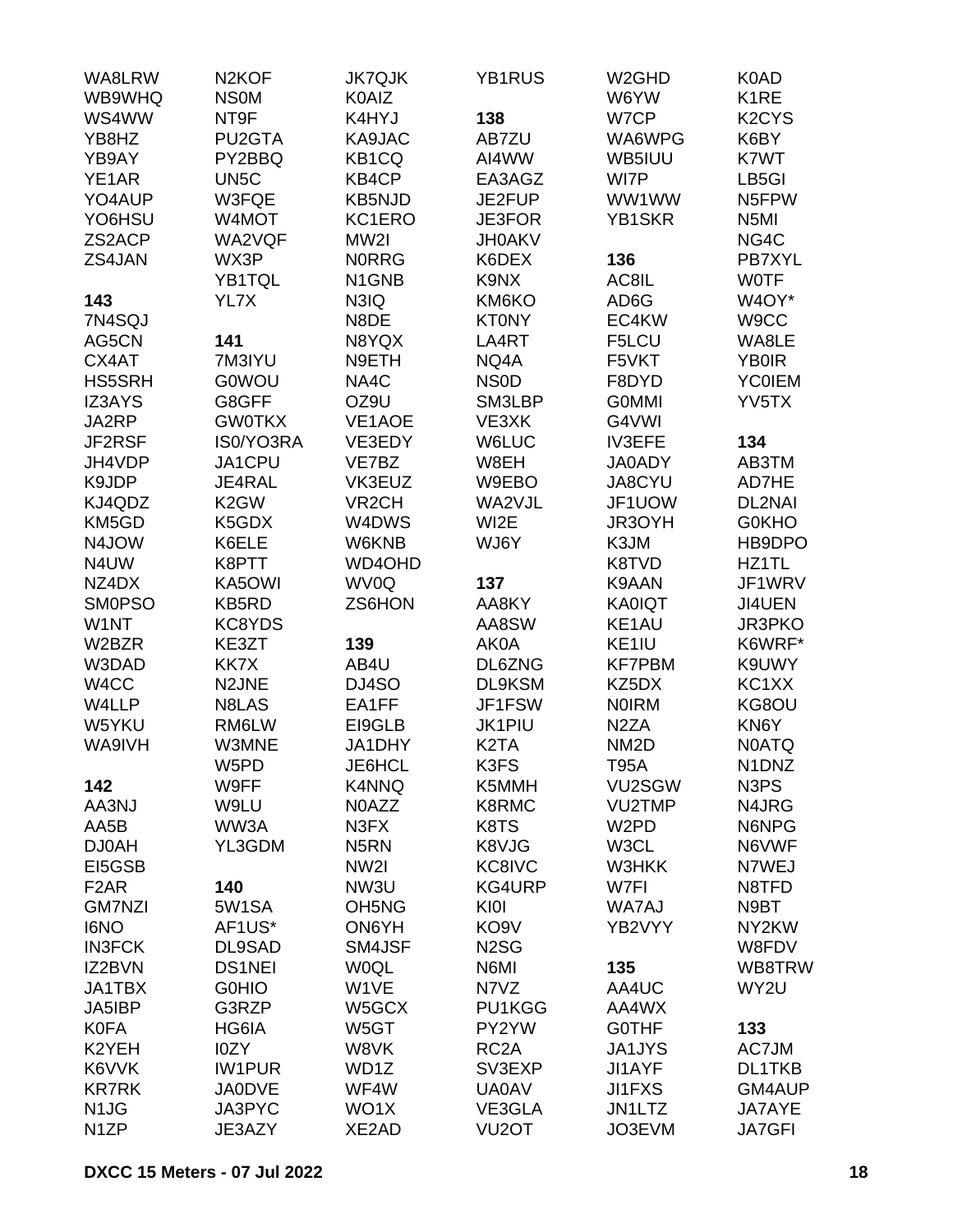| <b>JK1AKA</b><br>K4BYN | 131<br>AA3FC                   | KH <sub>6</sub> P<br>KI4NSP | WB5TOI<br>WB8IMY   | N7BIP<br>NU4L                 | <b>WA5VSK</b><br>WY4Q           |
|------------------------|--------------------------------|-----------------------------|--------------------|-------------------------------|---------------------------------|
| K6IRD                  | DL8UAT                         | N <sub>1</sub> WC           | XE1ACA             | R <sub>2</sub> D <sub>G</sub> |                                 |
| K8LE                   | EA4ESI                         | N4KZ                        | YB6LAY             | SM4BNZ                        | 125                             |
| KC8YG                  | HB9DVO                         | N4PAJ                       |                    | UR4CW                         | AD0K                            |
| KI8AE                  | JA1PFP                         | NA9L                        | 128                | VA3VF                         | AI3Q                            |
| <b>KJ7TEA</b>          | JA5CVG                         | NC7B                        | AA8MA              | VK3NX                         | DB <sub>2</sub> WD              |
| N <sub>5</sub> CR      | <b>JH0JVA</b>                  | VK4ZP                       | AC4FZ              | W9NC                          | F8GB                            |
| NC8I                   | JH1LMQ                         | W4AG                        | AE6RR              | WA3PBL                        | HC1HC                           |
| NO <sub>2</sub> EL     | JM3XHD                         | W7PC                        | AF6WU              | <b>WC7WB</b>                  | <b>IK2BGT</b>                   |
| PY3FOX                 | JO3GZH                         | W9IAL                       | AH7G               | WG2Y                          | IW3IE                           |
| PY5XH                  | K3OQ                           | WF3M                        | JA2QCX             | WN5TL                         | JA3EYO                          |
| PY6TS                  | K9MV                           |                             | K3JMH              | WR5G                          | JH3FCF                          |
| S57NML                 | KB1AWM                         | 129                         | K4RM               | <b>YBONSI</b>                 | JJ1IDW                          |
| <b>SMOKCR</b>          | LA7QI                          | 2E0XAR                      | K4TTZ              |                               | <b>K0FTC</b>                    |
| SP3IK                  | <b>MOAQM</b>                   | 7L4FSR                      | K8NIA              | 126                           | K <sub>2</sub> EN               |
| SP8TDV                 | <b>NOPSJ</b>                   | AA3GM                       | K8VE               | AB1JV                         | K4ZMV                           |
| W1CDC                  | N <sub>2</sub> MT <sub>G</sub> | <b>DD0VE</b>                | K9UO               | AB9LF                         | K6ETM                           |
| W4QA                   | N3GTG                          | <b>DD0VU</b>                | KA1BQP             | AC4WD                         | K <sub>9</sub> OZ               |
| W4QJ                   | N4GJ*                          | DL8XDA                      | KK4ODQ             | HB9LEI                        | KP4P                            |
| W6DHH                  | N9FDE                          | DS4PAH                      | KK6M               | <b>IU8GNY</b>                 | <b>NOUCR</b>                    |
| W8JY                   | NH <sub>6</sub> L              | EI/W5GN                     | LU8XW              | JA2EAB                        | N <sub>2</sub> PK               |
| WI9R                   | OD5YA                          | EW1TO                       | N <sub>1</sub> UZ  | JE1TNL                        | <b>N2SO</b>                     |
| WW3QB                  | OH2LHE                         | GM6NX                       | N7TW               | JI6BEN                        | N4KEB                           |
| XE1RP                  | OV <sub>50</sub>               | IU8IYE                      | NU6T               | JJ1QJP                        | N <sub>4</sub> O <sub>W</sub> G |
| YB0VB                  | RU3DVR                         | JA7JM                       | OZ9XU              | <b>K0VG</b>                   | <b>NC3O</b>                     |
|                        | <b>VU2MSA</b>                  | JH8DEH                      | UT9LC              | K1YA                          | <b>NN7NN</b>                    |
| 132                    | W1GWN                          | <b>K0RX</b>                 | VE3ZRB             | K4MQL                         | SM4AMJ                          |
| DL1MEV                 | W6WVW                          | K2KNB                       | VO <sub>1</sub> AU | K4VW                          | <b>VE7YBH</b>                   |
| DL2PR                  | W8BLA                          | K3IRV                       | W5PKE*             | K4WSW                         | <b>W0PY</b>                     |
| <b>DS3DNT</b>          | W9CTJ                          | K4NKT                       | W6BSY              | K5EA                          | W <sub>2</sub> KN               |
| DU1UGZ                 | WM4W                           | K5HX                        | W8WFN              | KA1WIF                        | W4OWY                           |
| EA4M                   | WT2P                           | K5VUU                       | WV1K               | KD4BPZ                        | <b>WA0TML</b>                   |
| F6ARS                  | YO5OBA                         | K6CW                        |                    | KF6ILA                        | WA4UWD                          |
| G8BCG                  |                                | K7QA                        | 127                | KN1CBR                        | WB2BXO                          |
| HB9AZO                 | 130                            | KA1EKR                      | AC6FU              | N <sub>2EI</sub>              | YB2ERL                          |
| IZ0GVZ                 | AA2WN                          | <b>KB8ZUN</b>               | EC7WR              | N4EDT                         | YB8EL                           |
| JA5BZL                 | AA4MF                          | KG6DX                       | F8DHE              | N9VPV                         | YB8FL                           |
| JK1PWQ                 | AA5SH                          | LA9JKA                      | HA1AC              | NJ7G                          | <b>YC3TSJ</b>                   |
| K1ETA                  | F5AYZ                          | N4LSJ                       | IZ0FYW             | NK4K                          | YC6EI                           |
| K4LW                   | FM5DN                          | N6OI                        | IZ5IMB             | NK <sub>5</sub> K             | YU1LD                           |
| K4SAW                  | G4RGK                          | N9KO                        | JA1EMK             | NO <sub>2</sub> C             |                                 |
| KG2U                   | IV3PBZ                         | NC6DX                       | JF1SPT             | NT8V                          | 124                             |
| KV1P                   | <b>IW1CAB</b>                  | ND4Q                        | JO1GRR             | RV3YM                         | AL7GA*                          |
| N7GTE                  | <b>IW2FLB</b>                  | NT7MM                       | K1FUG              | SP3IBS                        | DB3KE                           |
| N8IK                   | JA1BJI                         | NY <sub>1</sub> V           | K6VMV              | TA1PB                         | <b>GOUGO</b>                    |
| OH8NV                  | JM4VCB                         | OZ2TF                       | K9KJ               | VE7YY                         | JA2DCN                          |
| OZ6DX                  | <b>JR0QKR</b>                  | OZ7BQ                       | KA9JCP             | VR2IL                         | JA2XN                           |
| VU2BQN                 | K4BNF                          | PT2ND                       | <b>KC0V</b>        | VY2RU                         | <b>K0ASA</b>                    |
| WA2BOT                 | K4JRA                          | W2ZK                        | KN9N               | W4EB                          | K2RKJ                           |
| YO7DAA                 | K5BUD                          | W3FQ                        | <b>MOVCB</b>       | W4JTP                         | K6RNK                           |
|                        | K6OWL                          | W6VFA                       | N <sub>2</sub> QLT | W6DOJ                         | KS4XQ                           |
|                        | KB9KEG*                        | WA1UZO                      | N6JZ               | WA2BKN                        | KV <sub>5</sub> Y               |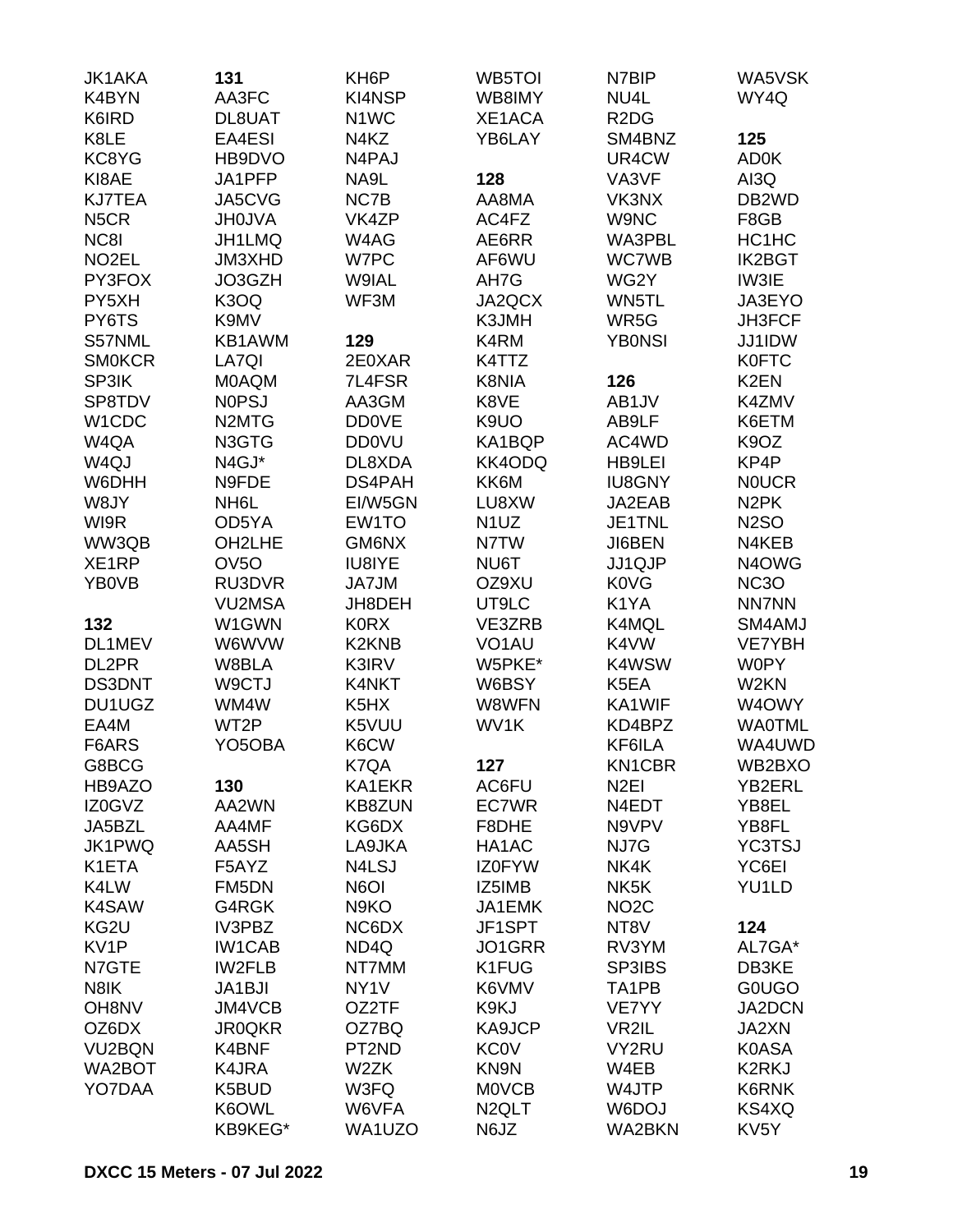| LU3XX                           | W2MW               | <b>JI4WHS</b>     | N5RMS                         | W4PWF*             | DO9LX                           |
|---------------------------------|--------------------|-------------------|-------------------------------|--------------------|---------------------------------|
| MM1PTT                          | W9FY               | JN3VQM            | N7KDT                         | W8RSJ              | <b>DS5HVJ</b>                   |
| N0VTZ                           | WA4KSO             | K3LAB             | N7PR                          | ZL <sub>2</sub> DD | EW8AX                           |
| N3DAP                           | <b>WB0DHB</b>      | <b>K4JRK</b>      | NK5G                          |                    | <b>GOJDC</b>                    |
| N <sub>5</sub> G <sub>D</sub>   | WB9AZA             | K7LVJ             | NR <sub>0</sub> Q             | 118                | G5CL                            |
| N7QS                            | XE2JFP             | <b>K7ULS</b>      | PY3CJS                        | 7J1YAD             | G8GNI                           |
| SM3WMU                          | YO2AOB             | <b>KB7ZUT</b>     | VE3DRZ                        | 7K2BWG             | HC1JQ                           |
| SV <sub>1</sub> EOS             |                    | <b>KE7AUB</b>     | W <sub>1</sub> UN             | 7K3TFX             | HZ1XB                           |
|                                 | ZR6GR              |                   |                               |                    |                                 |
| VU2YVK                          |                    | N1TQP             | W <sub>2QQ</sub>              | 7N4GIB             | JH2BLM                          |
| W1BX                            | 122                | N8WK              | W3WN                          | AD9I               | JH3PTC                          |
| W3NF                            | AB2NI              | NJ1Q              | W4GWL                         | E21IZC             | <b>JR0QFA</b>                   |
| W4NEZ                           | DD3KF              | <b>VE3NJC</b>     | W5UQ                          | EA8TZ              | <b>JS1BKR</b>                   |
| W4TNH                           | EA3DNC             | W1TW              | W9IXD                         | HB9BWE             | <b>K0SQS</b>                    |
| W5DQ                            | HC2PY              | W4EW              | WA8KHP                        | HK4KM              | KA9TOX                          |
| W7GTO                           | HK3J               | W6RD              | ZS6AKU                        | <b>IV3XWD</b>      | KC8KEF                          |
| W9LA                            | HS4BPQ             | W7SLS             |                               | IZ1QLT             | <b>KL7AC</b>                    |
| WA1LAD                          | JH2VVH             | W8NT              | 119                           | JA1XMT             | N1EDN                           |
| WA6BOB                          | K3TUF              |                   | 9A3LYL                        | <b>JA3FRI</b>      | N4UY                            |
| WB6PJC                          | K4BS               | 120               | AA8DC                         | <b>JA7OAO</b>      | N6AJ                            |
| YB8HI                           | K4MTT              | 7K3NHT            | AC9GK                         | JH1BCS             | N9EA                            |
| YC2VVD                          | K9YKL              | 7L1XXM            | DC3RJ                         | JI8BRZ             | OH1TSM                          |
|                                 | KJ4FZ              | 9A6AJ             | EA4GQS                        | <b>JJ0FVP</b>      | PA0QRB                          |
| 123                             | <b>KN0A</b>        | AK1P              | G3NML                         | JR3CVJ             | PV8AJ                           |
| AA9SI                           | KO6XI              | AK6DV             | HI3I                          | <b>K0HW</b>        | PY2ALC                          |
| <b>ABOMV</b>                    | KY0Q               | DD9WL             | HL <sub>0</sub> O             | K5HW               | PY3OG                           |
| AB4BJ                           | <b>N0GVK</b>       | DF9TW             | <b>IK0YKM</b>                 | K6ZED              | SV <sub>1</sub> Q <sub>XU</sub> |
| AI1W                            | N <sub>4</sub> PYI | EA3AV             | IZ1YUH                        | KC9QQ              | SY <sub>1</sub> BFI             |
| <b>AK0BC</b>                    | N5UWY              | EI4GJB            | JA1DEQ                        | KM4VI              | VA5LF                           |
| F8EZE                           | PY2HN              | EI4HQ             | JA1ECU                        | KW3F               | VE4HQ                           |
| HC1HN                           | VE3KY              | HB9IIY            | JA1VW                         | LU2MCX             | VE7SO                           |
| <b>I4UUL</b>                    | <b>VE3MIS</b>      | <b>IK2HKN</b>     | JG3RXZ                        | <b>NOMHL</b>       | W <sub>2</sub> OIL              |
|                                 |                    |                   |                               |                    |                                 |
| JA1GWA                          | <b>VK9VKL</b>      | <b>JA2CYL</b>     | JH1QDF                        | N1KM               | W9WGN                           |
| JA1IWP                          | W2MKW              | <b>JA3KKE</b>     | <b>JI1STU</b>                 | N4EL               | <b>WAOLJM</b>                   |
| <b>JJ0LZQ</b>                   | W6GEE              | JA6WFM            | JR1QLM                        | N6DKZ              | WN7T                            |
| JR7ASO                          | W7AVA              | <b>JH0UUY</b>     | K0JDD                         | N8TT               | ZS6NK                           |
| K1KOB                           | W8GBH              | <b>JL3AMK</b>     | K <sub>2</sub> KYH            | PY2MTV             |                                 |
| K <sub>1</sub> LU               | WA2AOG             | <b>JN3MXT</b>     | K8TLC                         | TF <sub>1</sub> A  | 116                             |
| K6LJC                           | WC2K               | K <sub>2</sub> AK | KA5SYP                        | UA1TGQ             | 7Z1TT                           |
| K7SO                            | YB0AI              | K4MZE             | KC5LT                         | <b>VU2RCT</b>      | DQ4Q                            |
| KA1SAW                          | YV2FEQ             | K4ZIW             | KL <sub>1V</sub>              | W <sub>1</sub> IAN | F5RZJ                           |
| <b>KB7HDX</b>                   |                    | K5HM              | LA8OKA                        | W4FDS              | G3VDB                           |
| KF4GW                           | 121                | K7PT              | <b>NOJR</b>                   | W7GOY              | G4FVZ                           |
| <b>KW7N</b>                     | AA4MD              | KF5ER             | <b>NOTNJ</b>                  | W8WTS              | HI8S                            |
| N <sub>1</sub> C <sub>D</sub> O | AD4YQ              | KH6DX             | N <sub>3</sub> H <sub>O</sub> | ZR6DX              | JA1RYC                          |
| N4BCD                           | F8DZY              | KL7XD             | N6UOZ                         |                    | JA5BKR                          |
| N6VHF                           | G4EHT              | KM4AF             | N7ENN                         | 117                | <b>JA9BSL</b>                   |
| N7WI                            | HC1E               | KM4ODS            | PP <sub>2FN</sub>             | AC8AZ              | JA9GFA                          |
| N8TEM                           | <b>IK2HLM</b>      | KO9A              | SP1NEN                        | AD7AF              | JE3BFV                          |
| OZ8RH                           | IZ1BZS             | KP4RAT            | SQ <sub>2</sub> AF            | <b>AE0MO</b>       | JF1MAD                          |
| R7CD                            | IZ4GOL             | KT6VV             | VU2MB                         | AK9L               | JK1DDG                          |
| RV3A                            | JA1NZJ             | LA8FNA            | <b>WOTG</b>                   | CE1AT              | K1EDG                           |
| <b>W0ARW</b>                    | JA6PNA             | N <sub>1</sub> TQ | <b>WOVU</b>                   | DL9JM              | <b>K7HRT</b>                    |
| <b>WOQKL</b>                    | JE3USO             | N5DEE             | W4CU                          | DL9QJ              | K7SX                            |
|                                 |                    |                   |                               |                    |                                 |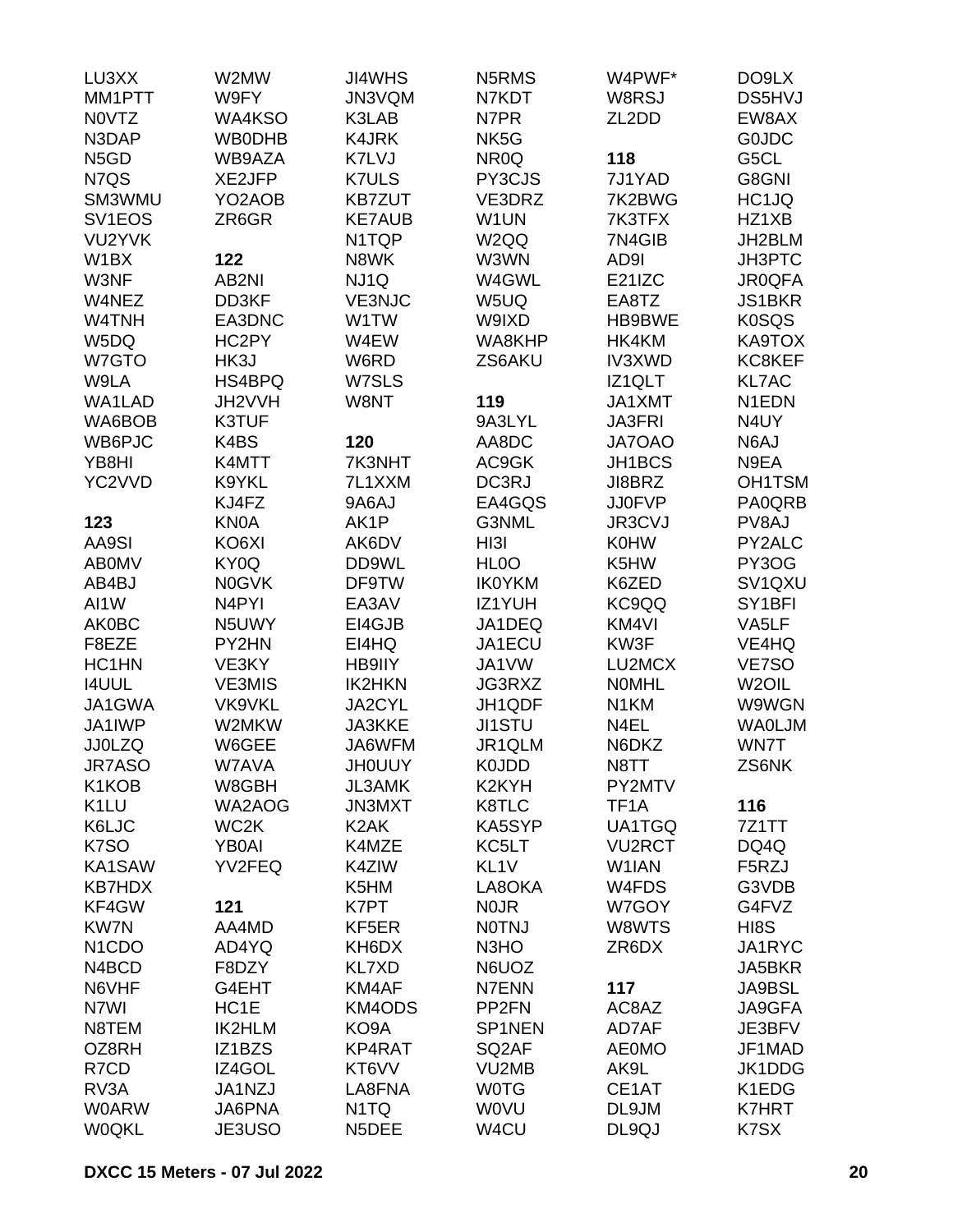| K8ZEE              | N4PHH                         | YV4EH             | F5PBL                         | K <sub>2</sub> RRB | KJ2AM              |
|--------------------|-------------------------------|-------------------|-------------------------------|--------------------|--------------------|
| <b>KB0TFT</b>      | N4XAT                         |                   | HB9CXK                        | K2ZSD              | N4CE               |
| KB8KIM             | N8AJN                         | 113               | <b>HB9HIT</b>                 | <b>K3RMB</b>       | N4EPD              |
| <b>KF7RO</b>       | N9XG                          | DP9Z              | <b>ISOBZR</b>                 | K6JLL              | N7ELB              |
| KM4CQG             | NB9Q                          | EI3GV             | IZ4IRO                        | K6VKO              | N9ATD              |
| KP3X               | NW7US                         | G4BGW             | JH1WPS                        | K9UC               | NJ8J               |
| KP4EJ              | PV8BR                         | <b>HB9ARI</b>     | K <sub>2</sub> DE             | KA9A               | OZ1MAD             |
| LA4JGA             | TA1UT                         | HB9ECS            | K <sub>2</sub> PH             | KR <sub>1</sub> B  | PT8DX              |
| N <sub>1</sub> OS  | UX5XK                         | IU4BIP            | K3DFL                         | LA2ZW              | <b>SMOTHU</b>      |
| N4PF               | VA2GA                         | IZ1XBB            | <b>K3RRR</b>                  | LA6JKA             | VK2DAG             |
| N8CH               | W1LBC                         | JA1DBG            | K4KFH                         | <b>MMOMSS</b>      | <b>VU3RGB</b>      |
| N9AZZ              | W4TIJ                         | JA1FRQ            | K4ULA                         | N <sub>2</sub> IVN | W1ARY              |
| N9NBC              | W8WG                          | JA2IFW            | K6BF                          | N <sub>2</sub> PL  | W4EEY              |
| NB <sub>3</sub> R  | W9OVQ                         | JE6JAO            | K8LH                          | N8JS               | W4LEW*             |
| OV7B               | WA4RYW                        | JH1GNU            | <b>KG4TAH</b>                 | N8LRG              | WA4RTE             |
| PP5VA              | WB8TGY                        | JR4CTF            | KJ2U                          | PG5V               | WB3FHU             |
| <b>ROCY</b>        |                               |                   | KJ6YK                         | <b>VK7LUV</b>      | WK3A               |
|                    | YB0JVZ                        | K1PU              |                               |                    |                    |
| TF3DT              | YL <sub>2UI</sub>             | K6ZP              | <b>KJ7NL</b>                  | VU2IT              | WM4R               |
| W4MIR              |                               | K7CV              | KK9R                          | W1JMA              | WU <sub>5</sub> E  |
| W5MZX              | 114                           | KE6U              | LA2RE                         | W4EY               | YB1FWO             |
| W9LR               | 3D2KM                         | KH6AT             | N <sub>2</sub> X <sub>D</sub> | W4KTR              | YB6HAI             |
| WA3GOS             | AA5H                          | KJ5RC             | NG4P                          | W5ADH              | YB8EXL             |
| WB2AIV             | AB8M                          | KV5Q              | NJ1H                          | W9IE               |                    |
| WB3EVL             | AE2DX                         | N <sub>1</sub> TA | NQ4K                          | <b>WD9IOK</b>      | 109                |
| WB6SZC             | IZ5OPU                        | N3DD              | OK1EY                         | WP4CQ              | A61DJ              |
| XQ7UP              | JA6EMA                        | N4FNB             | PV8RR                         | <b>YB0NDT</b>      | AB8OU              |
| YC1CWK             | <b>JA7HYE</b>                 | N4KFT             | PY2RDZ                        | YB2IQ              | AF <sub>5</sub> I  |
| YE <sub>2</sub> C  | <b>JA9ALR</b>                 | N6OPR             | <b>VA7RN</b>                  |                    | DD9HK              |
|                    | <b>JE4KCN</b>                 | N6TQS             | VR2VGM                        | 110                | DS3DGA             |
| 115                | <b>JH9CEN</b>                 | NJ4Z              | W0ZY                          | BD4QH              | EI7JN              |
| 9M8DEN             | K4ZZR                         | NN4RR             | W2NGC                         | <b>BG5CNL</b>      | <b>GOVJG</b>       |
| AB6WQ              | <b>KA0VXK</b>                 | NU1T              | W5JDF                         | DB6VH              | <b>HS7WMU</b>      |
| BA3CE              | <b>KC2TN</b>                  | OH4NVX            | WA6MRK                        | DO1HGS             | <b>IK7NXU</b>      |
| C31MF              | <b>KC9WPS</b>                 | PV8RF             | WV2M                          | EC1AKI             | JA4NIM             |
| CT1EFL             | KF4GRA                        | R3FP              | ZL2MM                         | EI5KO              | <b>JH8TOW</b>      |
| F5LMI              | KG8CZ                         | SA7CJO            |                               | GM3MZX             | JJ1HLL             |
| <b>GORPM</b>       | <b>NOJX</b>                   | SV7BVM            | 111                           | <b>IK2ULM</b>      | <b>JK1VSL</b>      |
| HI7SB              | N <sub>2</sub> CJN            | W1FYI             | 4F3OM                         | <b>IU3PMA</b>      | JO1QZI             |
| <b>IZ0SPA</b>      | N4MWY                         | W5TZX             | AA2T                          | IZ7EDQ             | JR2FJC             |
| <b>IZOUME</b>      | N <sub>5</sub> P <sub>D</sub> | W9KXQ             | AB1NS                         | JA1ESH             | K3GP               |
| <b>JA6JSY</b>      | N8BI                          | WA3WOM            | AD7U                          | JA5EEU             | <b>K7KMR</b>       |
| JF1AZQ             | N9DFD                         | WB9YJE            | CT1DMC                        | <b>JJ0AEB</b>      | K8BB               |
| JF2OHQ             | OH3DP                         | WE8T              | DC <sub>2</sub> KN            | JJ2BLV             | KD6GC              |
| JG1RET             | R7NA                          | WW6D              | DH3NAW                        | JJ3OFL             | KR4PB              |
| JH2BTM             | SM4RGD                        | YB1JYL            | EA1NO                         | JR8ORC             | KS7S               |
| JR1KBJ             | UX5HY                         | YB5BOY            | F1NZC                         | K3IU               | <b>NOEKM</b>       |
| K <sub>2</sub> CQW | VE3VTG                        | YC2EWZ            | G4LRG                         | K9AQ               | N <sub>2</sub> DUI |
| K4KO               | W3ATV                         |                   | G7CNF                         | KA5JSM             | N <sub>5</sub> ZY  |
| K6RI               | W3WKR                         | 112               | GW4EVX                        | KA9WAR             | N6WHK              |
| <b>K7WLX</b>       | WA4HXC                        | AG1T              | JA2NXB                        | KB9IFH             | OE1PFC             |
| <b>KE7GI</b>       | WA6OWM                        | AK4AO             | JA3KE                         | KF8QL              | <b>PA0AKN</b>      |
|                    |                               |                   |                               |                    |                    |
| KQ6X               | WU6W                          | BX4AG             | JE1FYV                        | KI4PG              | PG0S               |
| N <sub>1</sub> IN  | YB1HK                         | EC1AE             | JH1BHW                        | KI8U               | R6AW               |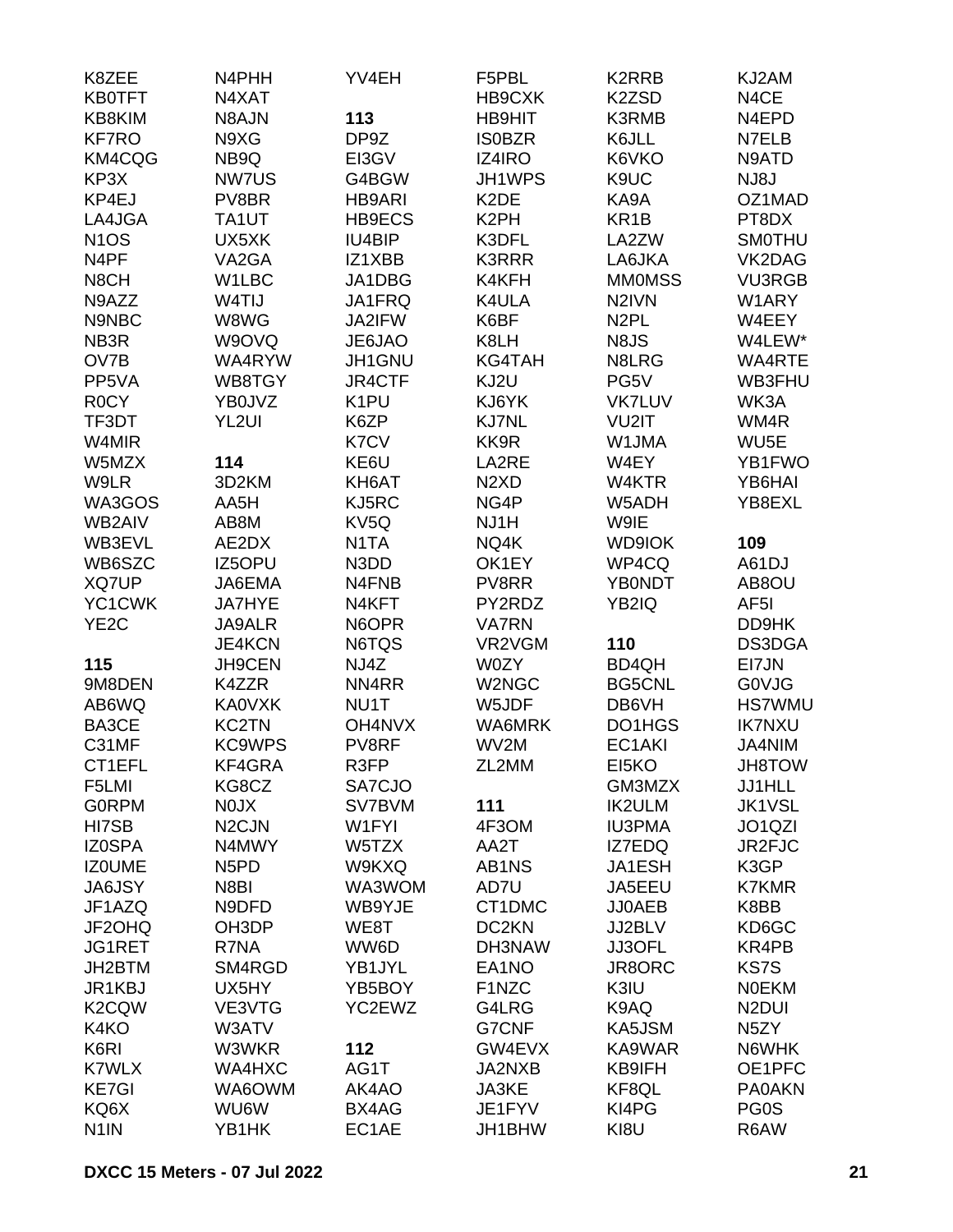| SO <sub>5</sub> AS  | EI5IF             | JE8RAH             | <b>JH8FIH</b>                 | JA6HPI             | <b>IZ4AMS</b>                 |
|---------------------|-------------------|--------------------|-------------------------------|--------------------|-------------------------------|
| WO8USA              | <b>HSOACS</b>     | JF1CZQ             | JH9FCP                        | <b>JA7DPC</b>      | <b>IZ6CLN</b>                 |
| <b>WR0U</b>         | <b>IV3GCH</b>     | <b>JH9DNK</b>      | <b>K0HIP</b>                  | JH1REP             | <b>IZ7HNO</b>                 |
| YD1BJJ              | JA1KZP            | <b>JIGHXI</b>      | <b>K0NO</b>                   | <b>JH7UCD</b>      | JO6MMQ                        |
| ZP9EH               | JA2YIP            | <b>JI6OXK</b>      | K <sub>2</sub> CDP            | JJ0OAP             | <b>JQ3TAN</b>                 |
|                     | JG5UWK            | <b>JN7CPW</b>      | K4RSA                         | <b>JQ2HJR</b>      | <b>K0SON</b>                  |
| 108                 | <b>K0HCV</b>      | JR1LLD             | K6ADY                         | K <sub>1</sub> HC  | K <sub>1</sub> DM             |
| 4I1AWM              | K <sub>2FD</sub>  | K7STO              | K8HQ                          | K3ZI               | K4PWS                         |
| AF8P                | K4HDW             | KD2SY              | KA6T                          | K4VMT              | K4SAF                         |
|                     | K4KZ              | KD4EE              |                               | K5VSD              | <b>K7FRY</b>                  |
| EI3ISB              |                   |                    | KB5VNM                        |                    |                               |
| EI4DQ               | K5LA              | KJ5T               | KD8KX                         | K7ADD              | KB5HPL                        |
| HL4CKT              | K6BXI             | <b>KL7NW</b>       | KE8Y                          | KC3OPI             | KC4QYG                        |
| JA3FAY              | K6JAD             | LU4HK              | KL7XO                         | KF4YXH             | KC8LTL                        |
| JA3VQW              | K7JI              | M5LRO              | KP4SJ                         | KF6I               | <b>KD0L</b>                   |
| JA6HOR              | K9LC              | <b>NOHR</b>        | KV <sub>4</sub> QS            | KG9Y               | KE8GX                         |
| <b>JK7UST</b>       | KC5UES            | <b>NOLZF</b>       | N <sub>2</sub> Y <sub>G</sub> | <b>KK7GO</b>       | KK6MF                         |
| K <sub>2</sub> QQ   | KD1YV             | N1EMC              | N3WL                          | <b>KN7PF</b>       | KM6JD                         |
| K3DRE               | <b>KE7PB</b>      | N <sub>2</sub> UFM | N4JJS                         | KO4MA              | KS6PD                         |
| K4WJ                | KG5NP             | N5LKE              | N7NW                          | N <sub>0</sub> PO  | KU8T                          |
| K9KJS               | KI3T              | N6WBL              | N9MKC                         | N <sub>1</sub> RY  | LA3ANA                        |
| <b>KL7SB</b>        | KI4CBN            | N9AVC              | NE3I                          | N <sub>2</sub> XTT | LU9OZX                        |
| KO6N                | <b>KK7AC</b>      | NE6V               | NK7L                          | N7IV               | N <sub>1</sub> HT             |
| LU4FTA              | KQ4LA             | NP <sub>3</sub> O  | OM4KW                         | NW2M               | N <sub>1</sub> X <sub>S</sub> |
| <b>MMOLBX</b>       | N9LOH             | SM5TOG             | RG7A                          | OK2PKY             | N8MAS                         |
| N <sub>1</sub> CPL  | <b>NIOR</b>       | SM7WVZ             | <b>SMOSHG</b>                 | OZ5JQ              | N9BD                          |
| N <sub>2</sub> MN   | NT4W              | SV1JMF             | VE <sub>5</sub> UO            | PV8ADI             | N9LPT                         |
| N3XRU               | OZ1KSN            | W4ETB              | VK2HV                         | PV8CQ              | N9YKE                         |
| NA1RL               | PA <sub>5</sub> X | W6ELI              | W3JM                          | PY2QA              | NF6P                          |
| NN4EE               | SV2HNZ            | W7ABC              | W3MJ                          | TC <sub>2</sub> C  | NP2MR                         |
| NO3U                | UT5UML            | W7RTX              | W4KFA                         | VA2SS              | NP4AA                         |
| OE9DGV              | VA3DEF            | W8PE               | W5AAJ                         | <b>VE7UM</b>       | OZ5D                          |
| PY2EBD              | <b>VE3NLS</b>     | WB8NUT             | W6FFH                         | <b>VU3CAU</b>      | PU <sub>2</sub> OIP           |
| SM7TZK              | <b>VU2RMS</b>     | YB1BML             | W7AAA                         | W4AFB              | PU4ENY                        |
| TF3MH               | <b>WOMRZ</b>      | YB1TIA             | W7HJ                          | W6DAS              | RA3LD                         |
| UN7ZO               | W1KQ              | YO6BHN             | W8EOG                         | W6FZA              | TG9AKH                        |
| VE1GBD              | W7ACX             |                    | WB2MKX                        | W7KHZ              | VE3TPZ                        |
| VE <sub>2</sub> OCH | W7UV              | 105                | WK2E                          | W9TVX              | W1ABO*                        |
| <b>VE7KS</b>        | W9ZJX             | 9M2CQC             | YB9DE                         | <b>WA2TIY</b>      | W2JAN                         |
| W9CP                | YB1LZ             | AA1KS              |                               | WB2GMY             | W3UI                          |
| W9RLL               | YB2ECG            | AH6NF              | 104                           | <b>WD4IEK</b>      | W5BV                          |
| <b>YC0RI</b>        |                   | CE8EIO             | 5T <sub>2</sub> AI            | YB8ROP             | W5HPQ                         |
|                     | 106               | DX3H               | 7K1VKU                        | ZS6S               | W7CWD                         |
|                     | 9K2HM             | EI9HQ              | AB1NE                         |                    |                               |
| 107                 |                   |                    |                               |                    | W7RRS                         |
| AA0FO               | AA7DK             | EL2BG              | AJ5H                          | 103                | WB4SGA                        |
| AA4GR               | AA8HH             | F6AJM              | BD7BW                         | 7N4BAI             | WB5JHY                        |
| AA6Z                | AG7T              | G0DTX              | DL2DCX                        | 9A5JV              | WB6UIA                        |
| C93PA               | AI4FR             | G3WPT              | DS3BBC                        | BV2NT              | WC2W                          |
| D44PM               | AI9T              | G4XBL              | EI4GK                         | DL9CP              |                               |
| <b>DJ0CL</b>        | <b>DS2BSK</b>     | JA1WTO             | EI7IG                         | <b>DS0IC</b>       | 102                           |
| <b>DJ0RD</b>        | G4FJK             | JA5UFD             | G0AJH                         | F5JWH              | AA1LS                         |
| DK7GH               | <b>IT9IPQ</b>     | JD1BLY             | G0OJG                         | G3YJQ              | AK4I                          |
| DS2GBP              | <b>IW0GYC</b>     | JG3LDD             | G4XXI                         | GM4ELV             | DO3BOX                        |
| EI5EV               | IZ8LLQ            | <b>JH0MJY</b>      | <b>IK5TTA</b>                 | HL2DNU             | DS3FGV                        |